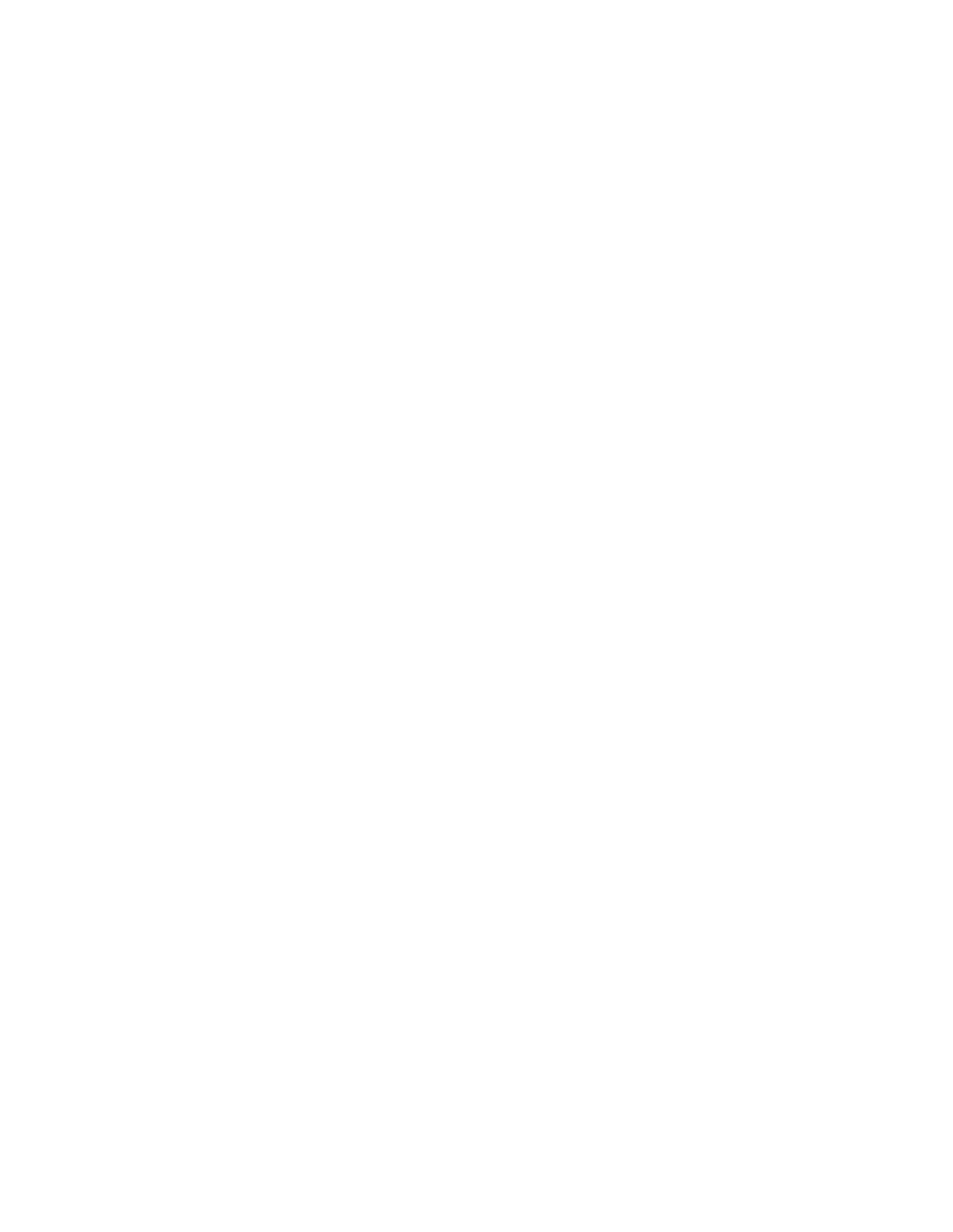# DIFFRACTIVE GEOMETRIC OPTICS FOR BLOCH WAVE PACKETS

GRÉGOIRE ALLAIRE<sup>1</sup>, MARIAPIA PALOMBARO<sup>2</sup>, AND JEFFREY RAUCH<sup>3</sup>

ABSTRACT. We study, for times of order  $1/\varepsilon$ , solutions of wave equations which are  $\mathcal{O}(\varepsilon^2)$  modulations of an  $\varepsilon$  periodic wave equation. The solutions are of slowly varying amplitude type built on Bloch plane waves with wavelength of order  $\varepsilon$ . We construct accurate approximate solutions of three scale WKB type. The leading profile is both transported at the group velocity and dispersed by a Schrödinger equation given by the quadratic approximation of the Bloch dispersion relation at the plane wave. A ray average hypothesis of small divisor type guarantees stability. We introduce techniques related to those developed in nonlinear geometric optics which lead to new results even on times scales  $t = \mathcal{O}(1)$ . A pair of asymptotic solutions yield accurate approximate solutions of oscillatory initial value problems. The leading term yields  $H<sup>1</sup>$  asymptotics when the envelopes are only  $H^1$ .

Key words: Geometric optics, diffractive geometric optics, Bloch waves, diffraction, homogenization.

2000 Mathematics Subject Classification: 35B40, 35B27, 35L30, 35B34, 35J10.

 $1$  Centre de Mathématiques Appliquées, École Polytechnique, 91128 Palaiseau, France. Email: gregoire.allaire@polytechnique.fr

<sup>2</sup> Max Planck Institute for Mathematics in the Sciences, Inselstrasse 22-26, D-04103 Leipzig, Germany. Email: mariapia.palombaro@mis.mpg.de

<sup>3</sup> Department of Mathematics, University of Michigan, Ann Arbor 48109 MI, USA. Email: rauch@umich.edu

#### 1. INTRODUCTION

This paper studies the propagation of waves through a slightly perturbed periodic medium. The period  $\varepsilon$  is assumed to be small,  $\varepsilon \ll 1$ . The equations are hyperbolic and the Cauchy problem is solvable for arbitrary initial data. The wavelength of solutions is determined by the initial data. We study the delicate case where the wavelength  $\ell$  and period are small and of comparable size. As discussed below, this scaling is particularly important in technology.

The resonant case  $\ell \sim \varepsilon$  contrasts with the case of waves with wavelength large compared to the period of the medium,  $\ell >> \varepsilon$ . For such long waves, the medium can, with small error, be replaced by a medium which does not vary on the small scale (see e.g.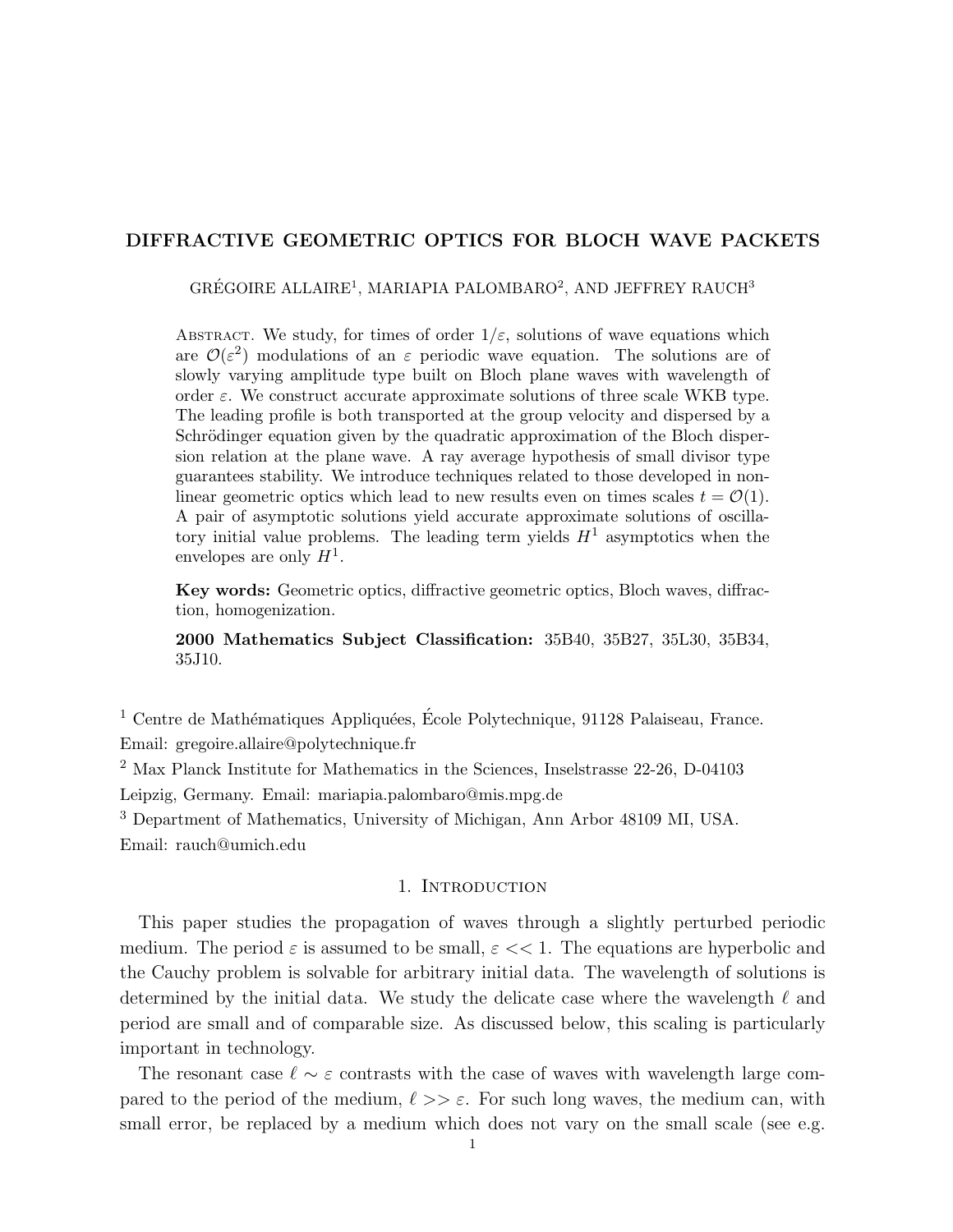[8], [10]). The homogenized limit is a wave equation with effective coefficients that are computed as in the static case. The pertinent dispersion relation and group velocities are those of the homogenized equations. For a second order scalar equation, the dispersion relation is quadratic in frequency and wave number as is the dispersion relation of the original problem.

If  $\ell << \varepsilon$ , then from the point of view of the wave, the medium is slowly varying and the approximations of standard geometric optics are appropriate. The group velocities are those defined by the charateristic variety of the equation with nearly periodic coefficients. For second order scalar equations the dispersion relation is quadratic with coefficients which vary on the short scale  $\varepsilon$ .

In this paper we discuss the resonant case when  $\ell \sim \varepsilon$ . A principal interest of this scaling is that the dispersion relation (1.6) is given in terms of Bloch eigenvalues, denoted below by  $\lambda_n$ . It can be very different from the relations in the preceding regimes. For example, for scalar second order equations the group velocity has strictly positive norm, while in the resonant case there can be zero speeds. Periodic structures are the focus of intensive work on designer photonic materials. Since for  $\ell \sim \varepsilon$  the dispersion relation can have form entirely different from the original equations, this leaves open the door for materials with radically different properties than the periodic constituents. Among goals achieved by such efforts is to slow light  $([21], [5], [36], [20], [2])$ , and to achieve preassigned band gap structures. The use of the latter materials in designer fibers is now common practice (see [30]). It is dreamed that the slow light technologies are a first step toward an all optical computer.

In the case when  $\ell \sim \varepsilon$  and for times  $t \sim 1$ , there is a geometric optics approximation with propagation speeds given by group velocities defined from the Bloch spectral theory (see [11], [8], §2 and §3 below, and [18], [19] for a Wigner measure approach). Our main results concern the propagation of such Bloch wave packets on the long time scales  $t \sim \varepsilon^{-1}$  associated with diffractive geometric optics. For these long times, the supports of solutions extend beyond the tube of rays with feet in the support of the initial data. The behavior is described by Schrödinger equations whose dispersion is computed from Bloch spectral data and whose lower order (potential) term is obtained by an averaging of the small perturbations of the periodic medium. We give an infinitely accurate analysis at the scale of geometric optics, and a mathematically solid foundation at the scale of diffractive geometric optics.

We consider the following wave equation describing an  $\mathcal{O}(\varepsilon^2)$  perturbation of a  $\varepsilon$ periodic medium

(1.1) 
$$
P^{\varepsilon}(t,x,\partial_{t,x}) u^{\varepsilon} := \rho^{\varepsilon} \frac{\partial^2 u^{\varepsilon}}{\partial t^2} - \text{div} (A^{\varepsilon} \text{grad } u^{\varepsilon}) = 0 \text{ in } [0,\infty[\times \mathbb{R}^N_x].
$$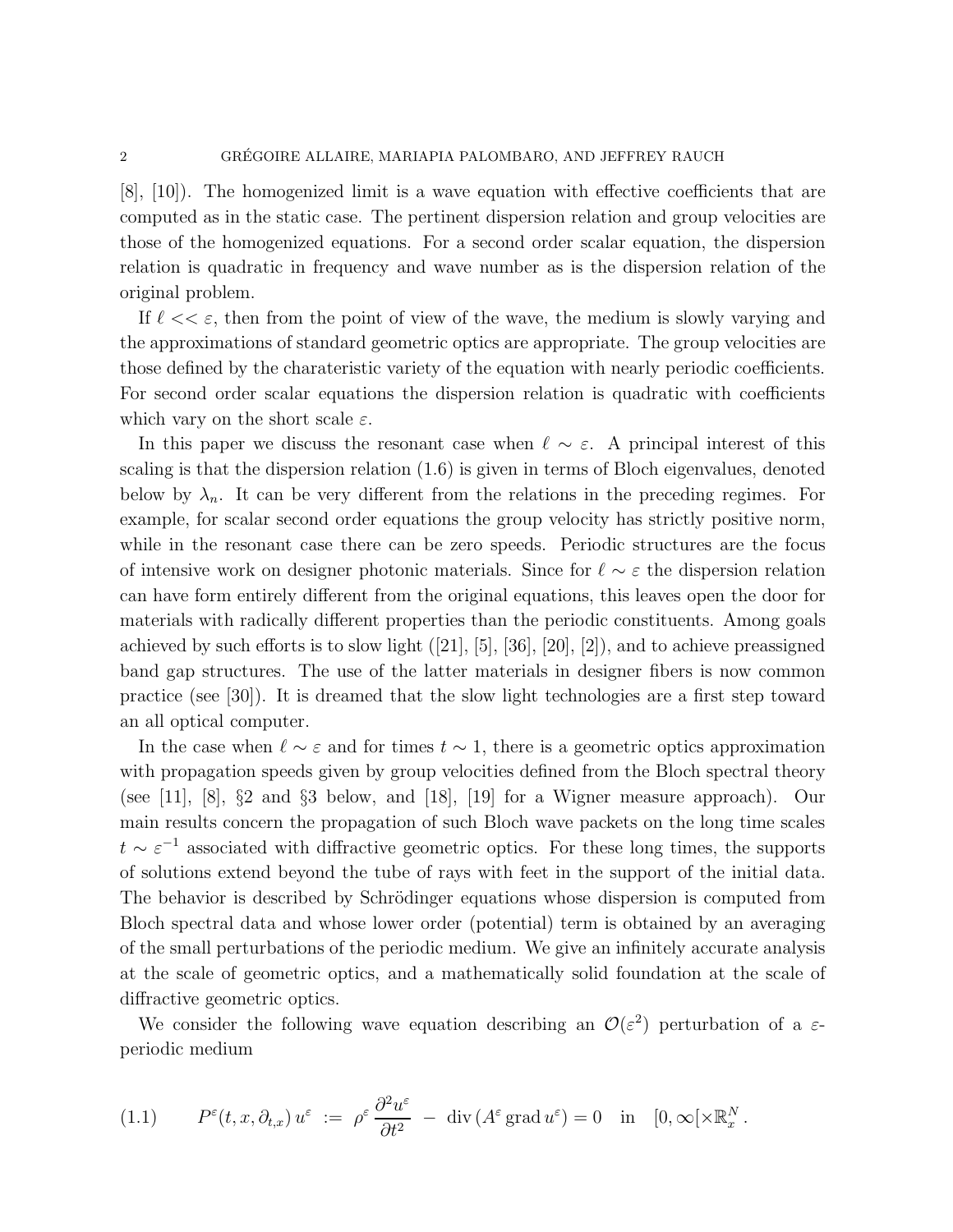The coefficients  $A^{\varepsilon}$  and  $\rho^{\varepsilon}$  are of the form

(1.2) 
$$
A^{\varepsilon}(x) = A_0\left(\frac{x}{\varepsilon}\right) + \varepsilon^2 A_1\left(t, x, \frac{x}{\varepsilon}\right), \qquad \rho^{\varepsilon}(x) = \rho_0\left(\frac{x}{\varepsilon}\right) + \varepsilon^2 \rho_1\left(t, x, \frac{x}{\varepsilon}\right).
$$

The unperturbed coefficients  $A_0(x/\varepsilon)$  and  $\rho_0(x/\varepsilon)$  are periodic with period  $\varepsilon$ . We suppose that  $\rho_0(y)$  and  $\rho_1(t, x, y)$  are smooth real valued functions on  $\mathbb{T}_y^N := \mathbb{R}^N / \mathbb{Z}^N$  (the flat unit torus) and  $\mathbb{R}^{1+N} \times \mathbb{T}_y^N$  respectively. The functions  $A_0(y)$  and  $A_1(t, x, y)$  are smooth symmetric matrix valued functions on  $\mathbb{T}_y^N$  and  $\mathbb{R}^{1+N} \times \mathbb{T}_y^N$  respectively. For each  $\alpha, j$ , we assume

(1.3) 
$$
\left\{\partial_{t,x,y}^{\alpha}\rho_j,\,\partial_{t,x,y}^{\alpha}A_j\right\} \in L^{\infty}(\mathbb{R}^{1+N}_{t,x}\times\mathbb{T}^N_y).
$$

There is a constant  $\delta > 0$  so that for all y,

(1.4) 
$$
\rho_0(y) \ge \delta > 0, \qquad A_0(y) \ge \delta I > 0.
$$

The scaling in (1.2) is such that the  $\mathcal{O}(\varepsilon^2)$  perturbations affect the leading term of the approximate solutions for  $t = \mathcal{O}(1/\varepsilon)$ . Smaller perturbations, that is with a higher power of  $\varepsilon$ , would not affect the leading order approximation for times of order  $1/\varepsilon$ .

**Remark 1.1.** The time derivative in (1.1) is not taken in the divergence form  $\partial_t(\rho \partial_t)$ . The two forms are equivalent for time independent coefficients. When there are modulations in time the proofs of accuracy are a little easier in the divergence form case. Our earlier article [4] gives the formulas for the divergence form case. The  $\partial_t^2(\rho u)$  form is of difficulty equal to the present case requiring no ideas not already present. We chose to do one of the hard cases so as to make such a statement.

In the purely periodic case, with  $\rho_1$  and  $A_1$  identically equal to zero, solutions are linear combinations of Bloch plane wave solutions (see §2.1),

(1.5) 
$$
e^{2\pi i(\omega(\theta)t + \theta \cdot x)/\varepsilon} \psi_n(x/\varepsilon, \theta), \qquad \theta \in [0, 1]^N,
$$

with  $\omega$  satisfying the dispersion relation,

(1.6) 
$$
4\pi^2\omega^2(\theta) = \lambda_n(\theta).
$$

The Bloch eigenfunction,  $\psi_n(y, \theta)$ , is 1-periodic in y and satisfies the eigenvalue equation,

(1.7) 
$$
-(\text{div}_y + 2i\pi\theta)\Big(A_0(y)(\text{grad}_y + 2i\pi\theta)\psi_n\Big) = \lambda_n(\theta)\rho_0(y)\psi_n \text{ in } \mathbb{T}_y^N,
$$

corresponding to the *n*-th eigenvalue or energy level  $\lambda_n(\theta)$ . Equation (1.7) together with (1.6) is equivalent to the wave equation (1.1) for the plane wave solution (1.5). The Hilbert space  $L^2(\mathbb{T}_y^N)$  is normed by

$$
\big\|\psi\big\|_{L^2(\mathbb{T}^N)}^2\;:=\;\int_{\mathbb{T}^N}\,|\psi(y)|^2\;dy\,.
$$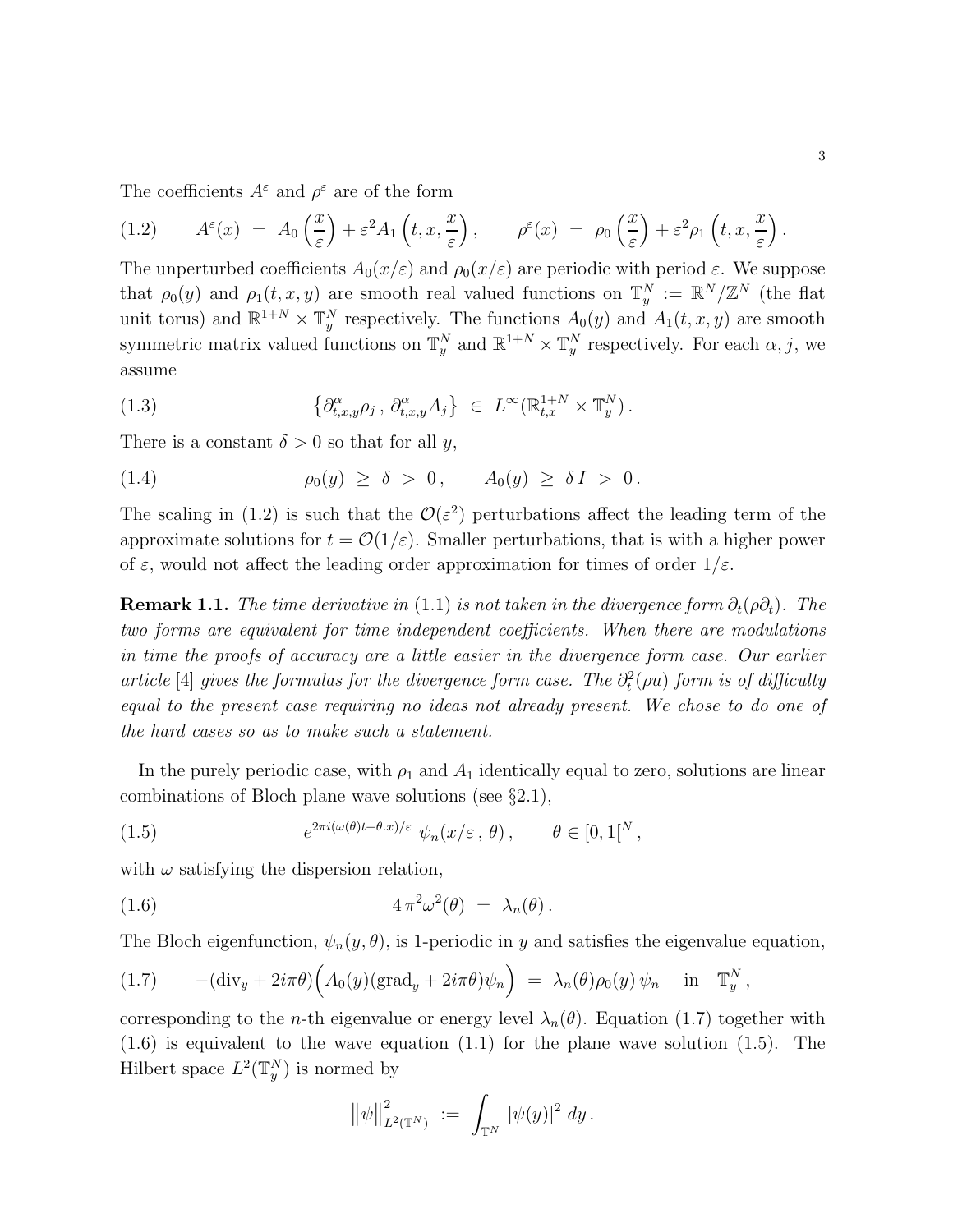The operator on the left in (1.7) is hermitian symmetric in the associated scalar product. The eigenfunctions corresponding to distinct eigenvalues are orthogonal with respect to the scalar product of the equivalent norm,

$$
\left(\int \rho_0(y) \, |\psi(y)|^2 \ dy\right)^{1/2}
$$

.

**Notations.** Fix  $\theta_0$  and a **simple** eigenvalue  $\lambda_n(\theta_0) \neq 0$  and  $\omega$  one of the roots of (1.6). Denote by  $\mathbb{K} \subset L^2(\mathbb{T}_y^N)$  the one dimensional eigenspace, and by  $\psi_n(y, \theta_0)$  an eigenfunction normalized with respect to the  $L^2(\mathbb{T}_{y}^N, \rho_0(y)dy)$  scalar product,

(1.8) 
$$
\int \rho_0(y) |\psi_n(y,\theta_0)|^2 dy = 1.
$$

Denote by  $\Pi$  the  $L^2(\mathbb{T}_{y}^N, dy)$  orthogonal projection onto K.

In a neighborhood of  $\theta_0$ ,  $\lambda_n(\theta)$  is thus a well defined simple eigenvalue and  $\lambda_n, \omega$  are analytic functions of  $\theta$ . The **group velocity** is defined as,

(1.9) V := −∇θω(θ0).

We construct approximate solutions of  $(1.1)$  which have a linear phase,

$$
(1.10) \tS(t,x) := \omega(\theta_0)t + \theta_0.x.
$$

Our main results show that the  $\mathcal{O}(\varepsilon^2)$  perturbations affect the leading asymptotics for times t of order  $1/\varepsilon$  while perturbations  $\mathcal{O}(\varepsilon)$  affect the leading behavior at the times t of order 1. The rule of thumb is that the time of influence of the perturbations is of order  $\varepsilon$ divided by the amplitude of the perturbations.

We first describe the geometric optics approximation for times  $t = \mathcal{O}(1)$ . In such a case, it is possible to consider larger perturbations of order  $\mathcal{O}(\varepsilon)$ , namely to replace (1.2) by

$$
A^{\varepsilon}(x) = A_0\left(\frac{x}{\varepsilon}\right) + \varepsilon A_1\left(t, x, \frac{x}{\varepsilon}\right), \qquad \rho^{\varepsilon}(x) = \rho_0\left(\frac{x}{\varepsilon}\right) + \varepsilon \rho_1\left(t, x, \frac{x}{\varepsilon}\right).
$$

In Section 3 we construct infinitely accurate approximate solutions  $v^{\varepsilon}$  for problem (1.1) which are of Bloch wave type with slowly varying amplitude,

$$
(1.11) \ v^{\varepsilon}(t,x) := e^{2\pi i S/\varepsilon} W(\varepsilon,t,x,x/\varepsilon), \quad W(\varepsilon,t,x,y) \sim w_0(t,x,y) + \varepsilon w_1(t,x,y) + \dots,
$$

where S is the linear phase (1.10). The  $\sim$  is in the sense of Taylor expansion in  $\varepsilon$ ,

$$
w_j = \frac{1}{j!} \, \frac{\partial^j W(0, t, x, y)}{\partial \varepsilon^j}
$$

.

It is an asymptotic expansion as  $\varepsilon \to 0$ , not a convergent infinite series. For any m,

$$
W(\varepsilon, t, x, y) - \sum_{j=0}^{m} \varepsilon^{j} w_{j}(t, x, y) = \mathcal{O}(\varepsilon^{m+1}), \quad \text{as} \quad \varepsilon \to 0.
$$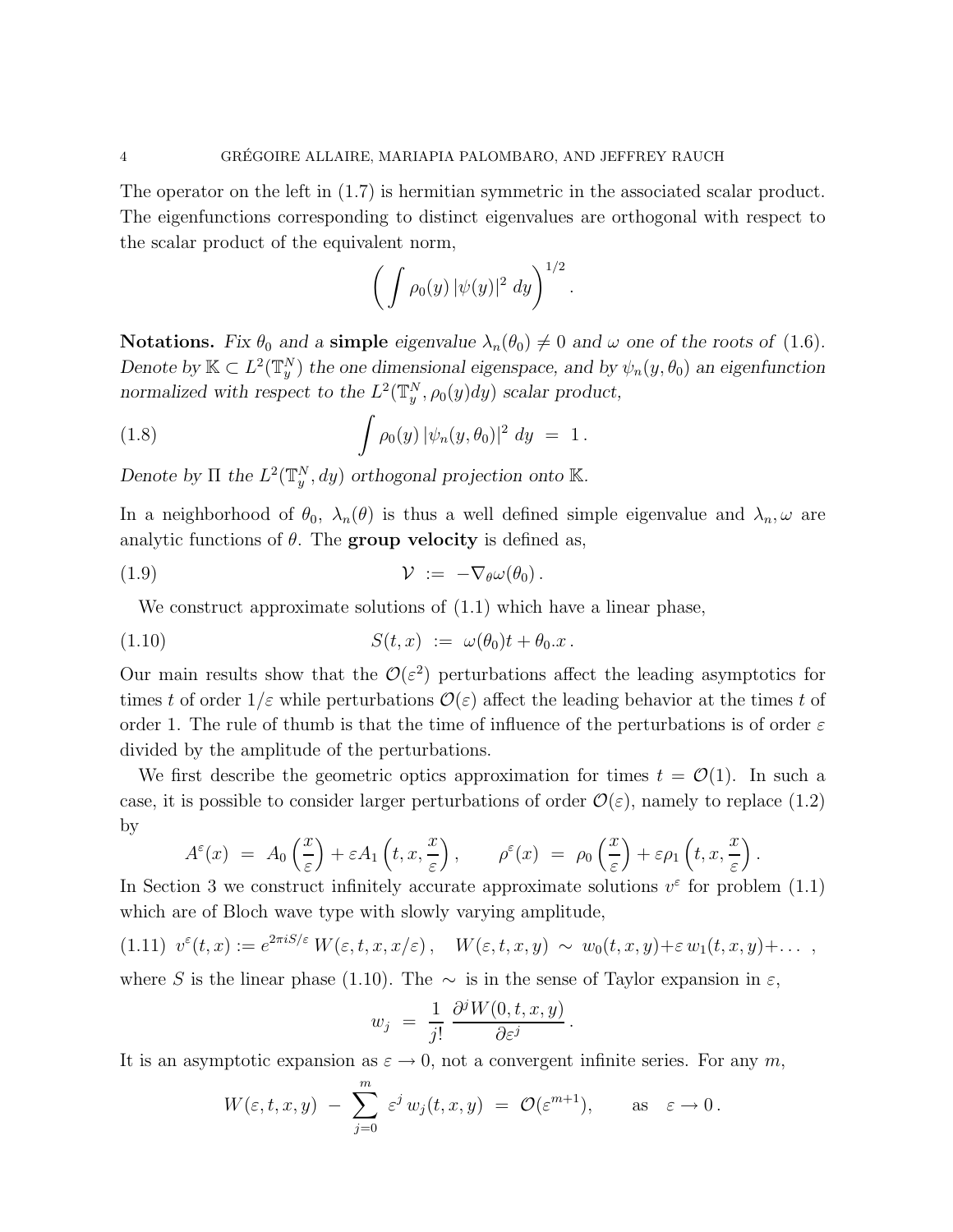The expansion (1.11) is inserted in  $P^{\varepsilon}v^{\varepsilon}$  and terms grouped by powers of  $\varepsilon$ . To make the largest term vanish, the leading profile  $w_0(t, x, \cdot)$  must be a K valued function of  $(t, x)$ . Equivalently, the leading order term in the approximate solution (1.11) is of the form

$$
e^{2\pi i S/\varepsilon} a(t, x) \psi_n(x/\varepsilon, \theta_0), \qquad a \in C^\infty.
$$

It is a Bloch plane wave with slowly varying amplitude  $a(t, x)$ . Equation (1.7) is written as  $\mathbb{L}w_0 = 0$ . The equation at each order in  $\varepsilon$  in the expansion  $P^{\varepsilon}v^{\varepsilon}$  is projected in turn onto the kernel and the range of the operator  $\mathbb L$  which is neither injective nor surjective. This yields equations which determine the profiles  $w_j$ . For example, the profile  $w_0 = a \psi_n$ is determined from its initial data by the transport equation (see §3 or [8], [18]),

 $(\partial_t + \mathcal{V}.\partial_x)w_0 = 0$ , equivalently  $(\partial_t + \mathcal{V}.\partial_x)a = 0$ .

Therefore the function  $w_0$  is constant on the **rays**  $t \mapsto (t, x + \mathcal{V}t)$  so,

$$
w_0(t,x,y) = \widetilde{w}_0(x-\mathcal{V}t,y), \qquad \widetilde{w}_0(x,y) = w_0(0,x,y).
$$

These lines moving at the group velocity are also called **group lines**.

The rays are parallel which leads for times  $t = \mathcal{O}(1)$  to approximate solutions supported in the tube of rays with feet in the support of the initial data. As in the case of homogeneous equations in nonperiodic media, for times  $t = \mathcal{O}(1/\varepsilon)$  and linear phases, we prove that the support of the leading approximation extends beyond the tube of parallel rays. The spread of waves beyond this tube is described by a Schrödinger equation. This is called *diffractive geometric optics* (see [14], [7], [23], [17], [1]).

We next describe the diffractive geometric optics approximation for times  $t = \mathcal{O}(1/\varepsilon)$ . In Section 4 we use an ansatz, similar to (1.11), but involving also a slow time, to describe Bloch wave packets exhibiting diffractive effects. Formal discussion of such effects can be found in the physical literature, for example in [32], [33]. In order to have infinite order expansions analogous to those for  $t = \mathcal{O}(1)$  it is sufficient (and not far from necessary) that the  $\mathcal{O}(\varepsilon^2)$  modulations of the coefficients satisfy the constraint,

(1.12) 
$$
\left(\partial_t + \mathcal{V}.\partial_x\right)\left\{A_1(t,x,y),\,\rho_1(t,x,y)\right\} = 0.
$$

This very strong constraint is equivalent to the invariance of the modulations on the rays  $(t, x + \mathcal{V}t)$ . Define

$$
(1.13) \qquad \gamma(t,x) \; := \; \int_{\mathbb{T}_y^N} \overline{\psi_n}(y) \, \left( \rho_1(t,x,y) (2\pi i \omega)^2 - \text{div}_y A_1(t,x,y) \, \text{grad}_y \right) \psi_n(y) \, dy \, .
$$

When (1.12) is satisfied,  $\gamma(t, x)$  is constant on rays so,

$$
\gamma(t,x) = \widetilde{\gamma}(x-\mathcal{V}t), \qquad \widetilde{\gamma}(x) := \gamma(0,x).
$$

The leading term in the approximate solution is of the form

$$
e^{2\pi i S/\varepsilon} \widetilde{a}(\varepsilon t, x - \mathcal{V}t) \psi_n(x/\varepsilon, \theta_0)
$$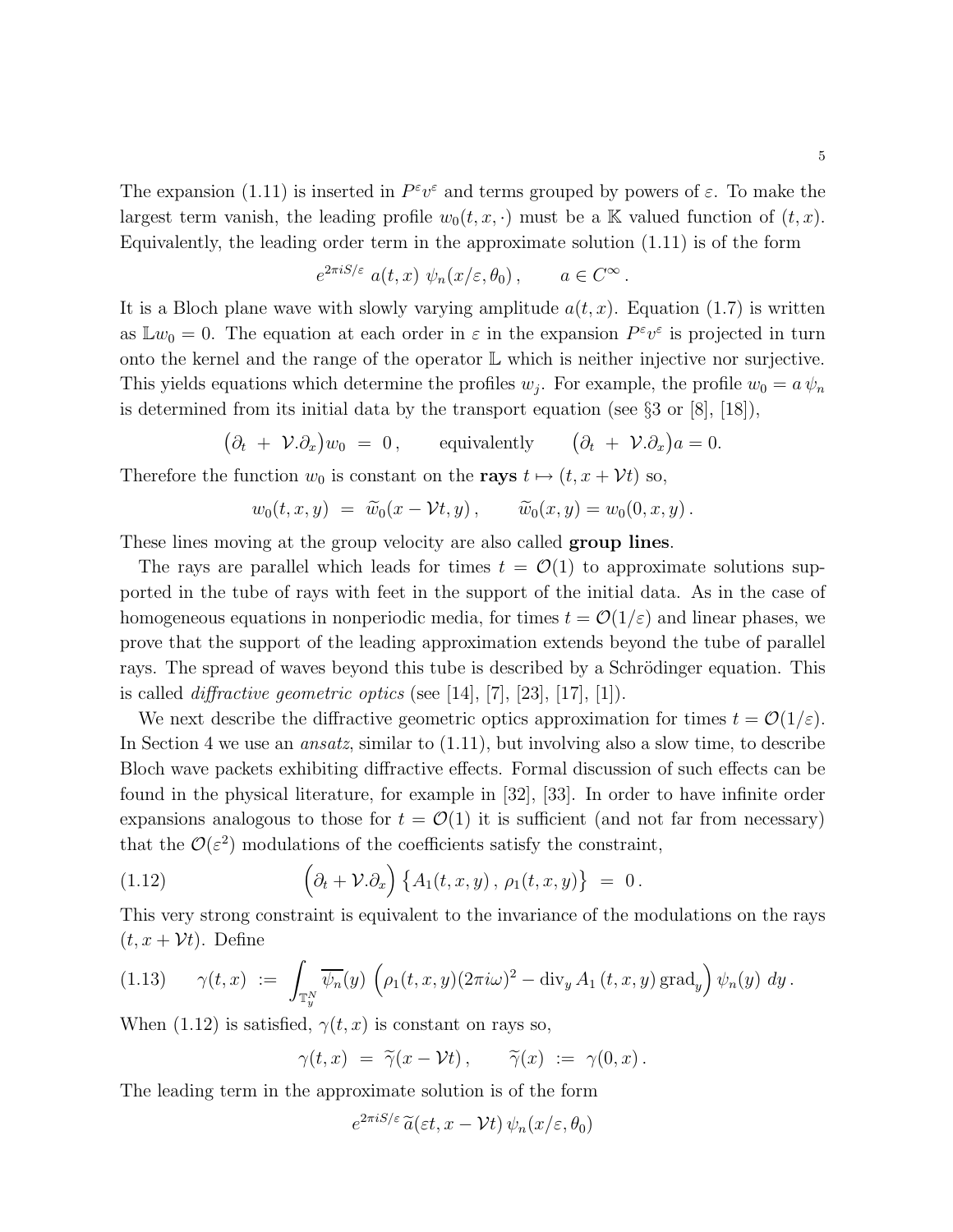where  $\tilde{a}(\mathcal{T}, x)$  satisfies the Schrödinger equation

$$
\left(4\pi i\partial_T - \nabla_\theta^2 \omega(\partial_x,\partial_x) + \frac{\widetilde{\gamma}(x)}{\omega}\right)\widetilde{a} = 0,
$$

with the slow time variable  $\mathcal{T} = \varepsilon t$  which is of order 1 when  $t = \mathcal{O}(1/\varepsilon)$ .

We prove that exactly the same leading order term yields an approximation with relative error  $\mathcal{O}(\varepsilon)$  under much milder conditions than (1.12). The conditions involve the average of  $\gamma(t, x)$  along rays. It is reasonable that an observer moving on group lines will, over long times, be affected by the average of  $\gamma(t, x)$  on the line. To start with, we suppose that the ray averages

$$
\widetilde{\gamma}(x) := \lim_{T \to +\infty} \frac{1}{T} \int_0^T \gamma(t, x + \mathcal{V}t) dt
$$

exist. This is equivalent to the fact that the solution of the transport equation

$$
(\partial_t + \mathcal{V}.\partial_x)g = \gamma(t,x) - \widetilde{\gamma}(x - \mathcal{V}t),
$$

is sublinear in time. We make the following "ray average hypothesis", which is much weaker than (1.12): for all  $\alpha$ , the solution  $g_{\alpha}(t, x)$  of

$$
(\partial_t + \mathcal{V}.\partial_x) g_\alpha = \partial_{t,x}^\alpha (\gamma(t,x) - \widetilde{\gamma}(x-\mathcal{V}t)), \qquad g_\alpha|_{t=0} = 0,
$$

satisfies  $g_{\alpha} \in L^{\infty}([0,\infty[\times \mathbb{R}^N])$ . This hypothesis is satisfied, for example, if  $\gamma$  is  $t, x$ periodic with any period, and also for almost all quasiperiodic  $\gamma$  and group velocities  $\mathcal V$ . The admissible  $\gamma$ , V are defined by a small divisor condition which holds generically (see  $\S 5.1$ ).

So far we have discussed the construction of approximate solutions. We next give a precise result for the initial value problem for the wave equation (1.1). Consider the oscillatory initial conditions

$$
(1.14) \ \ u^{\varepsilon}(0,x) \ = \ b(x) \ e^{2\pi ix.\theta_0/\varepsilon} \psi_n(x/\varepsilon,\theta_0) \, , \qquad \partial_t u^{\varepsilon}(0,x) \ = \ \frac{c(x)}{\varepsilon} \ e^{2\pi ix.\theta_0/\varepsilon} \psi_n(x/\varepsilon,\theta_0) \, ,
$$

with  $b, c \in \bigcap_{s\geq 0} H^s(\mathbb{R}^N)$ . Denote by  $\omega^{\pm}$  the two roots of (1.6), by  $S^{\pm} = \omega^{\pm}t + \theta_0 x$ the corresponding phases, and by  $\mathcal{V}^{\pm}$  the two group velocities. Define  $\widetilde{w}_0^{\pm}(\mathcal{T}, x, y) :=$  $a^{\pm}(\mathcal{T},x)\psi_n(y,\theta_0)$  with the scalar valued  $a^{\pm}$  determined by the Schrödinger equations

$$
\left(4\pi i\partial_{\mathcal{T}}\ \mp\ \nabla_{\theta}^{2}\omega^{\pm}(\partial_{x},\partial_{x})+\frac{\widetilde{\gamma}^{\pm}(x)}{\omega^{\pm}}\right)a^{\pm}\ =\ 0
$$

with initial data,

$$
a^+|_{\mathcal{T}=0} = \frac{b(x)}{2} + \frac{c(x)}{4\pi i \omega^+}, \qquad a^-|_{\mathcal{T}=0} = \frac{b(x)}{2} - \frac{c(x)}{4\pi i \omega^-},
$$

chosen so that the Cauchy data of  $v^{\varepsilon}$  match those of  $u^{\varepsilon}$  as well as possible (see §5.3). The following result follows from Theorem 5.9.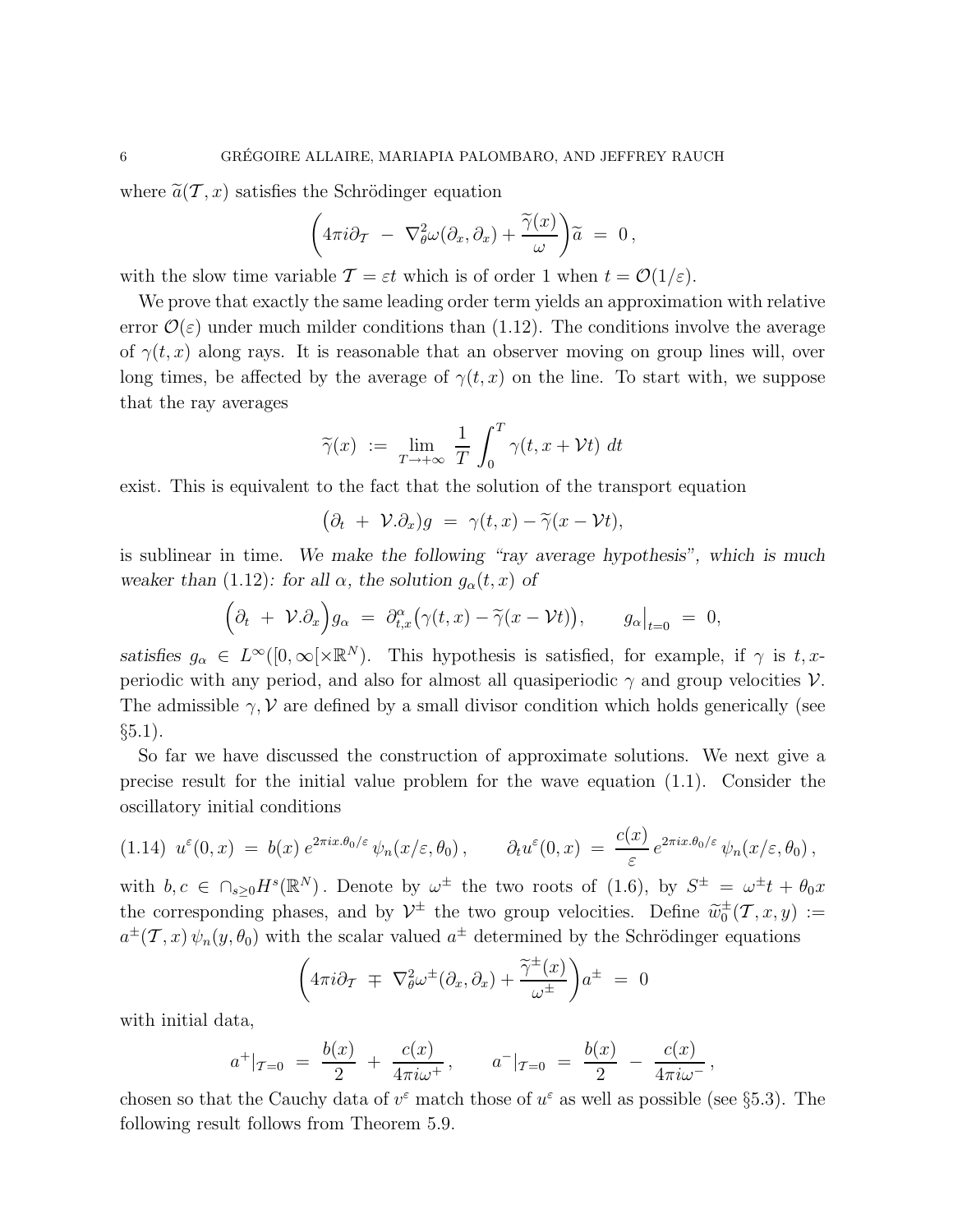**Theorem 1.2.** Assume that  $\tilde{\gamma}$  satisfies the ray average hypothesis for both group velocities  $\pm \mathcal{V}$ , and that  $\widetilde{\omega}_0^{\pm}(\mathcal{T}, x, y)$  are defined as above. Define

$$
v^{\varepsilon}(t,x) \; := \; \sum_{\pm} \; e^{2\pi i S^{\pm}(t,x)/\varepsilon} \; \widetilde{w}_0^{\pm}(\varepsilon t,x \mp \mathcal{V}t,x/\varepsilon) \,,
$$

then  $v^{\varepsilon}$  is an approximate solution with relative error  $\mathcal{O}(\varepsilon)$ . Precisely, for any  $T > 0$  the error and its first order derivatives satisfy,

$$
\sup_{0\leq t\leq T/\varepsilon}\sup_{|\alpha|\leq 1}\|\big(\varepsilon\,\partial_{t,x})^\alpha\big(u^\varepsilon(t)\;-\;v^\varepsilon(t)\big)\big\|_{L^2(\mathbb{R}^N)}\;\leq \;C\,\varepsilon\,,
$$

while the norms of  $(\varepsilon \partial_{t,x})^{\alpha} u^{\varepsilon}$  and  $(\varepsilon \partial_{t,x})^{\alpha} v^{\varepsilon}$  are  $\mathcal{O}(1)$ .

**Remark 1.3. i.** In the above theorem, as throughout this paper,  $C$  denotes a constant which does not depend on  $\varepsilon$ . ii. The construction of the first corrector in the proof of Theorem 1.2 fails badly when the ray average hypothesis is not satisfied.

This result is surprising since one might expect that traversing  $\mathcal{O}(1/\varepsilon^2)$  periods of the background medium might destroy the wave packet structure. There are three countervailing influences;

i. The Bloch plane waves are solutions of the unperturbed equation for all time.

ii. The perturbations  $\varepsilon^2 \rho_1$ ,  $\varepsilon^2 A_1$  are scaled with  $\varepsilon$  so that their effect is felt at times of order  $1/\varepsilon$ .

iii. The term  $\gamma(t, x)$  from the perturbations has well defined averages along rays, and, its integral along long segments of group lines differ by a bounded quantity from the values predicted by the average.

The fact that the equations for the amplitudes  $a^{\pm}$  are Schrödinger equations is a confirmation of the nonlinear character of the effective dispersion relation of periodic materials (see [3], [13], [31]). The Schrödinger approximation of diffractive geometric optics comes from a second order approximation of the dispersion relation. The same is also true of the parabolic or paraxial approximation for waves propagating in a privileged direction (see [6], [28], [34]).

When the periodicity is on the atomic or even nano scale, it is impossible to perform numerical simulations of the differential equation to study propagations over macroscopic distances. The only hope is to replace the equations by others whose coefficients do not vary on the microscopic scale. The approximations of geometric optics and diffractive geometric optics produce such equations.

When the group velocity  $\mathcal V$  is zero (which happens, at least, at the bottom and top of each Bloch band), the geometric optics scaling shows that Bloch wave packets (1.11) are essentially stationary for times  $t \sim 1$ . The diffractive scaling shows that this trapping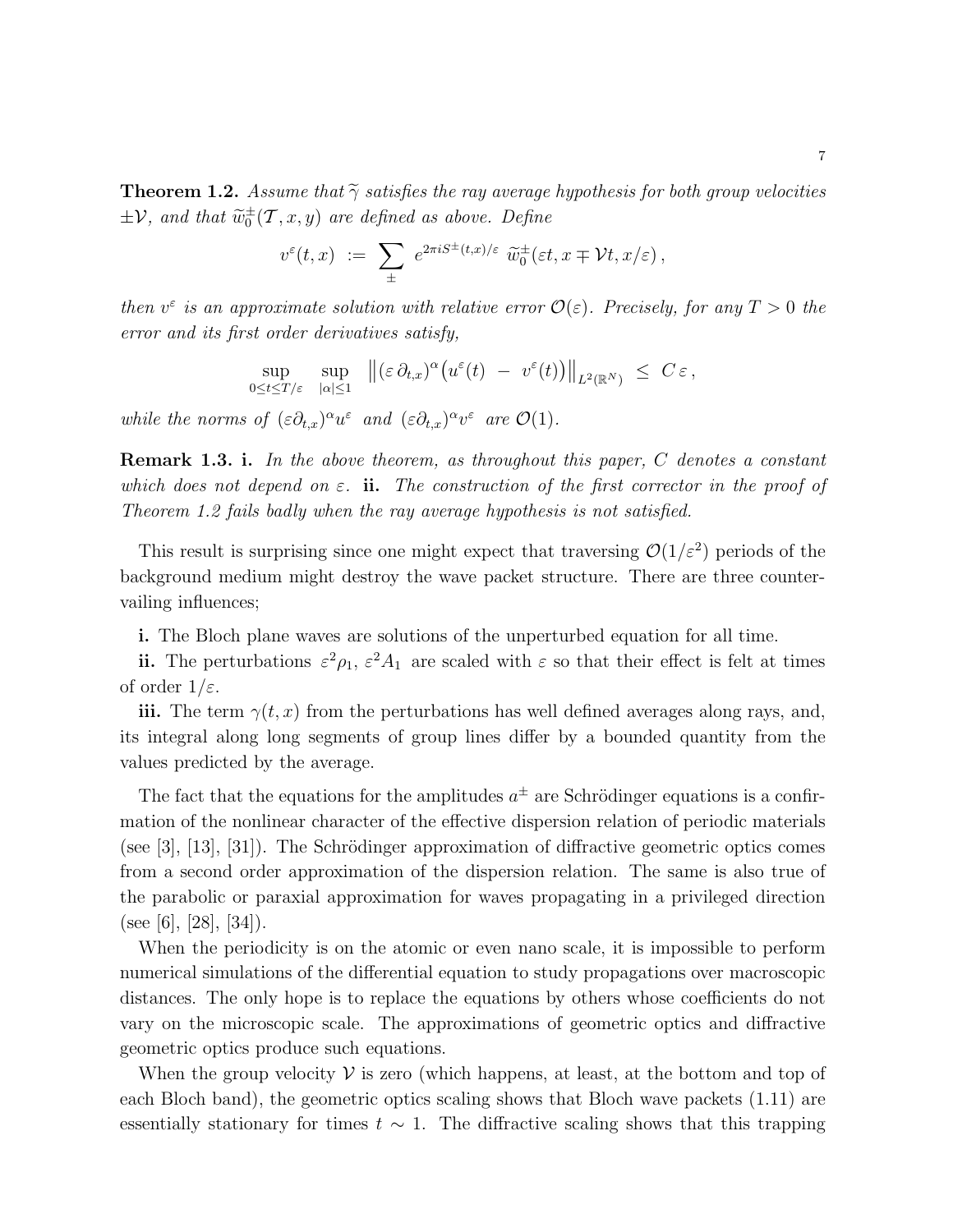persists for  $t \sim 1/\varepsilon$  when the modulations are  $\mathcal{O}(\varepsilon^2)$  and satisfy the ray average hypothesis. Experimental exploitation of this phenomenon to slow light are cited above.

Furthermore, there exists no solution of the type (1.11) with temporal frequency  $\omega$ when  $4\pi^2\omega^2$  is in a gap of the Bloch spectrum, i.e., when for all  $n \geq 0$  and  $\theta \in [0,1]^N$ ,  $4\pi^2\omega^2 \neq \lambda_n(\theta)$ . Arbitrary initial data are resolved into waves whose temporal frequencies never lie in these forbidden zones. An asymptotic analysis like that of §3, shows that when waves with forbidden frequencies arrive at the periodic medium from a medium which supports such frequencies, the waves are totally reflected. These properties are fundamental features of photonic crystals (see [26]).

The contents of our paper is the following. Section 2 recalls some facts about the Bloch spectral decomposition. In the case of purely periodic problems, with  $\rho_1 = 0$  and  $A_1 = 0$ , the solutions have an exact representation using this decomposition. Infinite order asymptotics can be derived by performing an asymptotic analysis of the resulting integrals. These computations yield our principal results in a very special case. And, they motivate the *ansatz* for the geometric optics and diffractive geometric optics scales. They do not give a hint concerning the impact of the perturbations,  $\rho_1$ ,  $A_1$ .

Section 3 presents the analysis at the scale  $t \sim 1$  of geometric optics and for larger modulations  $\varepsilon \rho_1, \varepsilon A_1$  instead of  $\varepsilon^2 \rho_1, \varepsilon^2 A_1$ . The construction of the approximations (1.11) introduces into the Bloch wave context projection techniques developed in nonlinear geometric optics, and, the fundamental identities of perturbation theory. The approximation solves the differential equation (1.1) with infinitely small residual. The standard energy estimate for  $P^{\varepsilon}$  implies that the energy of the error is infinitely small. However, the operators  $(P^{\varepsilon})^{-1}$  are usually not uniformly bounded on higher Sobolev spaces. A nontrivial stability result in Section 3.4 shows that  $(P^{\varepsilon})^{-1}$  amplifies higher derivatives at most polynomially in  $1/\varepsilon$ . Since the expansions have residuals that are  $\mathcal{O}(\varepsilon^{\infty})$ , this suffices to show that high derivatives of the error are also  $\mathcal{O}(\varepsilon^{\infty})$ . Though our main interest is in diffraction, these results on the scale  $t = \mathcal{O}(1)$  are new. For these times scales the analysis could have been performed for nonlinear phases and their curved wave fronts. For the diffractive time scale, it is important that the phases are linear.

Section 4 presents the analysis at the scale  $t \sim 1/\varepsilon$  of diffractive geometric optics when the modulations are constant on rays moving at the group velocity, that is satisfy (1.12). The hard new work is devoted to computing the profile equations which determine  $w_0$ and the correctors  $w_j$  in (1.11). Otherwise it follows the pattern of rigorous asymptotic analysis established in Section 3;

### i. Construct profiles.

ii. Use Borel's theorem to construct the approximate solutions and estimate the residual.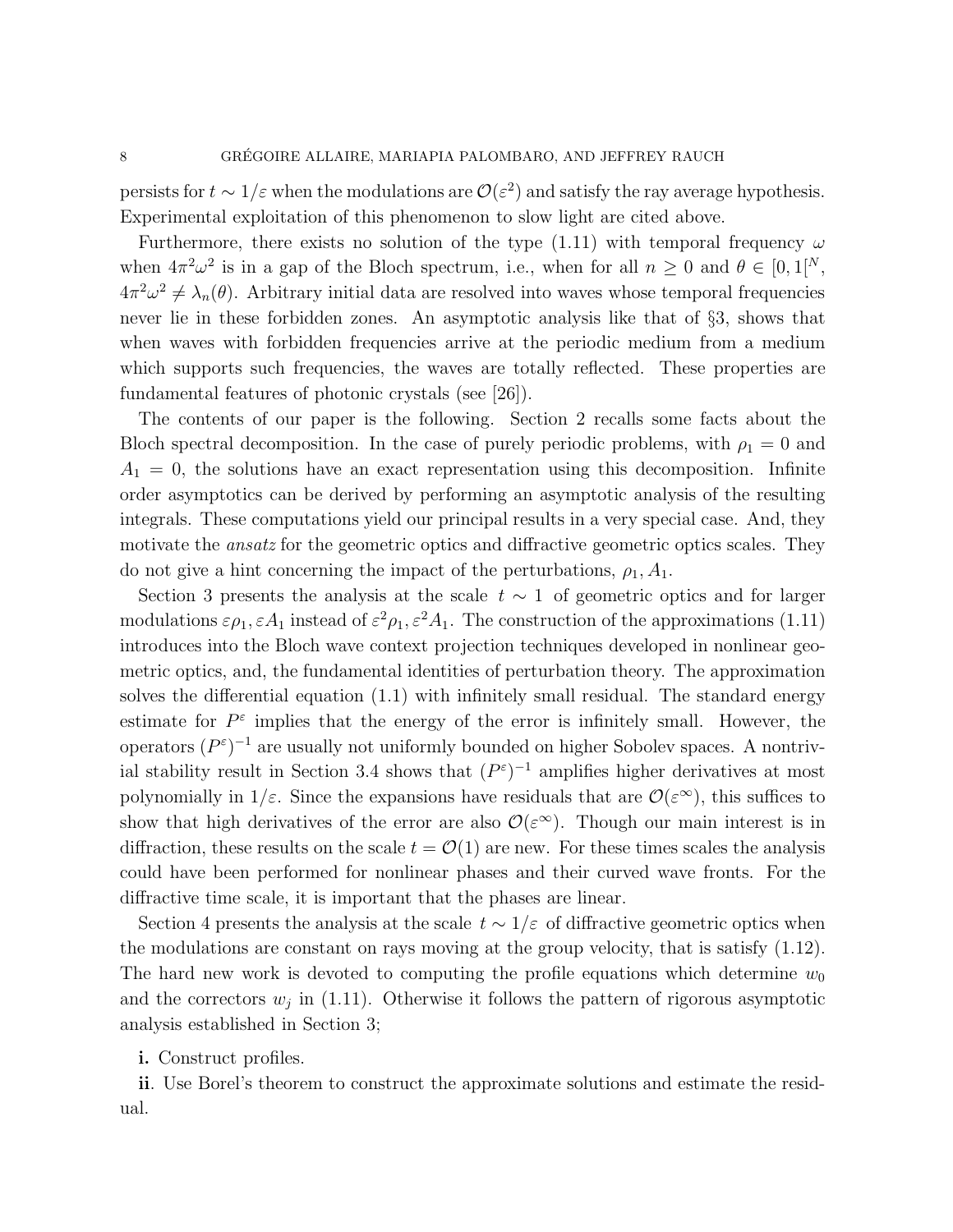iii. Use the stability estimate to prove accuracy.

Section 5 is devoted to producing leading order approximations when (1.12) is not satisfied but the ray average hypothesis is. In this case one does not achieve infinite order accuracy. We construct a three term expansion with residual  $\mathcal{O}(\varepsilon^2)$ . We use all of the preparatory work in the preceding sections. The gradient of the error is easily estimated by the standard energy estimate. A subtle stability argument is required to obtain  $L^2$ estimates for the error. We do not prove an error estimate for higher derivatives. The oscillatory initial value problem is solved in Section 5.3 using two phases and correspondingly two approximate solutions. In Section 5.4 we show that the analysis for smooth envelopes is sufficient to yield strong convergence for the leading term asymptotics in diffractive geometric optics for envelopes which are only  $H^1(\mathbb{R}^N)$ .

Acknowledgements. The research of G. Allaire and M. Palombaro is partially supported by the Research Training Network MULTIMAT MRTN-CT-2004-505226 funded by the EEC. The research of G. Allaire is also partially supported by the DEFI project at INRIA Saclay Ile de France. The research of J. Rauch is partially supported by the U.S. National Science Foundation under grant NSF-DMS-0104096. M. Palombaro and J. Rauch thank the CMAP at the Ecole Polytechnique and its members for their hospitality. ´

# 2. The purely periodic case

In this section we make the assumption that

$$
A_1 \equiv 0 \quad \text{and} \quad \rho_1 \equiv 0,
$$

so the coefficients of (1.1) are periodic.

2.1. Bloch spectral decomposition. We briefly recall the Bloch decomposition. See [9, 8, 12, 25, 29, 37] for more details. Write each  $\xi \in \mathbb{R}^n$  as  $\mathbf{n} + \theta$  with  $\mathbf{n} \in \mathbb{Z}^N$  and  $\theta \in [0, 1]^N$ . Expressing  $u(y)$  in terms of its Fourier transform,  $\hat{u}(\xi)$ , yields

(2.1) 
$$
u(y) = \int_{[0,1]^N} e^{2\pi i \theta \cdot y} \left( \sum_{\mathbf{n} \in \mathbb{Z}^N} e^{2\pi i \mathbf{n} \cdot y} \hat{u}(\theta + \mathbf{n}) \right) d\theta.
$$

The function in parentheses is periodic with respect to  $y$ . The integrand is a function  $g$ which is  $\theta$ -periodic in the sense that  $y \to e^{-2\pi i \theta y} g(y)$  is periodic with period 1 in each  $y_j$ . This decomposes  $L^2(\mathbb{R}^N)$  as the direct integral over  $\theta$  of the Hilbert space of  $\theta$ -periodic functions. The parameter  $\theta$  is called the *Bloch frequency*.

The partial derivatives of  $\theta$ -periodic functions are  $\theta$ -periodic and the product of a θ-periodic function with a periodic function is θ-periodic. Therefore, the differential operators div<sub>y</sub>  $A_0(y)$  grad<sub>y</sub> and  $P^{\varepsilon}$  (upon the change of variable  $x = \varepsilon y$ ) map  $\theta$ -periodic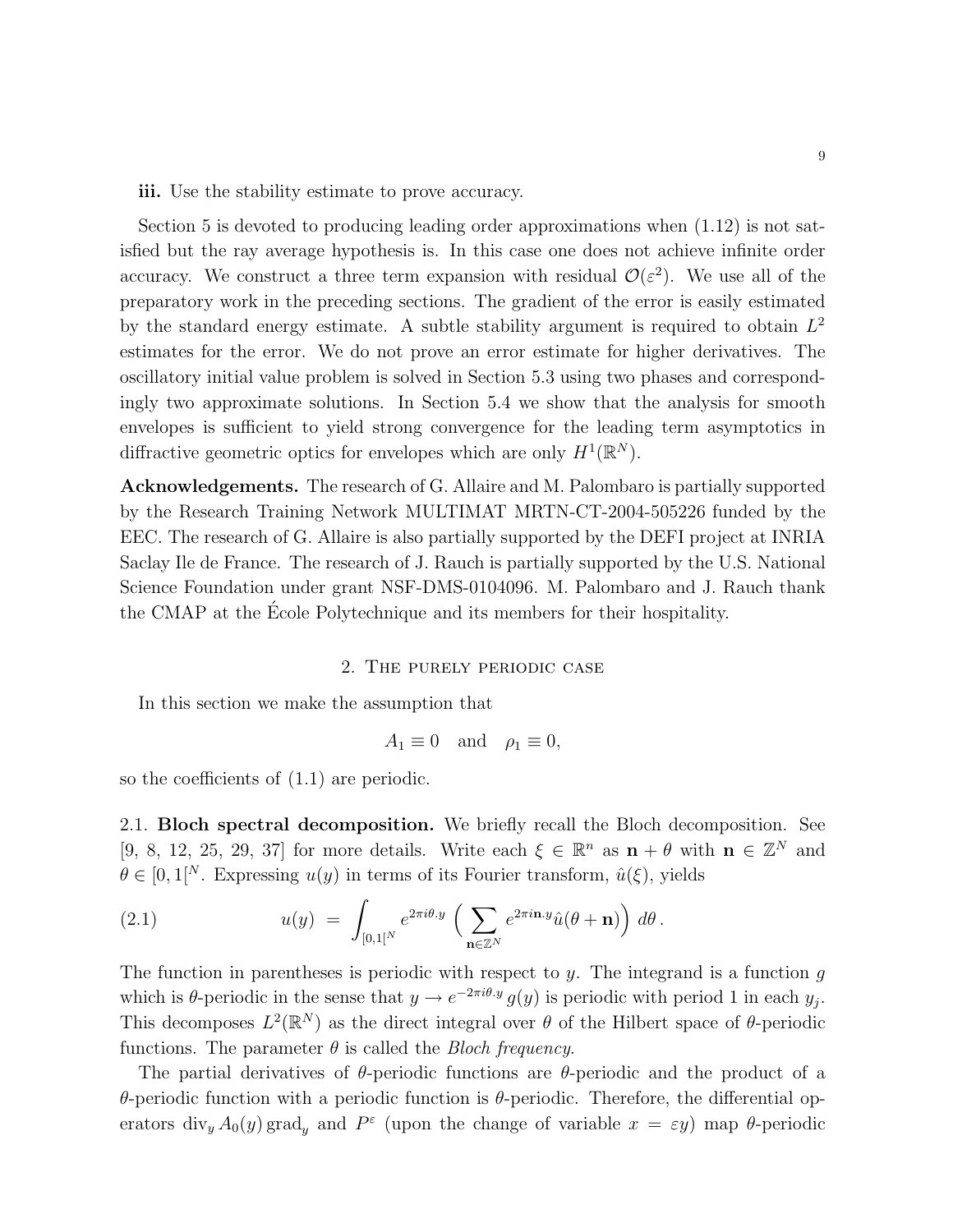functions to themselves. Therefore, the Bloch decomposition reduces these operators. Thus, arbitrary solutions of (1.1) are integrals over  $\theta$  of  $\theta$ -periodic solutions.

To analyse the  $\theta$ -periodic solutions reason as follows. The unitary mapping  $v \mapsto$  $e^{2\pi i\theta \cdot y}v$  on  $L^2(\mathbb{T}^N)$  intertwines div<sub>y</sub>  $A_0$  grad<sub>y</sub> with domain equal to the  $\theta$ -periodic elements of  $H^2$  with the selfadjoint elliptic operator

$$
\mathbb{A}(\theta)\psi \; := \; -(\text{div}_y + 2i\pi\theta)\Big(A_0(y)(\text{grad}_y + 2i\pi\theta)\psi\Big)
$$

with domain equal to periodic  $H^2$ .

Standard elliptic theory implies that for all  $\theta$ , the eigenvalue problem (1.7) has a countable nondecreasing sequence of real eigenvalues  $\{\lambda_n(\theta)\}_{n\geq 1}$  repeated according to their multiplicity and  $L^2(\mathbb{T}^N, \rho_0(y) dy)$  orthonormal eigenfunctions  $\{\psi_n(y, \theta)\}_{n \geq 1}$ , periodic in y and depending measurably on  $\theta$ . The  $\theta$ -periodic functions are linear combinations in n of the eigenfunctions

$$
e^{2\pi i\theta \cdot y} \psi_n(y,\theta).
$$

The following lemma makes this precise.

**Lemma 2.1.** Let  $u(y), v(y) \in L^2(\mathbb{R}^N)$ . Define their Bloch coefficients for  $n \geq 1$  and  $\theta \in \mathbb{T}^N$ 

$$
\alpha_n(\theta) := \int_{\mathbb{R}^N} \rho_0(y) u(y) \overline{\psi}_n(y,\theta) e^{-2i\pi \theta \cdot y} dy, \quad \beta_n(\theta) := \int_{\mathbb{R}^N} \rho_0(y) v(y) \overline{\psi}_n(y,\theta) e^{-2i\pi \theta \cdot y} dy.
$$

Then,  $\alpha_n, \beta_n$  belong to  $L^2([0,1]^N)$  and

$$
u(y) = \sum_{n\geq 1} \int_{[0,1]^N} \alpha_n(\theta) \psi_n(y,\theta) e^{2i\pi \theta \cdot y} d\theta, \quad v(y) = \sum_{n\geq 1} \int_{[0,1]^N} \beta_n(\theta) \psi_n(y,\theta) e^{2i\pi \theta \cdot y} d\theta,
$$

and they satisfy the Parseval equality

$$
\int_{\mathbb{R}^N} \rho_0(y) u(y) \overline{v}(y) dy = \sum_{n \geq 1} \int_{[0,1]^N} \alpha_n(\theta) \overline{\beta}_n(\theta) d\theta.
$$

The Bloch transform  $u \to {\alpha_n(\theta)}_{n \geq 1}$  is an isometry from  $L^2(\mathbb{R}^N)$  into  $\ell^2(L^2([0,1]^N))$ that diagonalizes the elliptic operator in (1.1), in the sense that, for u, v in  $H^1(\mathbb{R}^N)$ ,

$$
\int_{\mathbb{R}^N} A_0(y) \nabla u(y) \cdot \nabla \overline{v}(y) dy = \sum_{n \geq 1} \int_{[0,1]^N} \lambda_n(\theta) \alpha_n(\theta) \overline{\beta}_n(\theta) d\theta.
$$

Arbitrary solutions of the wave equation (1.1), are linear combinations over  $\theta$  and n of the Bloch plane waves  $(1.5)$ ,  $(1.6)$ . In this section we show that there exist spectrally localized solutions which have an asymptotic expansion whose leading term has the form of a Bloch wave with slowly varying amplitude, that is

$$
a(t, x) e^{2\pi i(\omega t + \theta \cdot x)/\varepsilon} \psi_n(x/\varepsilon, \theta).
$$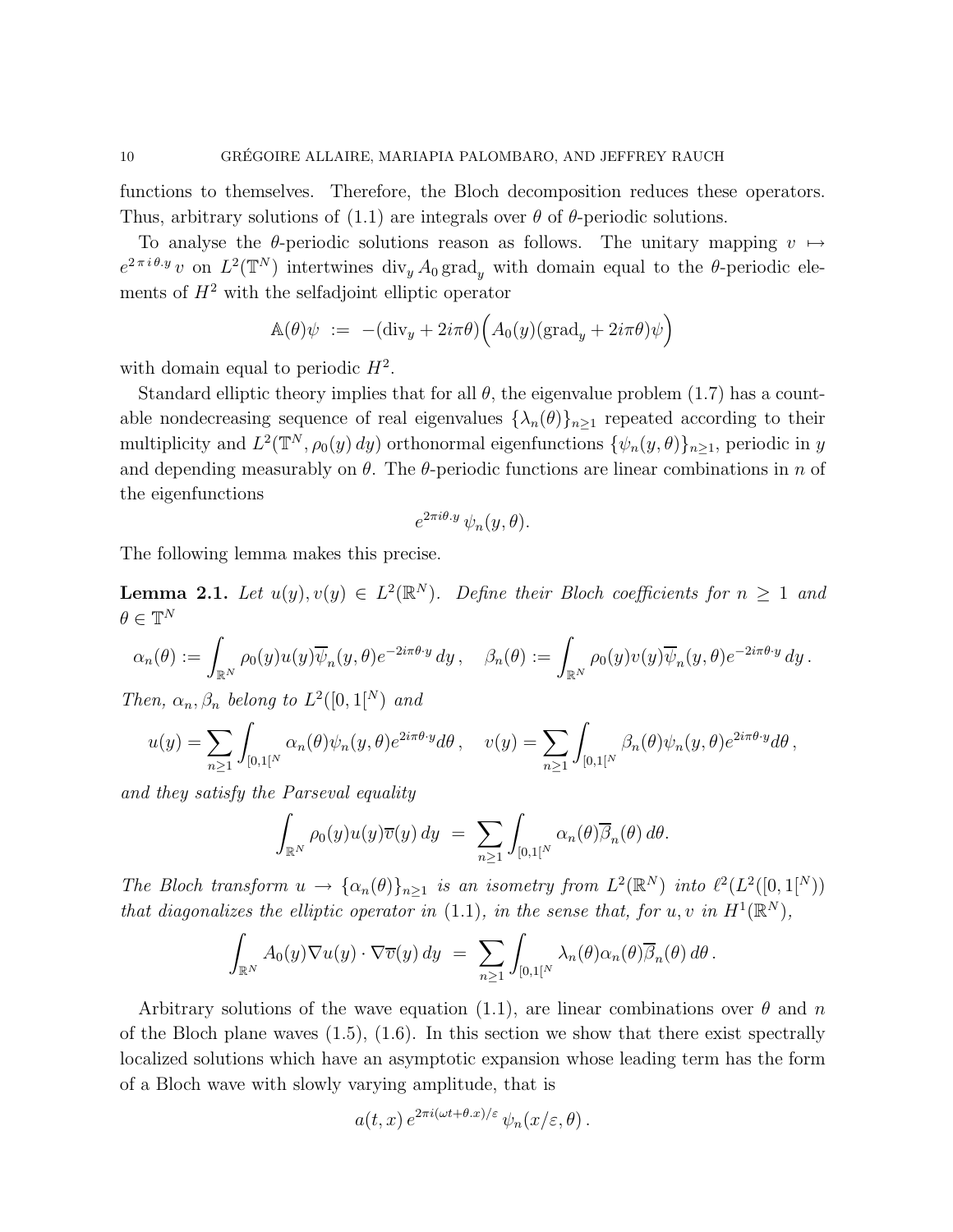(2.2) 
$$
\lambda_n(\theta_0) > 0
$$
 is a simple eigenvalue.

**Remark 2.2.** Recall (see [8], [12], [25], [29]) that the minimum of  $\lambda_1(\theta)$  is zero and is uniquely attained at  $\theta = 0$ . This is a consequence of the maximum principle. The Hessian matrix at  $\theta = 0$ ,  $\nabla_{\theta} \nabla_{\theta} \lambda_1(0)$  is equal to the usual homogenized matrix for equation (1.1). Therefore  $\exists C > 0$  such that  $\lambda_1(\theta) \ge C |\theta|^2$ . On the other hand, for any  $n \ge 2$ , there exists another positive constant  $C > 0$  such that  $\min_{\theta} \lambda_n(\theta) \geq C > 0$ .

Remark 2.2 implies that it is always true that  $\lambda_n(\theta_0) > 0$  except if  $n = 1$  and  $\theta_0 \equiv$ 0 mod  $\mathbb{Z}^N$ . The important part of assumption (2.2) is the simplicity of the eigenvalue. Simplicity is generic. Since  $\mathbb{A}(\theta)$  has compact resolvent and depends analytically on  $\theta$ , simplicity implies that the  $n<sup>th</sup>$  eigencouple of (1.7) is analytic in a neighborhood of  $\theta_0$  (see e.g. [24]). Choose  $\omega(\theta)$  an analytic solution of the dispersion relation (1.6) defined near  $\theta_0$ .

Under these conditions, if  $a \in C_0^{\infty}(\mathbb{R}^N)$ , then for  $\varepsilon$  small the expressions

$$
u^{\varepsilon}(t,x) := \varepsilon^{-N} \int_{[0,1]^N} \psi_n\left(\frac{x}{\varepsilon}, \theta\right) e^{2\pi i \omega(\theta)t/\varepsilon} e^{2\pi i x \cdot \theta/\varepsilon} a\left(\frac{\theta - \theta_0}{\varepsilon}\right) d\theta
$$

are superpositions of Bloch plane waves spectrally localized near  $\theta_0$  so are exact solution of (1.1). (To treat the exceptional cases where one of the coordinates of  $\theta_0$  vanishes, switch to a fundamental domain  $[-c, 1 - c]^N$  with  $0 < c < 1$  such that  $\theta_0$  lies in its interior.) Change variable letting  $\zeta := (\theta - \theta_0)/\varepsilon$  to find

(2.3) 
$$
u^{\varepsilon} = e^{2\pi ix.\theta_0/\varepsilon} \int \psi_n\left(\frac{x}{\varepsilon}, \theta_0 + \varepsilon \zeta\right) e^{2\pi it\omega(\theta_0 + \varepsilon \zeta)/\varepsilon} e^{2\pi ix.\zeta} a(\zeta) d\zeta,
$$

an expression prepared for Taylor expansion.

2.3. The geometric optics time scale t  $\sim$  1. Recalling definition (1.9) of the group velocity  $\mathcal V$ , Taylor expansion in  $\varepsilon$  of infinite and finite orders respectively yield,

(2.4) 
$$
\psi_n(y, \theta_0 + \varepsilon \zeta) \sim \psi_n(y, \theta_0) + \sum_{j \ge 1} \varepsilon^j g_j(y, \zeta),
$$

$$
\omega(\theta_0 + \varepsilon \zeta) = \omega(\theta_0) - \mathcal{V} \varepsilon \zeta + \varepsilon^2 k(\varepsilon, \zeta).
$$

Then,

(2.5)  
\n
$$
e^{2\pi i t\omega(\theta_0+\varepsilon\zeta)/\varepsilon} = e^{2\pi i t\omega(\theta_0)/\varepsilon} e^{-2\pi i t\mathcal{V}\cdot\zeta} e^{2\pi i(\varepsilon t)k(\varepsilon,\zeta)}
$$
\n
$$
= e^{2\pi i t\omega(\theta_0)/\varepsilon} e^{-2\pi i t\mathcal{V}\cdot\zeta} \left(1 + \sum_{j\geq 1} (\varepsilon t)^j k_j(\varepsilon,\zeta)\right).
$$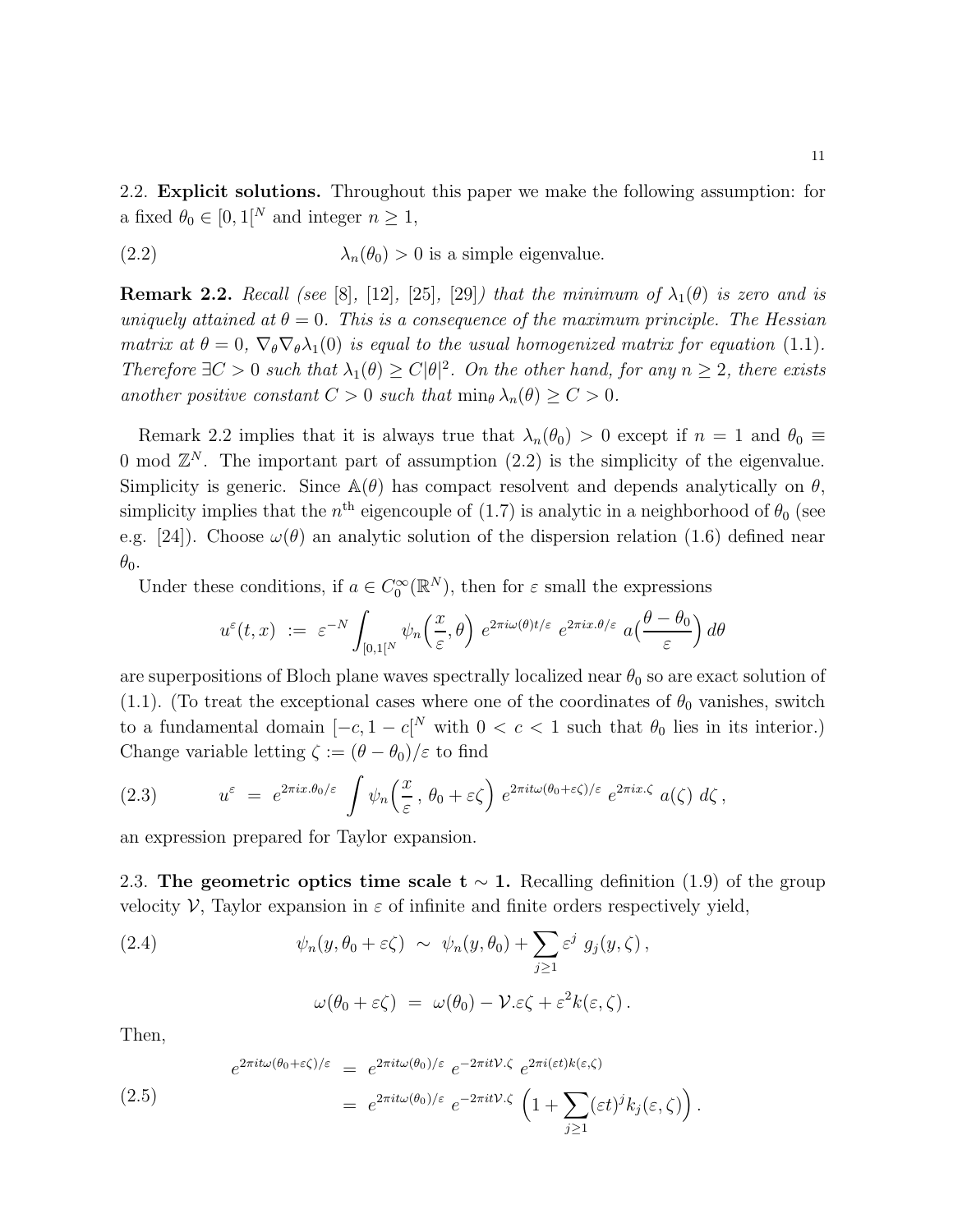Define

$$
v(x) := \int e^{2\pi ix.\zeta} a(\zeta) d\zeta.
$$

Injecting  $(2.4)$  and  $(2.5)$  into  $(2.3)$  yields the expansion

(2.6) 
$$
u^{\varepsilon} \sim e^{2\pi i S/\varepsilon} \left( w_0(t, x, x/\varepsilon) + \varepsilon w_1(t, x, x/\varepsilon) + \cdots \right), \qquad S := \omega(\theta_0)t + x.\theta_0,
$$

with leading term,

$$
w_0(t,x,y) = v(x - \mathcal{V}t) \psi_n(y,\theta_0).
$$

From this calculation we learn three things. First, rigidly translating waves at the group velocity is a reasonable approximation. Second, an infinite order expansion (2.6) is a reasonable *ansatz* to try in more complicated problems. Finally, in  $(2.5)$ , the expansion parameter is  $\varepsilon t$  so when  $\varepsilon t$  is not small, the approximation is not appropriate. For the diffractive scale  $\varepsilon t \sim 1$ , one needs to modify the method.

2.4. The diffractive time scale  $t \sim 1/\varepsilon$ . The modification is to take the next term in the Taylor expansion in the exponent. Denote by  $q$  the symmetric quadratic expression

(2.7) 
$$
q(\zeta,\zeta) := \sum_{i,j=1}^N \frac{\partial^2 \omega(\theta_0)}{\partial \theta_i \partial \theta_j} \zeta_i \zeta_j.
$$

Then,

$$
\omega(\theta_0 + \varepsilon \zeta) = \omega(\theta_0) - \varepsilon \mathcal{V} \cdot \zeta + \varepsilon^2 q(\zeta, \zeta)/2 + \varepsilon^3 \sum_{j \geq 0} \varepsilon^j \ell_j(\zeta),
$$

and,

$$
e^{2\pi i \omega(\theta_0 + \varepsilon \zeta)t/\varepsilon} = e^{2\pi i \omega(\theta_0)t/\varepsilon} e^{-2\pi i t \mathcal{V} \cdot \zeta} e^{2\pi i \varepsilon t q(\zeta, \zeta)/2} e^{2\pi i \varepsilon(\varepsilon t) \sum_{j \ge 0} \varepsilon^j \ell_j(\zeta)}
$$

.

If  $(\varepsilon t)$  is bounded, expansion in  $\varepsilon$  is justified in the last term. The exact solution has the form

$$
e^{2\pi i S/\varepsilon} \overline{W}(\varepsilon, \varepsilon t, x - \mathcal{V}t, x/\varepsilon), \qquad S = \omega(\theta_0)t + \theta_0 \cdot x,
$$
  

$$
\widetilde{W}(\varepsilon, \mathcal{T}, x, y) := \int \psi_n(y, \theta_0 + \varepsilon \zeta) e^{2\pi i \mathcal{T}q(\zeta, \zeta)/2} e^{2\pi i \varepsilon \mathcal{T} \sum_{j\geq 0} \varepsilon^j \ell_j(\zeta)} e^{2\pi i x \cdot \zeta} a(\zeta) d\zeta.
$$

Taylor expansion in  $\varepsilon$  yields

(2.8) 
$$
e^{2\pi i \varepsilon T \sum_{j\geq 0} \varepsilon^j \ell_j(\zeta)} = \left(1 + \sum_{j\geq 1} \varepsilon^j h_j(T,\zeta)\right).
$$

Injecting (2.4) and (2.8) in the definition of  $\widetilde{W}$  shows that

(2.9) 
$$
\widetilde{W}(\varepsilon, \mathcal{T}, x, y) \sim \sum_{j \geq 0} \varepsilon^j \widetilde{w}_j(\mathcal{T}, x, y),
$$

with

(2.10) 
$$
\widetilde{w}_0(\mathcal{T},x,y) = \psi_n(y,\theta_0) \int e^{2\pi i \mathcal{T} q(\zeta,\zeta)/2} e^{2\pi ix.\zeta} a(\zeta) d\zeta.
$$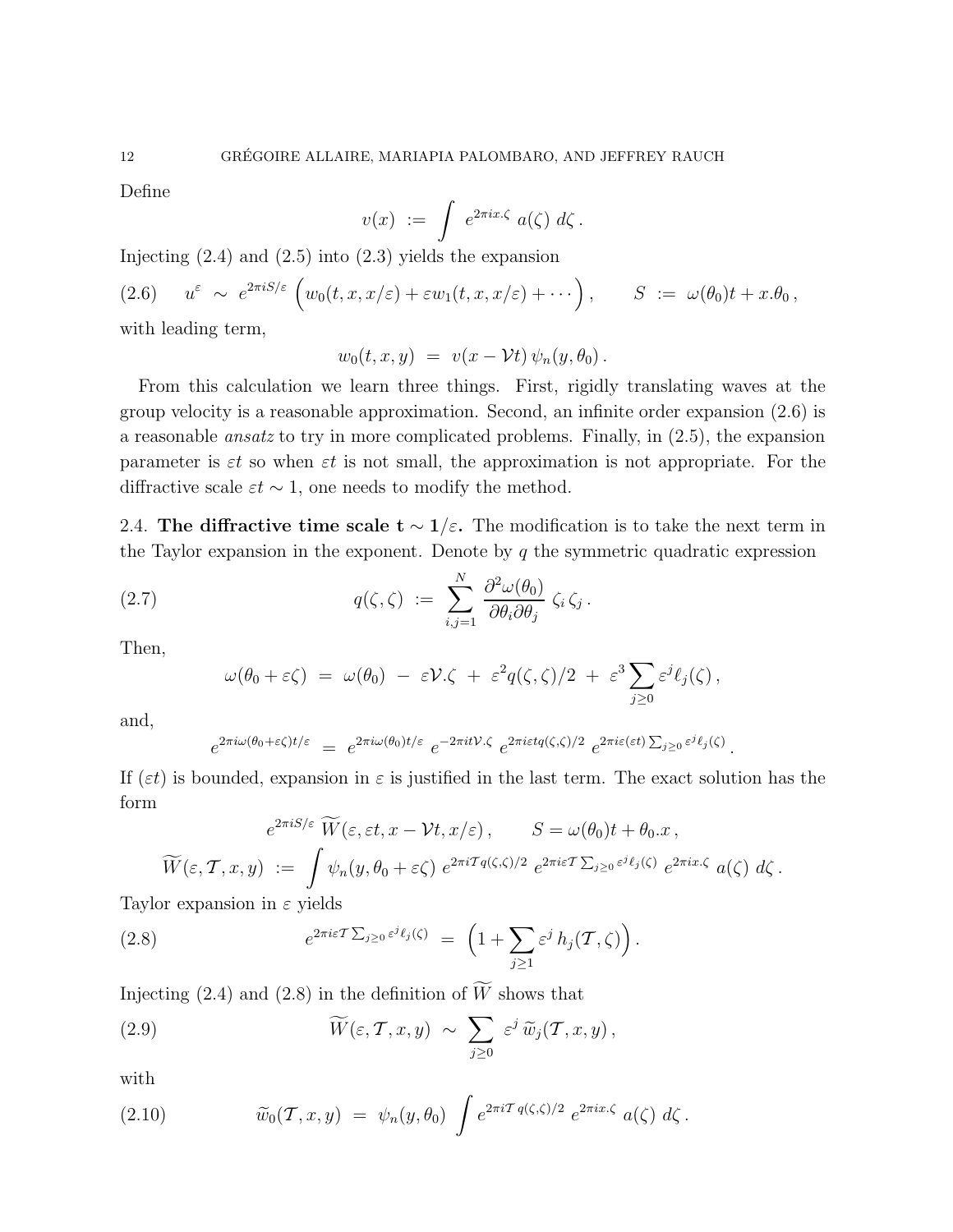13

This shows that the solution has an asymptotic expansion of the form

$$
e^{2\pi iS/\varepsilon} W(\varepsilon,\varepsilon t,x-\mathcal{V} t,x/\varepsilon),
$$

with  $\widetilde{W}$  satisfying (2.9).

In our treatment of diffractive geometric optics in modulated media, we take a slightly more permissive ansatz

$$
e^{2\pi i(\omega t+\theta.x)/\varepsilon}\left(w_0(\mathcal{T},t,x,y)+\varepsilon w_1(\mathcal{T},t,x,y)+\cdots\right).
$$

with the idea that the added flexibility might be needed. Interestingly, it will follow that the expansion has the more restricted form found above.

The operator  $q(\partial_x, \partial_x)$  applied to  $\tilde{w}_0$  from (2.10) inserts a factor  $q(2\pi i\zeta, 2\pi i\zeta)$  =  $-4\pi^2 q(\zeta,\zeta)$  inside the integrand. The operator  $\partial_{\mathcal{T}}$  applied to  $\widetilde{w}_0$  inserts a factor  $\pi i q(\zeta,\zeta)$ . Therefore  $\tilde{w}_0$  satisfies the Schrödinger equation,

(2.11) 
$$
\left(4\pi i \partial_T - q(\partial_x, \partial_x)\right)\widetilde{w}_0 = 0.
$$

We will derive this equation in an entirely different manner in Section 4.

In the case of the constant coefficient wave equation,  $\omega$  is homogeneous of degree 1 in  $\theta$  and q has rank  $N-1$ . For the present problem q may have rank N. When q has rank  $N$ , the Schrödinger equation has more rapid dispersion of waves. For example, in dimension  $N = 1$  the constant coefficient wave equation is nondispersive, while a periodic one dimensional medium will typically be dispersive for waves whose wave length is comparable to the period.

# 3. BLOCH WAVE PACKETS ON A MODULATED BACKGROUND AND  $t = \mathcal{O}(1)$

3.1. The two scale construction. This section considers solutions of the wave equation

(3.1) 
$$
P^{\varepsilon}(t,x,\partial_{t,x}) u^{\varepsilon} := \rho^{\varepsilon} \frac{\partial^2 u^{\varepsilon}}{\partial t^2} - \text{div}_x \left( A^{\varepsilon} \text{grad}_x u^{\varepsilon} \right) = 0.
$$

for times  $t = \mathcal{O}(1)$ . This time scale of ordinary geometric optics is an essential first step in treating the diffractive case.

The coefficients are assumed to be of the form

(3.2) 
$$
\rho^{\varepsilon} = \rho_0(x/\varepsilon) + \varepsilon \rho_1(t, x, x/\varepsilon), \qquad A^{\varepsilon} = A_0(x/\varepsilon) + \varepsilon A_1(t, x, x/\varepsilon),
$$

where the  $\rho_j$ ,  $A_j$  satisfy (1.3), and, (1.4), from §1. For the geometric time scale, the modulations are taken to be  $\mathcal{O}(\varepsilon)$  in place of  $\mathcal{O}(\varepsilon^2)$  for the diffractive scale. After the next paragraph a crude estimate suggests why such perturbations are expected to influence the leading term asymptotics for times t of order 1.

Motivated by the case of smoothly varying media, and the special case of purely periodic media in the Section 2.3, the *ansatz* expected to be valid for times  $t = \mathcal{O}(1)$  is of two scale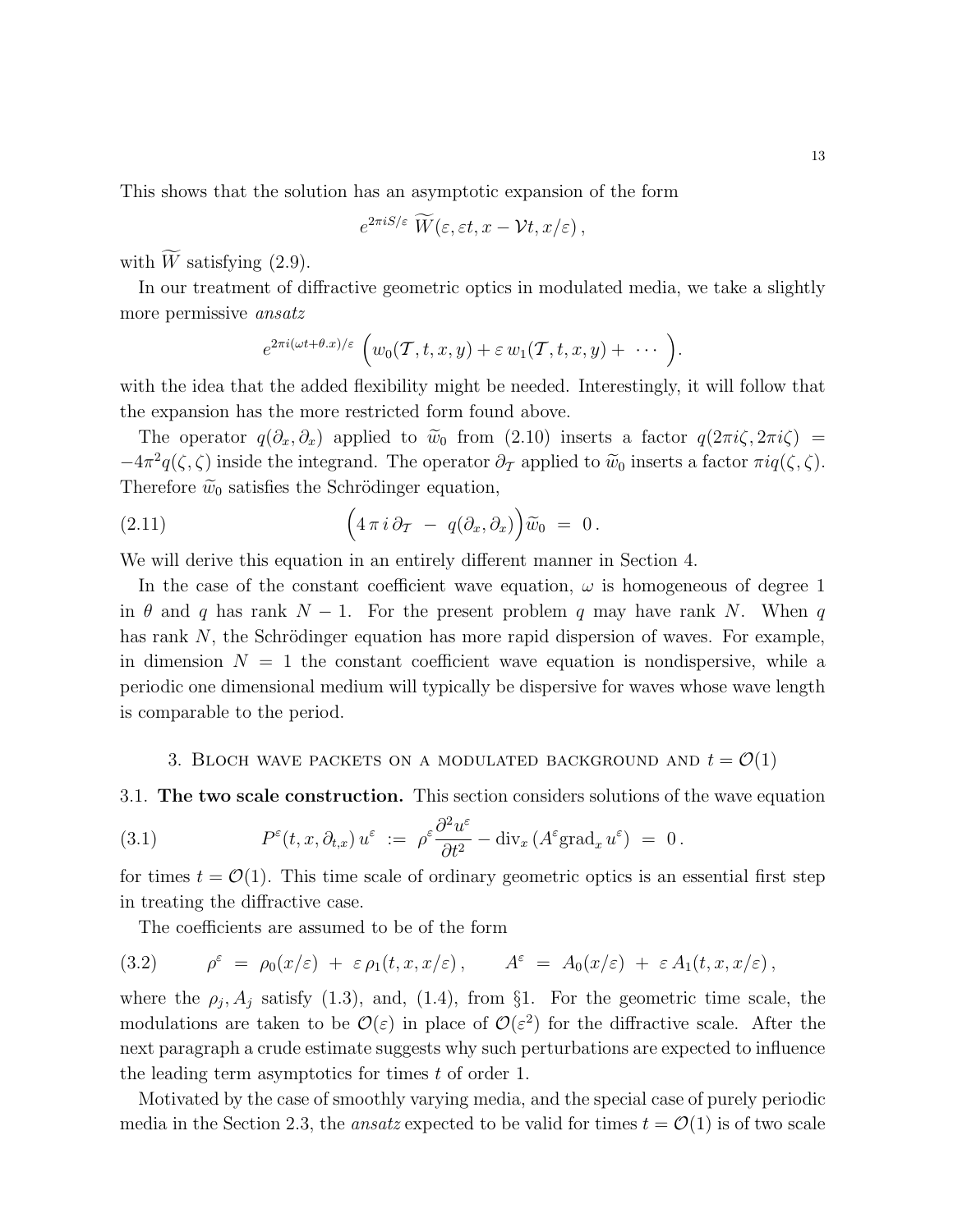WKB type,

$$
u^{\varepsilon}(t,x) \sim e^{2i\pi S(t,x)/\varepsilon} \bigg( w_0\Big(t,x,\frac{x}{\varepsilon}\Big) + \varepsilon w_1\Big(t,x,\frac{x}{\varepsilon}\Big) + \cdots \bigg)
$$

where the  $w_i(t, x, y)$  are periodic functions of y with period one. Equivalently, the  $w_i$  are functions on the unit torus  $\mathbb{T}_y^N := \mathbb{R}^N / \mathbb{Z}^N$ .

The case when S is a linear function of  $(t, x)$  is our principal interest since it is in that case that the rays are parallel and one finds Schrödinger type equations at the diffractive scale  $t = \mathcal{O}(1/\varepsilon)$ . Write

$$
S(t,x) = \omega t + \theta \cdot x, \qquad (\omega, \theta) \in \mathbb{R}^{1+N} \setminus 0.
$$

It suffices to consider  $\theta \in [0, 1]^N$ . Other values can be converted to these by incorporating a periodic exponential,  $e^{2\pi in.x}$ , in the profiles  $w_j$ . Given  $w_j$ , Borel's Theorem allows us to choose smooth  $W(\varepsilon, t, x, y)$ , periodic in y with Taylor series in  $\varepsilon$ ,

$$
W(\varepsilon,t,x,y) \sim w_0(t,x,y) + \varepsilon w_1(t,x,y) + \cdots.
$$

Approximate solutions are defined by,

(3.3) 
$$
v^{\varepsilon}(t,x) := e^{2 \pi i S(t,x)/\varepsilon} W\left(\varepsilon,t,x,\frac{x}{\varepsilon}\right).
$$

Distinct choices of W yield approximate solutions whose difference is infinitely small in the limit  $\varepsilon \to 0$ . We choose  $w_j$  and then W so that  $P^{\varepsilon} v^{\varepsilon} \sim 0$  in the sense of Taylor series in  $\varepsilon$  at  $\varepsilon = 0$ . Toward that end, use the identities

$$
\partial_t \left( e^{2\pi i S/\varepsilon} W(\varepsilon, t, x, y) \right) = e^{2\pi i S/\varepsilon} \left( \frac{2\pi i \omega}{\varepsilon} + \partial_t \right) W,
$$
  
\n
$$
\partial_x \left( e^{2\pi i S/\varepsilon} W(\varepsilon, t, x, y) \right) = e^{2\pi i S/\varepsilon} \left( \frac{2\pi i \theta}{\varepsilon} + \partial_x \right) W,
$$
  
\n
$$
\left( \frac{\partial_y}{\varepsilon} \right) \left( e^{2\pi i S/\varepsilon} W(\varepsilon, t, x, y) \right) = e^{2\pi i S/\varepsilon} \left( \frac{\partial_y}{\varepsilon} \right) W,
$$

to show that

$$
e^{-2\pi i S/\varepsilon} P^{\varepsilon} \Big( e^{2\pi i S/\varepsilon} W(\varepsilon,t,x,x/\varepsilon) \Big) \; = \; R(\varepsilon,t,x,x/\varepsilon) \, ,
$$

with

$$
R(\varepsilon, t, x, y) = e^{-2\pi i S/\varepsilon} \left[ \rho^{\varepsilon} \partial_t^2 \right]
$$
  
\n
$$
- \left( \text{div}_x + \frac{\text{div}_y}{\varepsilon} \right) A^{\varepsilon} \left( \text{grad}_x + \frac{\text{grad}_y}{\varepsilon} \right) \left[ \left( e^{2\pi i S/\varepsilon} W(\varepsilon, t, x, y) \right) \right]
$$
  
\n
$$
= \left[ \left( \rho_0 + \varepsilon \rho_1 \right) \left( \frac{2\pi i \omega}{\varepsilon} + \partial_t \right)^2
$$
  
\n
$$
- \left( \frac{\text{div}_y + 2\pi i \theta}{\varepsilon} + \text{div}_x \right) \left( A_0 + \varepsilon A_1 \right) \left( \frac{\text{grad}_y + 2\pi i \theta}{\varepsilon} + \text{grad}_x \right) \right] W.
$$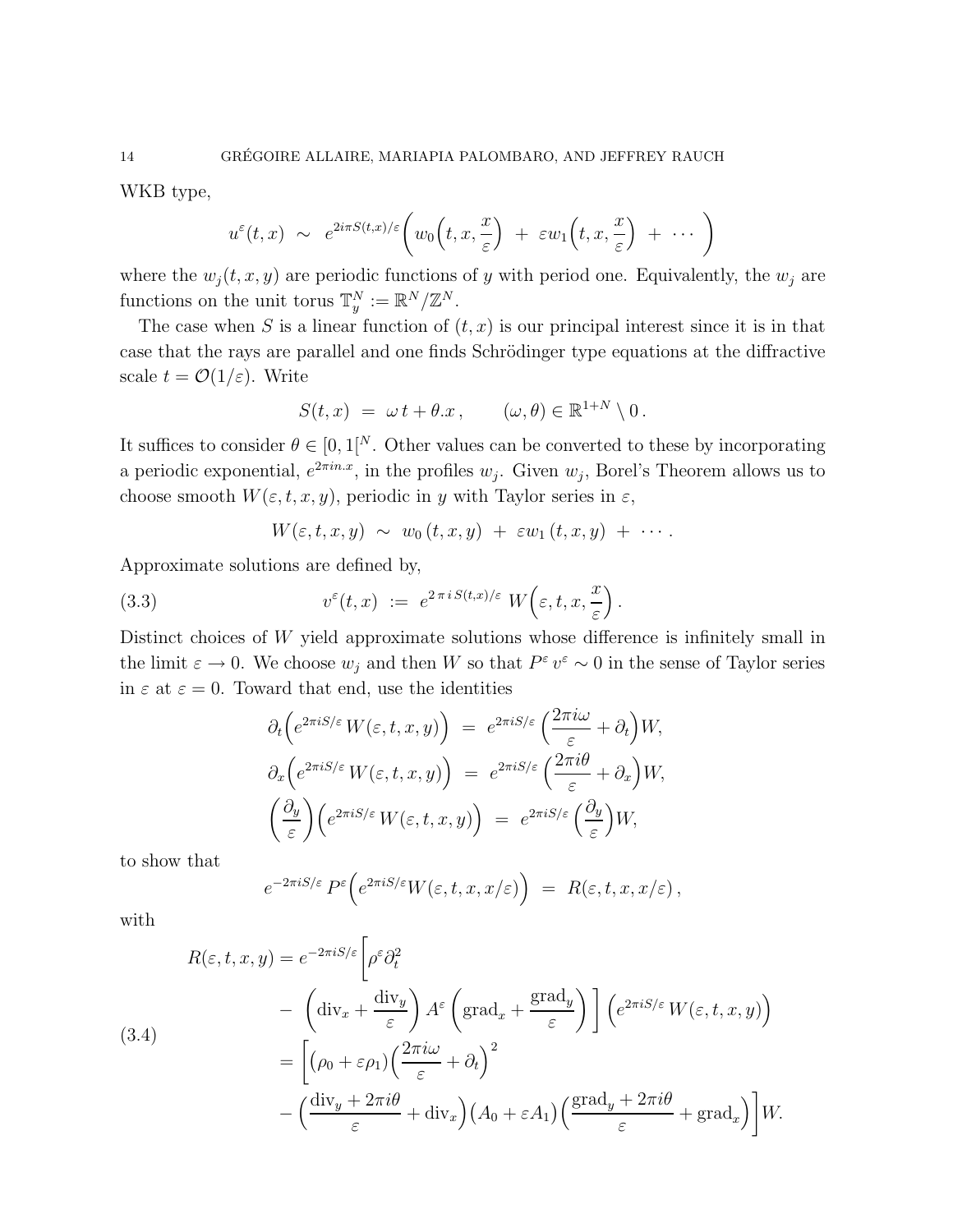Equation (3.4) implies that  $R(\varepsilon, t, x, y)$  admits a Taylor series in  $\varepsilon$  at  $\varepsilon = 0$  with uniquely determined y-periodic functions  $r_j$  such that

$$
R(\varepsilon,t,x,y) \sim \sum_{j=-2}^{\infty} \varepsilon^j r_j(t,x,y).
$$

Since one substitutes  $y = x/\varepsilon$ , it would suffice to satisfy  $r_j = 0$  on the subspace of  $(x, y)$ with x parallel to y. We achieve the more ambitious goal of choosing the  $w_j$  so that  $r_j = 0$ everywhere.

3.2. The leading order term. Next analyse the cascade of equations,

$$
r_j = 0, \qquad j = -2, -1, 0, 1, \cdots.
$$

The operator in brackets on the right hand side of (3.4) is collected according to the powers  $\varepsilon^j$ ,  $j = -2, -1, 0, 1$ . The leading two orders are

$$
\varepsilon^{-2} \, \mathbb{L}(\omega,\theta,y,\partial_y) \; + \; \varepsilon^{-1} \, \mathbb{M}(\omega,\theta,y,\partial_t,\partial_x,\partial_y) \,,
$$

where

(3.5) 
$$
\mathbb{L}(\omega,\theta,y,\partial_y) := -4\pi^2\omega^2\rho_0 - (\text{div}_y + 2i\pi\theta)A_0(y)(\text{grad}_y + 2i\pi\theta),
$$

and

(3.6)  
\n
$$
\mathbb{M}(\omega,\theta,x,y,\partial_t,\partial_x,\partial_y) := \rho_0 4\pi i \omega \partial_t - \left( (2\pi i \theta + \text{div}_y) A_0 \text{grad}_x + \text{div}_x A_0 (2\pi i \theta + \text{grad}_y) + \left( \rho_1 (2\pi i \omega)^2 - (2\pi i \theta + \text{div}_y) A_1 (2\pi i \theta + \text{grad}_y) \right) \right)
$$

The highest order term in the residual is

(3.7) 
$$
r_{-2} = \mathbb{L}(\omega, \theta, y, \partial_y) w_0.
$$

It comes from the terms of order  $\varepsilon^{-2}$  in the operator and the term of order  $\varepsilon^0$  in W. In order that  $r_{-2} = 0$  have nontrivial solutions, it is necessary and sufficient that

(3.8) 
$$
\ker \mathbb{L}(\omega, \theta, y, \partial_y) \neq \{0\}.
$$

According to Bloch wave theory, as described in section 2.1,  $\mathbb{L}(\omega,\theta,y,\partial_y)$  has a nontrivial kernel on periodic functions if and only  $\omega$  and  $\theta$  satisfy, for some integer n, the dispersion relation (1.6). Equation (1.6) is equivalent to the eikonal equation

(3.9) 
$$
4\pi^2 (\partial_t S)^2 = \lambda_n (\partial_x S).
$$

When  $\lambda_n(\theta) \neq 0$ , (1.6) has two roots  $\omega = \pm \sqrt{\lambda_n(\theta)}/2\pi$  and there are two distinct eikonal equations

$$
2\pi \partial_t S = \pm \sqrt{\lambda_n(\partial_x S)},
$$

 $)$ 

.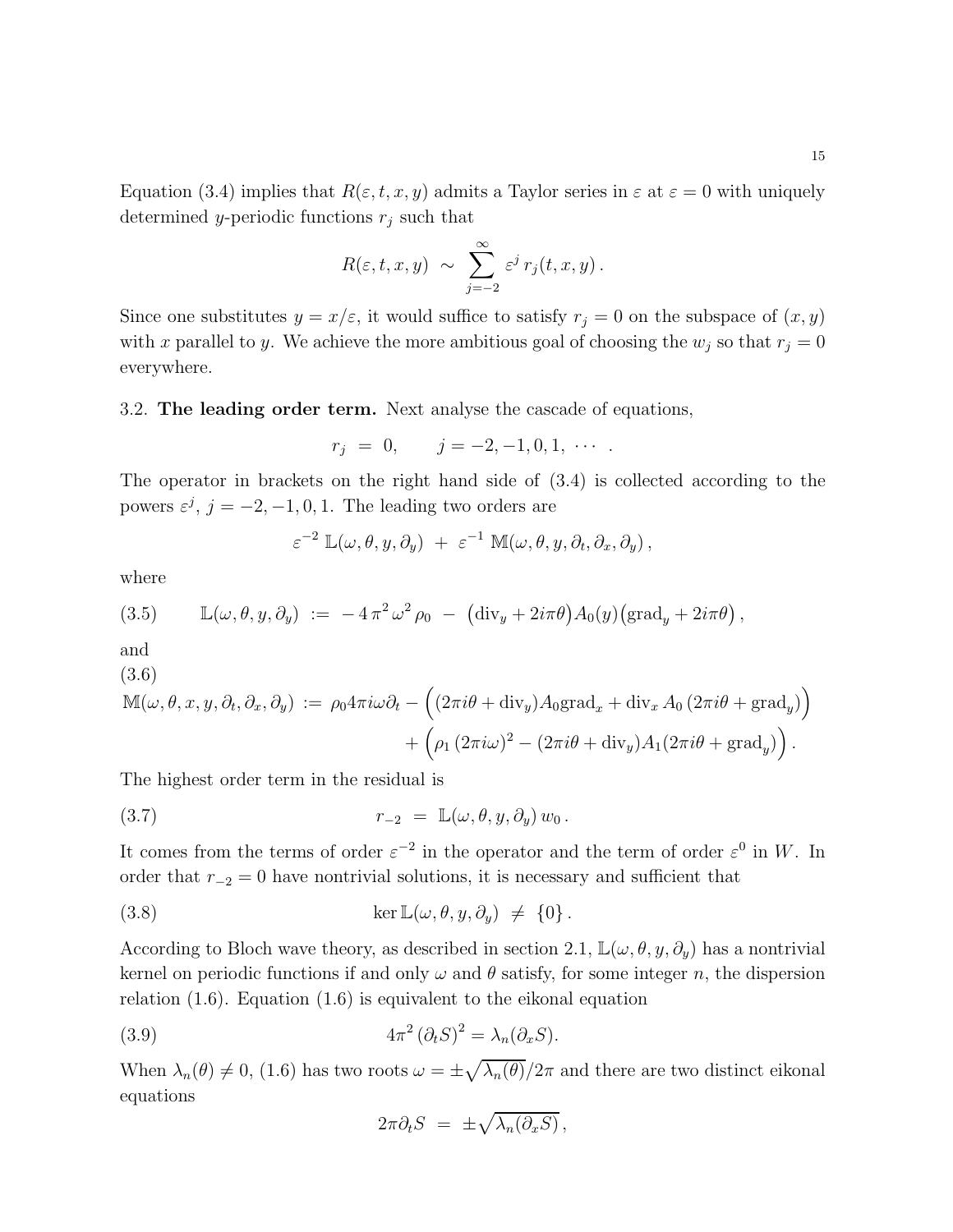corresponding to the two roots  $\omega$ . Recall assumption (2.2) that  $\lambda_n(\theta_0) \neq 0$  is a simple eigenvalue. From now on we make this choice of n and  $\theta_0$  and  $\omega$  is a solution of

$$
(3.10) \t\t\t 4\pi^2\omega^2 = \lambda_n(\theta_0).
$$

**Notations.** Denote by  $\mathbb{L}$ , the self adjoint operator  $\mathbb{L}(\omega, \theta_0, y, \partial_y)$  on  $L^2(\mathbb{T}^N; dy)$  with domain equal to the periodic functions in  $H^2(\mathbb{T}^N_y)$ . Denote by  $\Pi$  the projection operator onto ker L along the image of L.  $\Pi$  is orthogonal with respect to the scalar product of  $L^2(\mathbb{T}^N; dy)$  and **not** with respect to the scalar product of  $L^2(\mathbb{T}^N; \rho_0(y) dy)$ . Denote by  $Q \in \text{Hom}(H^{-1}(\mathbb{T}^N_y); H^1(\mathbb{T}^N_y))$  the partial inverse of  $\mathbb{L}$  defined by

$$
Q \Pi = \Pi Q = 0, \qquad Q \mathbb{L} = \mathbb{L} Q = I - \Pi.
$$

Choose  $\psi_n(y) := \psi_n(y, \theta_0)$  an eigenfunction spanning ker  $\mathbb{L}(\omega, \theta_0, y, \partial_y)$  and normalized by  $(1.8)$ .

The equation  $r_{-2} = 0$  is equivalent to  $w_0 \in \text{ker } \mathbb{L}$ , that is

$$
(3.11) \t\t \t\Pi w_0 = w_0.
$$

**Summary.** Equations (3.10) and (3.11) are equivalent to  $r_{-2} = 0$ .

Equation (3.11) is equivalent to the fact that for each  $(t, x)$ ,  $w_0$  is a multiple of  $\psi_n$ ,

(3.12) 
$$
w_0(t,x,y) = v(t,x)\,\psi_n(y)\,, \qquad v^{\varepsilon}(t,x) = v(t,x)\,\psi_n(x/\varepsilon)\,e^{2\pi i(\omega t + \theta.x)/\varepsilon} + \cdots.
$$

Comparing with Bloch plane waves (1.5), (1.6), one sees that  $v^{\varepsilon}$  is a Bloch wave packet. Our preferred perspective on (3.11) is to view

$$
\mathbb{K} := \ker \mathbb{L}(\omega, \theta_0, y, \partial_y)
$$

as a one dimensional vector space. Then  $(t, x) \mapsto w_0(t, x, \cdot)$  is a mapping from  $\mathbb{R}^{1+N}$  with values in K.

Using the definitions of  $\mathbb L$  and  $\mathbb M$ , the term  $r_{-1}$  is given by,

(3.13) 
$$
r_{-1} = \mathbb{L}w_1 + \mathbb{M}w_0,
$$

so  $r_{-1} = 0$  if and only if,

(3.14) L w<sup>1</sup> + M w<sup>0</sup> = 0 .

Equation (3.14) involves both  $w_0$  and  $w_1$ . This is typical of multiscale expansions. Equations at a single order in  $\varepsilon$  involve profiles from more than one order.

The operator L is not surjective. The information about  $w_0$  in (3.14) is that  $\mathbb{M}w_0 \in \text{Rg} \mathbb{L}$ (Rg denotes the range). That information does not involve  $w_1$ . To extract this type of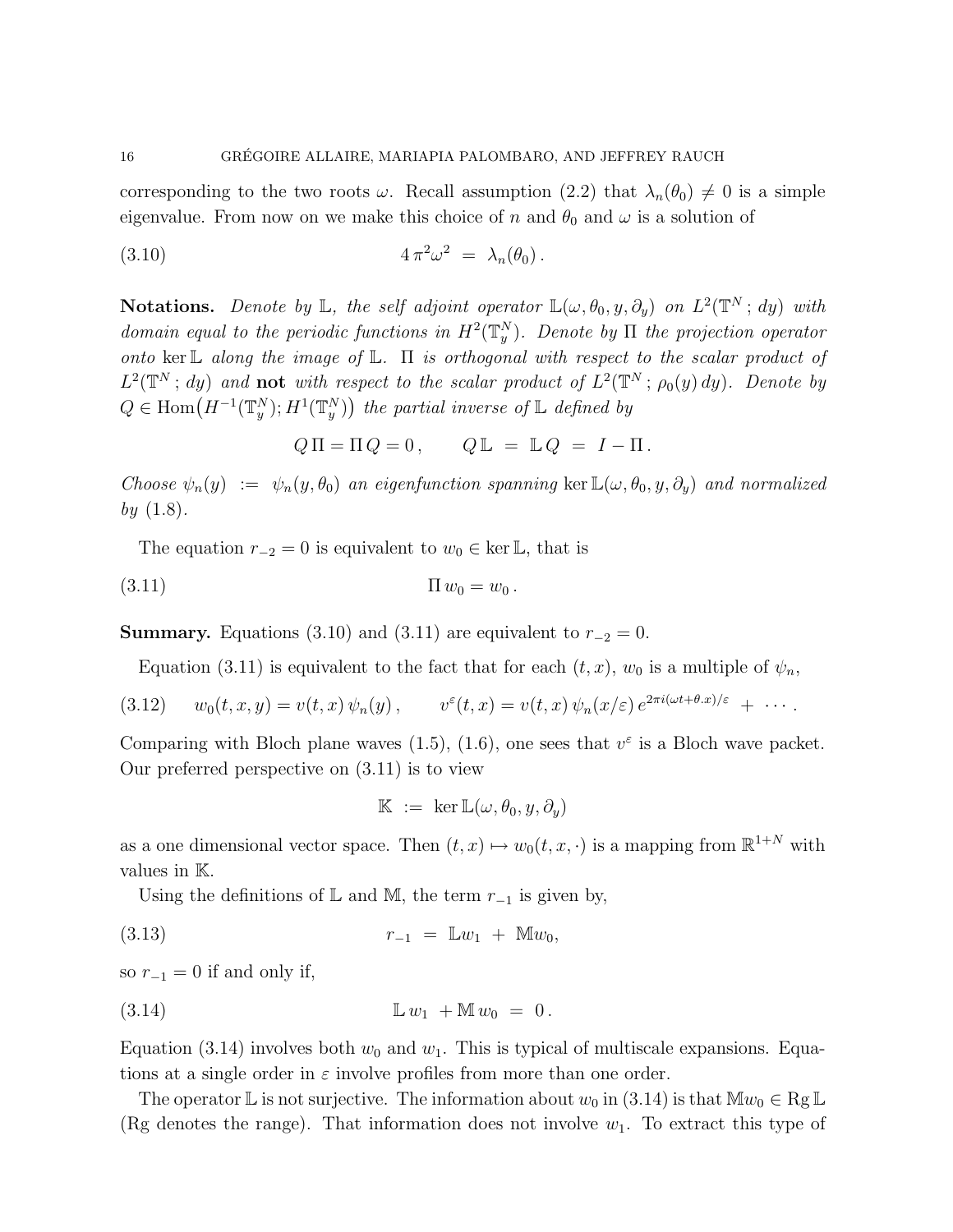information, each equation  $r_j = 0$  with  $j \geq -1$ , is split into its part in ker L and its part in Rg L. In other words, it is written as the equivalent pair

$$
\Pi r_j = 0, \qquad Q r_j = 0 \, .
$$

The systematic use of these projections and partial inverses, as in the work of Joly-Métivier-Rauch  $[22]$ ,  $[23]$  is an innovation of this article.

Using (3.13) and the relation  $\Pi L = 0$ ,  $\Pi r_{-1} = 0$  yields an equation for  $w_0$  alone,

$$
(3.15) \t\t \t\t \Pi \mathbb{M} w_0 = 0.
$$

Taking into account (3.11), this is equivalent to

$$
(3.16) \t\t \Pi \mathbb{M} \Pi w_0 = 0.
$$

Define  $\gamma \in C^{\infty}(\mathbb{R}_{x}^{N})$  by (3.17)

$$
\gamma(t,x) := \int_{\mathbb{T}_y^N} \overline{\psi_n(y)} \left( \rho_1(t,x,y) \left( 2\pi i \omega \right)^2 - \left( 2\pi i \theta + \text{div}_y \right) A_1(t,x,y) \left( 2\pi i \theta + \text{grad}_y \right) \right) \psi_n(y) \, dy.
$$

Proposition 3.1. For any  $w(t, x, y) \in C^{\infty}$ ,

(3.18) 
$$
\Pi \mathbb{M} \Pi w = \left( 4 \pi i \omega \partial_t - \sum_{j=1}^N 4 \pi i \omega \frac{\partial \omega}{\partial \theta_j}(\theta_0) \frac{\partial}{\partial x_j} + \gamma(t, x) \right) \Pi w.
$$

*Proof.* From the definition of  $\Pi$  and  $M$  one automatically has for arbitrary  $w$ ,

(3.19) 
$$
\Pi \mathbb{M} \Pi w = \left( i a_0 \partial_t + \sum_{j=1}^N i a_j \frac{\partial}{\partial x_j} + c(t,x) \right) \Pi w,
$$

with constants  $a_{\mu}$  and a zero order term  $c(t, x)$ . It suffices to compute the values of the coefficients. This is done by computing the differential operator on the test functions  $\psi_n$ ,  $t \psi_n$ , and  $x_j \psi_n$  to find,

$$
c\,\psi_n(y)=\Pi\,\mathbb{M}\,\Pi\,\psi_n(y),\quad i\,a_0\,\psi_n=\Pi\Big(4\pi i\,\omega\,\rho_0(y)\,\psi_n\Big),\quad i\,a_j\,\psi_n=\Big(\Pi\,\mathbb{M}(x_j\psi_n)\Big)_{x_j=0}.
$$

The first relation shows that  $c = \gamma$  using the formula for M and the definition of  $\gamma$ . The normalization (1.8) of  $\psi_n$  together with the formula for  $ia_0\psi_n$  yields

$$
(3.20) \t\t\t a_0 = 4\pi\,\omega.
$$

Injecting the definition of M yields

(3.21) 
$$
i a_j \psi_n = -\Pi \Big( (2\pi i \theta + \text{div}_y) \big( A_0(y) \mathbf{e}_j \psi_n \big) + \mathbf{e}_j A_0(y) (2\pi i \theta + \text{grad}_y) \psi_n \Big).
$$

The identification of  $a_j$  requires first order perturbation theory as in  $(3.22)$  of the next proposition. Second order perturbation theory as in (3.23) is needed for diffractive geometric optics.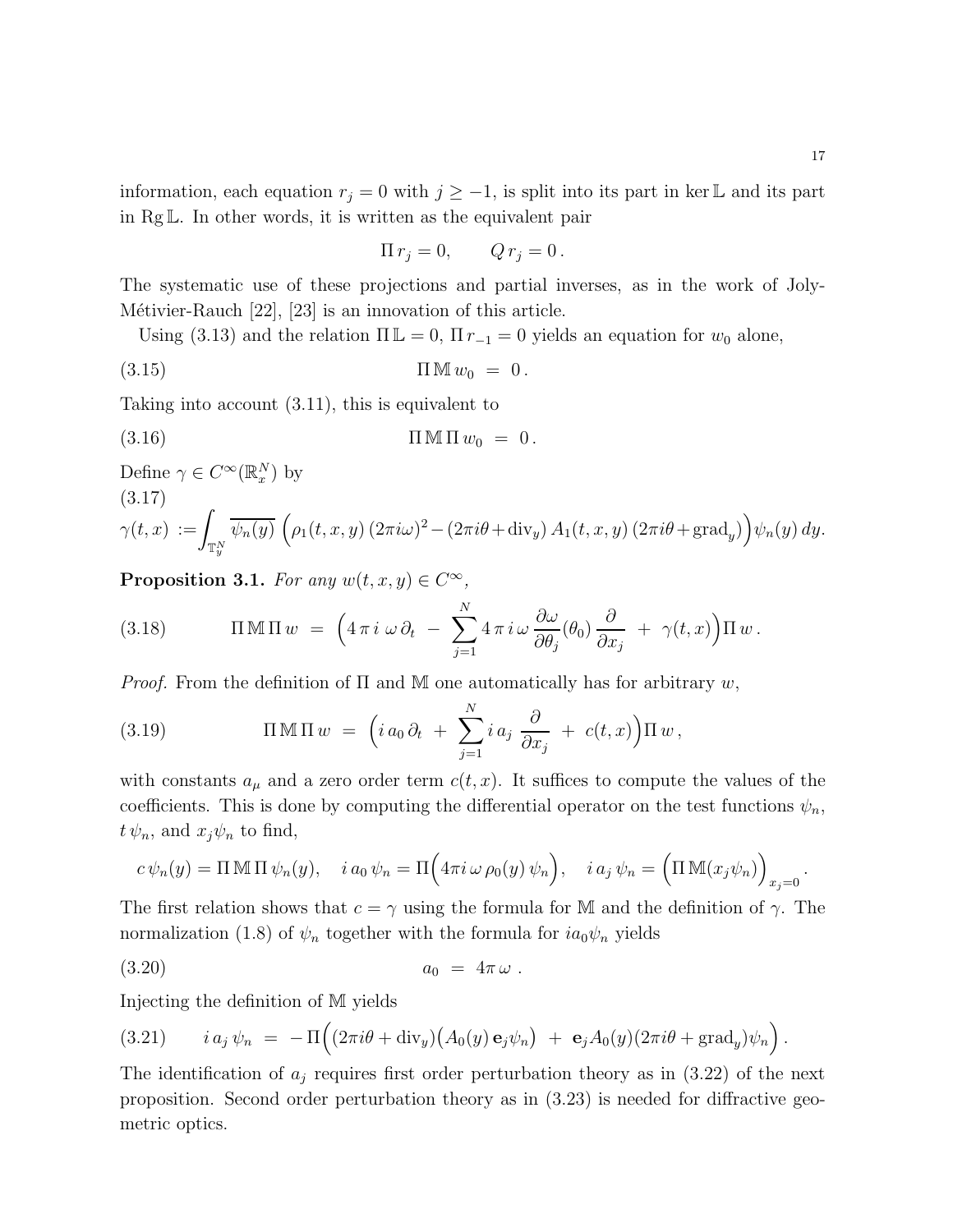**Proposition 3.2.** Suppose that  $\theta_0$ ,  $\lambda_n(\theta_0)$ , and  $\omega$  are as above. Suppose that the coefficents  $\rho$ , A and  $\theta$  depend smoothly on a parameter  $\alpha$  with their unperturbed values attained at  $\alpha_0$  Then, there is a uniquely determined smooth simple eigenvalue  $\lambda_n(\alpha)$ , root  $\omega(\alpha)$ and orthogonal projection  $\Pi(\alpha)$  with their unperturbed values at  $\alpha_0$ . With ' denoting differentiation with respect to  $\alpha$ , the following perturbation formulas hold,

$$
(3.22)\t\t \t\Pi\mathbb{L}'\Pi = 0,
$$

and

(3.23) 
$$
\Pi \mathbb{L}'' \Pi - 2 \Pi \mathbb{L}' Q \mathbb{L}' \Pi = 0.
$$

*Proof.* The equations defining  $\Pi(\alpha)$  are,

(3.24)  $\Pi = \Pi^*, \qquad \Pi^2 = \Pi, \qquad \mathbb{L}\Pi = 0.$ 

Since L is selfadjoint,

 $\Pi L = 0.$ 

Differentiate the last equation in (3.24) to find

 $(3.26)$  $' + \mathbb{L}' \Pi = 0$ .

Multiply by  $\Pi$  on the left and use (3.25) to prove (3.22). Multiply (3.26) by Q to find,

(3.27)  $I - \Pi$ )  $\Pi' = -Q \mathbb{L}' \Pi$ .

Differentiate (3.26) to find

$$
\mathbb{L}\,\Pi''\,\,+\,\,2\,\mathbb{L}'\,\Pi'\,\,+\,\,\mathbb{L}''\,\Pi\,\,=\,\,0\,.
$$

Multiply by  $\Pi$  on the left, and use  $\Pi' = \Pi \Pi' + (I - \Pi)\Pi'$ , to find

$$
2 \Pi \mathbb{L}'(\Pi \Pi' + (I - \Pi)\Pi') + \Pi \mathbb{L}'' \Pi = 0.
$$

Use  $(3.22)$  and  $(3.27)$  to find  $(3.23)$ , completing the proof of Proposition 3.2.

Returning to the formula for  $a_j$ , use (3.22) with  $\alpha$  equal to the j<sup>th</sup> component of  $\theta$ . Then, prime denotes  $\partial/\partial\theta_j$ , so,

$$
\mathbb{L}' = -8\,\pi^2\,\rho_0\,\omega\,\frac{\partial\omega}{\partial\theta_j} - 2\pi i\mathbf{e}_j\,A_0\,(\text{grad}_y + 2\pi i\theta) - (\text{div}_y + 2\pi i\theta)\,A_0\,2\pi i\mathbf{e}_j\,,
$$

where  $\{\mathbf e_j\}_{j=1}^N$  is the standard basis for  $\mathbb{R}_{\theta}^N$ . Dividing this equation by  $2\pi$  and combining with (3.22), it follows that

$$
\Pi \bigg[ -4\,\pi\,\rho_0\,\omega\,\frac{\partial\omega}{\partial\theta_j} \;-\; i\mathbf{e}_j\,A_0\,(\text{grad}_y + 2\pi i\theta) \;-\;(\text{div}_y + 2\pi i\theta)\,A_0\,i\mathbf{e}_j \bigg]\Pi \;=\; 0\,.
$$

Apply this identity to  $\psi_n$  and use (3.11) and (3.21) to find

$$
a_j \psi_n = - \Pi \Big( 4 \pi \rho_0 \omega \frac{\partial \omega}{\partial \theta_j} \psi_n \Big) = - 4 \pi \omega \frac{\partial \omega}{\partial \theta_j} \Pi \big( \rho_0 \psi_n \big) .
$$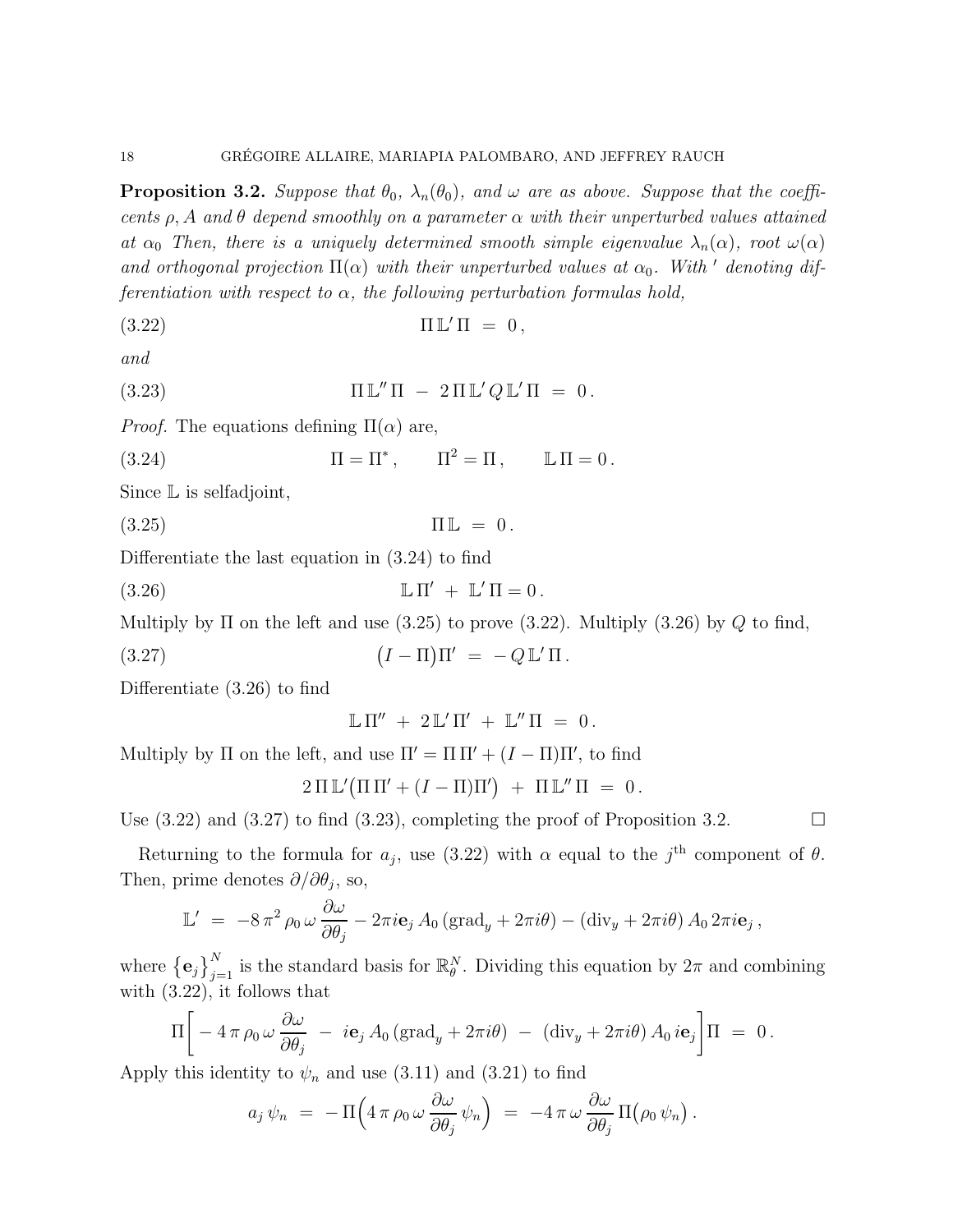The normalization (1.8) of  $\psi_n$  completes the proof of the Proposition 3.1.

**Summary.** If  $\theta_0$ ,  $\omega$  are chosen to satisfy the dispersion relation (3.10) at a simple eigenvalue  $\lambda_n(\theta_0)$ ,  $\mathcal{V} := -\nabla_\theta \omega(\theta_0)$ , and  $w_0$  is determined from its initial data which is an arbitrary smooth function with values in  $\mathbb K$  as the solution of the transport equation

(3.28) 
$$
\left(\partial_t + \mathcal{V}.\partial_x\right)w_0 + \frac{\gamma(t,x)}{4\pi i}w_0 = 0,
$$

then (and only then)  $r_{-2} = 0$  and  $\Pi r_{-1} = 0$ .

3.3. Determination of the correctors. Inductively suppose that  $J \geq 0$  and the smooth profiles  $w_j$ ,  $0 \le j \le J$ , have been determined so that  $r_{-2}, r_{-1}, \ldots r_{J-2}$  and  $\Pi r_{J-1}$  vanish. We show that the equations  $Q r_{J-1} = 0$  and  $\Pi r_J = 0$  yield a unique determination of  $w_{J+1}$  from arbitrary initial data  $\Pi w_{J+1}|_{t=0}$ . One has

$$
r_{J-1} = \mathbb{L} w_{J+1} + \mathbb{M} w_J + F_{J-1}(w_0, w_1, \ldots w_{J-1}),
$$

and

$$
r_J = \mathbb{L} w_{J+2} + \mathbb{M} w_{J+1} + F_J(w_0, w_1, \ldots w_J),
$$

where the last terms are smooth linear functionals of the profiles indicated.

The definition of Q shows that the equation  $Q r_{J-1} = 0$  is equivalent to

(3.29) 
$$
(I - \Pi)w_{J+1} = -Q\Big(\mathbb{M} w_J + F_{J-1}(w_0, w_1, \ldots w_{J-1})\Big).
$$

This determines the left hand side in terms of already known profiles.

The equation  $\Pi r_J = 0$  is equivalent to

(3.30) 
$$
\Pi\left(\mathbb{M} w_{J+1} + F_J(w_0, w_1, \ldots w_J)\right) = 0.
$$

Using (3.29) write,

$$
w_{J+1} = \Pi w_{J+1} - Q(\mathbb{M} w_J + F_{J-1}(w_0, w_1, \ldots w_{J-1}))
$$
.

Plug this into (3.30) to find

$$
\Pi \,\mathbb{M} \,\Pi \, (\Pi \, w_{J+1}) + \Pi \, G_{J+1}(w_0, \ \ldots, \ w_J) = 0 \, .
$$

Thanks to Proposition 3.1, this is a simple transport equation which determines  $\Pi w_{J+1}$ from its arbitrary smooth initial data at  $t = 0$  and the previous profiles  $(w_0, w_1, \ldots w_J)$ . The transport is at the group velocity  $\mathcal{V} = -\nabla_{\theta} \omega(\theta_0)$ .

These computations prove the following theorem.

**Theorem 3.3.** Suppose that  $\theta_0$  and  $\omega$  satisfy the dispersion relation (3.10) at a simple eigenvalue  $\lambda_n(\theta_0) \neq 0$ . Given smooth K valued functions  $g_i(x)$ , there are uniquely determined smooth profiles  $w_i(t, x, y)$  periodic in y so that

$$
w_0|_{t=0} = g_0
$$
,  $\Pi w_j|_{t=0} = g_j$ , and  $\forall j, t, x, y$ ,  $r_j(t, x, y) = 0$ .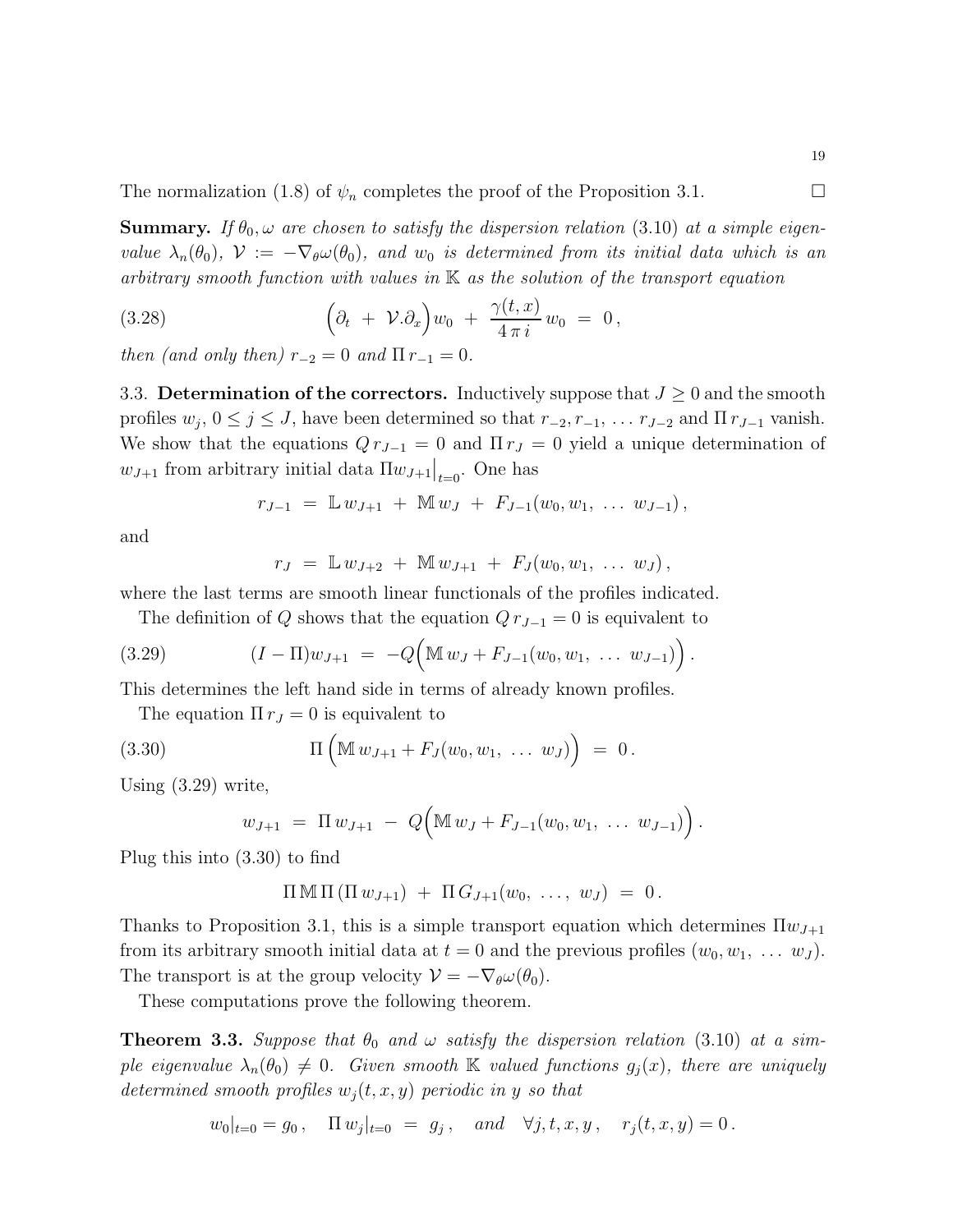The value of w<sub>J</sub> at  $(t, x)$  is influenced only by the data  $g_0, \ldots g_J$  at  $x - \mathcal{V}t$ . The leading term  $w_0$  is  $K$  valued and is determined from  $(3.28)$ .

The next result shows that once the profiles are constructed as above they serve to construct an infinitely accurate approximate solution in the sense that the residual and all of its derivatives are infinitely small as  $\varepsilon \to 0$ .

**Theorem 3.4.** Suppose that the  $g_i$  have supports in a fixed compact set and the  $w_i$  are as in the preceding theorem. Suppose that  $W(\varepsilon, t, x, y) \in C^{\infty}([0, 1] \times [0, \infty[ \times \mathbb{R}^N \times \mathbb{T}^N)$  with support over the tube of rays with feet in the support of the  $g_i$  has Taylor expansion in  $\varepsilon$ ,

$$
W(\varepsilon,t,x,y) \sim \sum_{j=0}^{\infty} \varepsilon^j w_j(t,x,y).
$$

Define

$$
v^{\varepsilon}(t,x) \ := \ e^{2\pi i S/\varepsilon} \ W(\varepsilon,t,x,x/\varepsilon) \, .
$$

Then  $P^{\varepsilon} v^{\varepsilon} = \mathcal{O}(\varepsilon^{\infty})$  in the sense that for any  $T > 0$ ,  $\alpha \in \mathbb{N}^{1+N}$ , and  $n \in \mathbb{N}$ , there is a C so that

$$
\left\|\partial_{t,x}^\alpha P^\varepsilon\,v^\varepsilon\right\|_{L^\infty([0,T]\times\mathbb{R}^N)}\;\leq\;C\,\varepsilon^n\,.
$$

*Proof.* The residual  $R(\varepsilon, t, x, y)$ , defined by (3.4), admits a Taylor expansion with terms  $r_j$  which, by construction are identically equal to zero. The approximate solution,  $v^{\varepsilon}$ satisfies

$$
P^{\varepsilon} v^{\varepsilon} = e^{2\pi i S/\varepsilon} R(\varepsilon, t, x, x/\varepsilon).
$$

By construction,  $R \in C^{\infty}([0,1[_{\varepsilon} \times [0,\infty[_{t} \times \mathbb{R}_{x}^{N} \times \mathbb{T}_{y}^{N})$  with compact support in x and each of its partial derivatives is infinitely flat at  $\varepsilon = 0$  uniformly on compact subsets of  $(t, x, y)$ . The result follows from Taylor's theorem.

3.4. **Stability.** The stability estimate of this section implies that exact solutions are infinitely close to the approximate solution. If  $u^{\varepsilon}$  is the exact solution with the same Cauchy data as  $v^{\varepsilon}$  then  $P^{\varepsilon}(u^{\varepsilon}-v^{\varepsilon})=\mathcal{O}(\varepsilon^{\infty})$  so the error is given by

$$
u^{\varepsilon} - v^{\varepsilon} = (P^{\varepsilon})^{-1}(\mathcal{O}(\varepsilon^{\infty})) .
$$

One needs estimates for  $(P^{\varepsilon})^{-1}$  which grow at worst polynomially in  $1/\varepsilon$  as  $\varepsilon \to 0$ . As a map from  $L^1([0,T]; L^2(\mathbb{R}^N))$  to  $C([0,T]; H^1(\mathbb{R}^N)) \cap C^1([0,T]; L^2(\mathbb{R}^N))$  such an estimate is immediate from the energy identity. We prove that the  $L^2(\mathbb{R}^N)$  norm of partial derivatives of order  $s > 1$  has growth no faster than  $1/\varepsilon^{k(s)}$  on time intervals of length of order  $1/\varepsilon$ .

The proof is subtle since one cannot simply differentiate the equation. Taking a partial derivative  $\partial$  of  $P^{\varepsilon}u = 0$  yields

$$
P^{\varepsilon}(\partial u) = [P^{\varepsilon}, \partial] u.
$$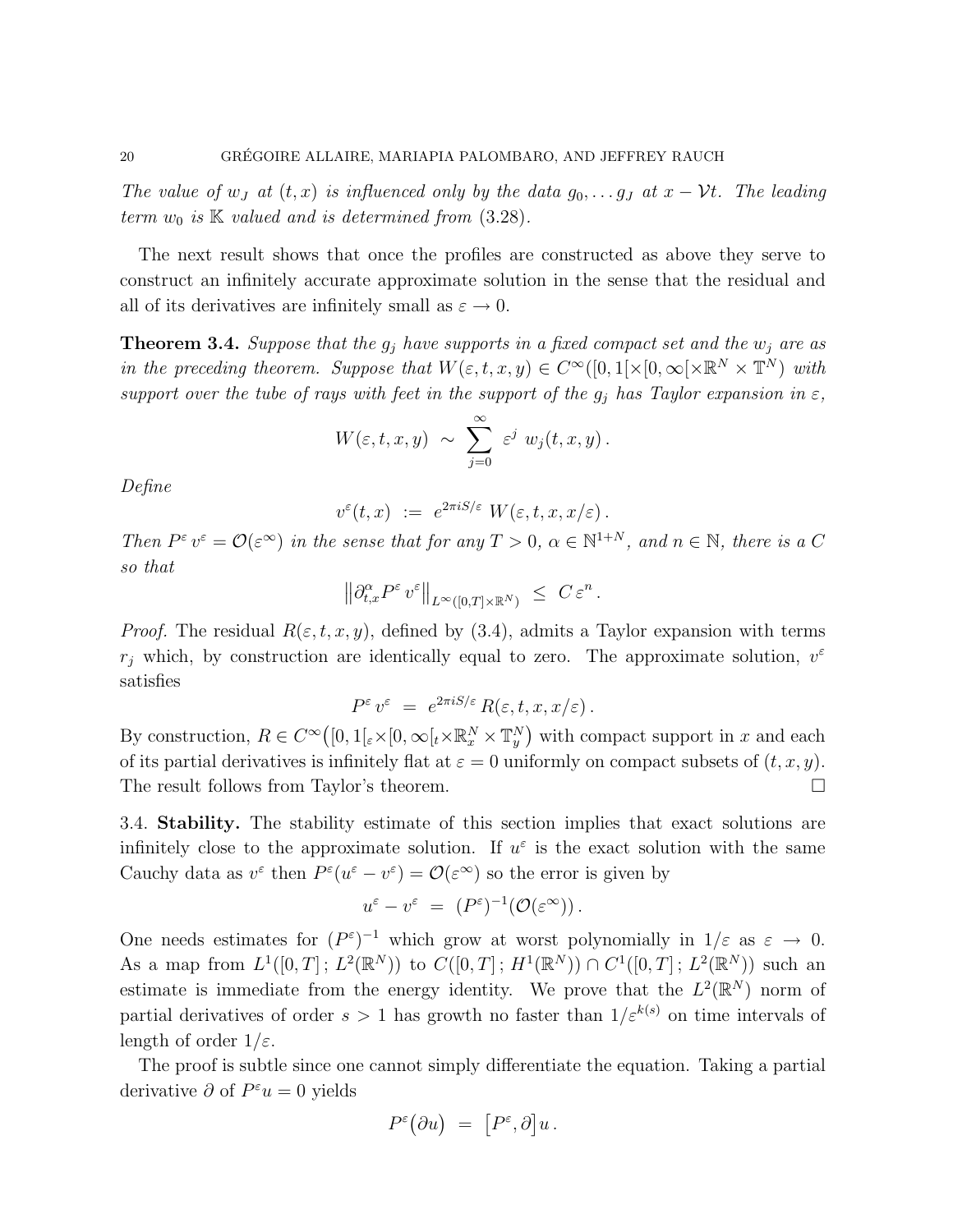The commutator is a family, indexed by  $\varepsilon$ , of partial differential operators of degree 2. The leading terms in the commutator come from the commutator of  $\partial$  with the unperturbed operator. The unperturbed operator has coefficients which vary rapidly with  $x$  but the coefficients do not vary rapidly in time. One finds that in shorthand  $P^{\varepsilon}\partial_x u = \mathcal{O}(1/\varepsilon) \partial^2 u$ while  $P^{\varepsilon}\partial_t u = \mathcal{O}(1)\partial^2 u$ . Injecting the first in a Gronwall argument yields growth in time like  $e^{ct/\varepsilon}$ . Differentiating the equation with respect to x yields estimates which grow too fast.

The strategy is to differentiate with respect to t only. The missing  $x$  derivatives are recovered by an ellipticity argument. Control of  $\partial_{t,x}^{\alpha}P^{\varepsilon}u$  and  $\partial_t^j u$  in  $L^2$  suffices to control all derivatives. The proof uses estimates associated to the uniformly elliptic family of operators  $G^{\varepsilon}(t) := \text{div } A^{\varepsilon}$  grad,  $0 < \varepsilon \leq \varepsilon_0, t \in \mathbb{R}$ .

**Lemma 3.5.** For all  $1 \le s \in \mathbb{N}$ , there are constants  $C = C(s)$  and  $m = m(s) \ge 0$  so that for all  $t \in \mathbb{R}, \, \varepsilon \in ]0, \varepsilon_0], \, \phi \in H^s(\mathbb{R}^n)$ ,

$$
(3.31) \t\t ||\phi||_{H^{s}(\mathbb{R}^N)} \leq C \Big( \|G^{\varepsilon}(t)\phi\|_{H^{s-2}(\mathbb{R}^N)} + \frac{1}{\varepsilon^m} \|\phi\|_{H^{s-1}(\mathbb{R}^N)} \Big).
$$

*Proof.* The proof is by induction on s. The case  $s = 1$  is true with  $m = 0$ . This is an immediate consequence of the uniform elliptic estimate,

$$
\begin{aligned}\n\|\partial_x \phi\|_{L^2(\mathbb{R}^N)}^2 &\leq C \int_{\mathbb{R}^N} \langle G^\varepsilon \phi, \phi \rangle \, dx \leq C \, \|\phi\|_{H^1(\mathbb{R}^N)} \, \|G^\varepsilon \phi\|_{H^{-1}(\mathbb{R}^N)} \\
&\leq \, \frac{1}{2} \left( \|\partial_x \phi\|_{L^2(\mathbb{R}^N)}^2 + \, \|\phi\|_{L^2(\mathbb{R}^N)}^2 \right) \, + \, C \, \|G^\varepsilon \phi\|_{H^{-1}(\mathbb{R}^N)}^2.\n\end{aligned}
$$

It follows that for all  $\varepsilon, t$ ,

$$
\|\phi\|_{H^1(\mathbb{R}^N)} \ \leq \ C \Big( \|G^{\varepsilon} \phi\|_{H^{-1}(\mathbb{R}^N)} \ + \ \|\phi\|_{L^2(\mathbb{R}^N)} \Big) \, .
$$

Suppose that  $(3.31)$  is proved for  $s \geq 1$ . We derive the case  $s + 1$ . It suffices to estimate the  $L^2$  norm of  $\partial_x^{\alpha}\phi$  when  $|\alpha|=s+1$ . Choose multiindices  $\alpha'$  and  $\beta$  with  $\alpha=\alpha'+\beta$  and  $|\alpha'| = s$ . Then

$$
(3.32) \|\partial_x^{\alpha}\phi\|_{L^2(\mathbb{R}^N)} \leq \|\partial_x^{\beta}\phi\|_{H^s(\mathbb{R}^N)} \leq C \Big( \|G^{\varepsilon}\partial_x^{\beta}\phi\|_{H^{s-2}(\mathbb{R}^N)} + \frac{1}{\varepsilon^{m(s)}} \|\partial_x^{\beta}\phi\|_{H^{s-1}(\mathbb{R}^N)} \Big),
$$

using (3.31). Write

$$
G^{\varepsilon} \partial_x^{\beta} \phi \,\,=\,\, \partial_x^{\beta} G^{\varepsilon} \phi \,\,+\,\, [\partial_x^{\beta}, G^{\varepsilon}] \phi\,.
$$

Since  $|\beta| \leq 1$ , the commutator is a differential operator of order 2. The coefficients and their partial derivatives grow at most as  $1/\varepsilon^2$ . Therefore,

$$
||G^{\varepsilon} \partial_x^{\beta} \phi||_{H^{s-2}(\mathbb{R}^N)} \leq ||G^{\varepsilon} \phi||_{H^{s-1}(\mathbb{R}^N)} + \frac{C}{\varepsilon^2} ||\phi||_{H^s(\mathbb{R}^N)}.
$$

Together with  $(3.32)$ , this completes the induction.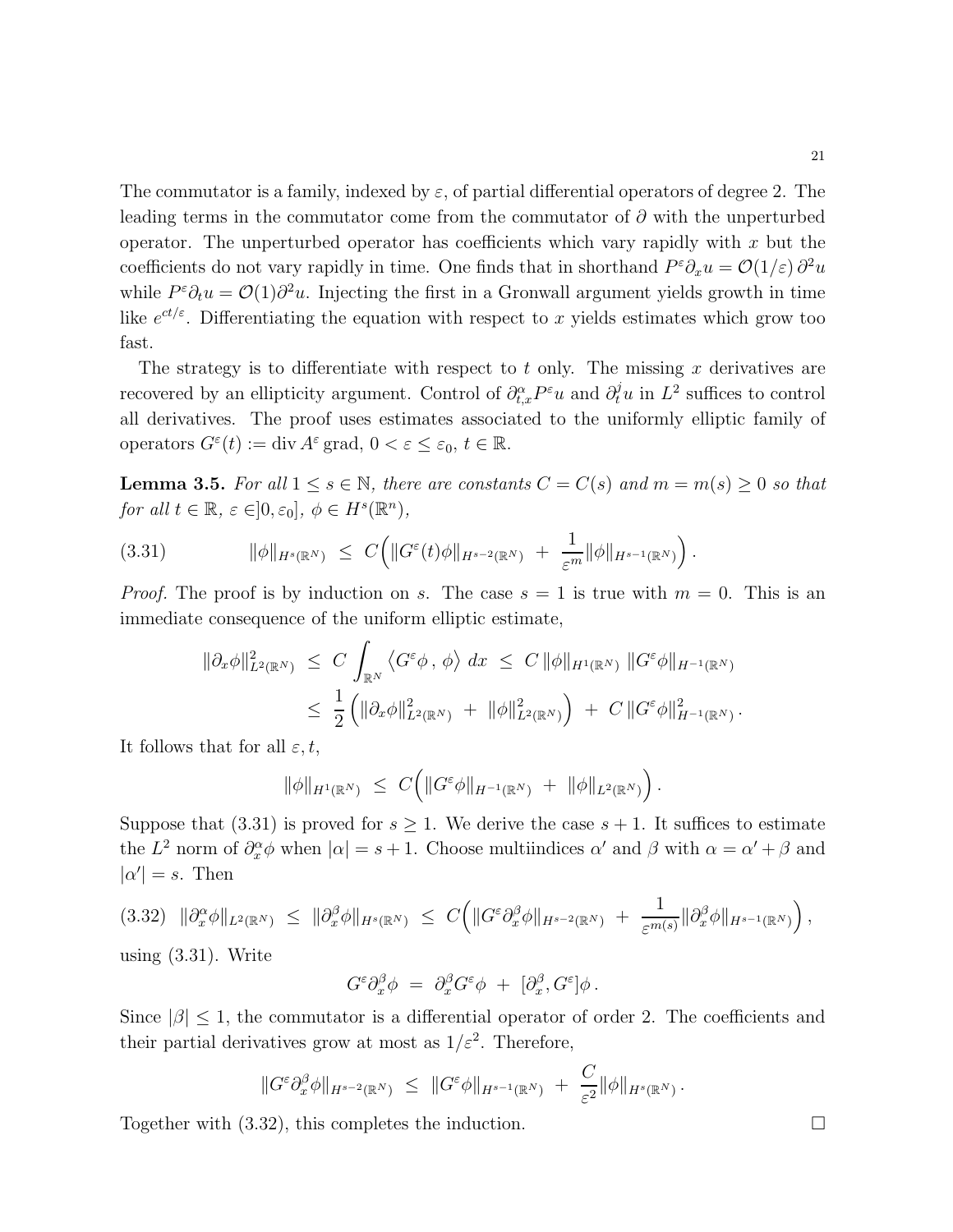The next important stability proposition is stated only in the case of infinitely small source terms. It is equivalent to an estimate for  $(P^{\varepsilon})^{-1}$  which grows polynomially in  $1/\varepsilon$ . The result proves stability on time intervals of length  $\mathcal{O}(1/\varepsilon)$ . The long intervals are needed for the diffractive case.

**Proposition 3.6.** Suppose that  $T > 0$ , and  $v^{\varepsilon} \in C^{\infty}([0, T/\varepsilon] \times \mathbb{R}^{N})$  satisfies  $P^{\varepsilon}v^{\varepsilon} =$  $\mathcal{O}(\varepsilon^{\infty})$  with Cauchy data  $\mathcal{O}(\varepsilon^{\infty})$  in the sense that, for all  $\alpha, \beta, k$ , there is a constant  $C = C(k, \alpha, \beta)$  so that

$$
(3.33) \t\t ||\partial_x^{\beta} \{v^{\varepsilon}, \partial_t v^{\varepsilon}\}|_{t=0}\|_{L^2(\mathbb{R}^N)} + \sup_{0 \le t \le T/\varepsilon} \left\| \partial_{t,x}^{\alpha} P^{\varepsilon} v^{\varepsilon}(t) \right\|_{L^2(\mathbb{R}^N)} \le C \varepsilon^k.
$$

Then,  $v^{\epsilon}$  is infinitely small in the sense that for any  $\alpha$ , k there is another constant  $C =$  $C(\alpha, k, T)$  so that

(3.34) 
$$
\sup_{0 \le t \le T/\varepsilon} \left\| \partial_{t,x}^{\alpha} v^{\varepsilon}(t) \right\|_{L^2(\mathbb{R}^N)} \le C \varepsilon^k.
$$

*Proof.* The first step is to show that  $\|\partial_t^j \partial_x^{\beta} v^{\varepsilon}(0)\|_{L^2(\mathbb{R}^N)} = \mathcal{O}(\varepsilon^{\infty})$ . For  $j \leq 2$  this is implied by (3.33). The proof is by induction on j. Suppose the assertion is proved for indices  $\leq j$ . We prove the case  $j+1$ . Use the relation

$$
P^{\varepsilon} \partial_t^{j-1} \partial_x^{\beta} v^{\varepsilon} \;=\; \partial_t^{j-1} \partial_x^{\beta} \,P^{\varepsilon} v^{\varepsilon} \;+\; \left[P^{\varepsilon}, \partial_t^{j-1} \partial_x^{\beta}\right] v^{\varepsilon} \;=\; \mathcal{O}(\varepsilon^{\infty}) \;+\; \left[P^{\varepsilon}, \partial_t^{j-1} \partial_x^{\beta}\right] v^{\varepsilon} \,.
$$

Dividing by  $\rho$ , this expresses the derivative  $\partial_t^{j+1} \partial_x^{\beta} v^{\varepsilon}$  at time  $t = 0$  as a sum of terms which are  $\mathcal{O}(\varepsilon^{\infty})$  by the inductive hypothesis.

Estimate (3.34) is proved for  $|\alpha| \leq n$  by induction on n. The case  $n = 1$  uses the standard energy method. Considering the real and imaginary parts of  $v^{\varepsilon}$ , it suffices to consider real solutions. Suppress the  $\varepsilon$  dependence of v. Multiply  $P^{\varepsilon}v$  by  $\partial_t v$  and integrate in space to find,

$$
\partial_t \left( \frac{1}{2} \int_{\mathbb{R}^N} \left( \rho^{\varepsilon} (\partial_t v)^2 + \langle A^{\varepsilon} \text{grad } v, \text{ grad } v \rangle \right) dx \right) =
$$
  

$$
\int_{\mathbb{R}^N} \partial_t v(t) P^{\varepsilon} v(t) dx + \frac{\varepsilon}{2} \int_{\mathbb{R}^N} \left( \partial_t \rho_1 (\partial_t v)^2 + \langle \partial_t A_1 \text{ grad } v, \text{grad } v \rangle \right) dx.
$$

For the quantity

$$
E(t) := \left(\frac{1}{2} \int_{\mathbb{R}^N} \left(\rho^{\varepsilon} \left(\partial_t v\right)^2 + \left\langle A^{\varepsilon} \operatorname{grad} v, \operatorname{grad} v\right\rangle\right) dx\right)^{1/2}
$$

equivalent to the norm  $\|\partial_{t,x}v(t)\|_{L^2(\mathbb{R}^N)}$  this shows that

$$
\frac{d}{dt} E^2(t) \ \leq \ C \, E(t) \, \| P^{\varepsilon} v(t) \|_{L^2(\mathbb{R}^N)} \ + \ C \, \varepsilon \, E^2(t) \, .
$$

Gronwall's method implies that there is a constant independent of  $v, \varepsilon, t$  so that

$$
(3.35) \|\|\partial_{t,x}v(t)\|_{L^2(\mathbb{R}^N)} \leq C e^{C\varepsilon t} \|\partial_{t,x}v(0)\|_{L^2(\mathbb{R}^N)} + C \int_0^t e^{C\varepsilon(t-s)} \|P^\varepsilon v(s)\|_{L^2(\mathbb{R}^N)} ds.
$$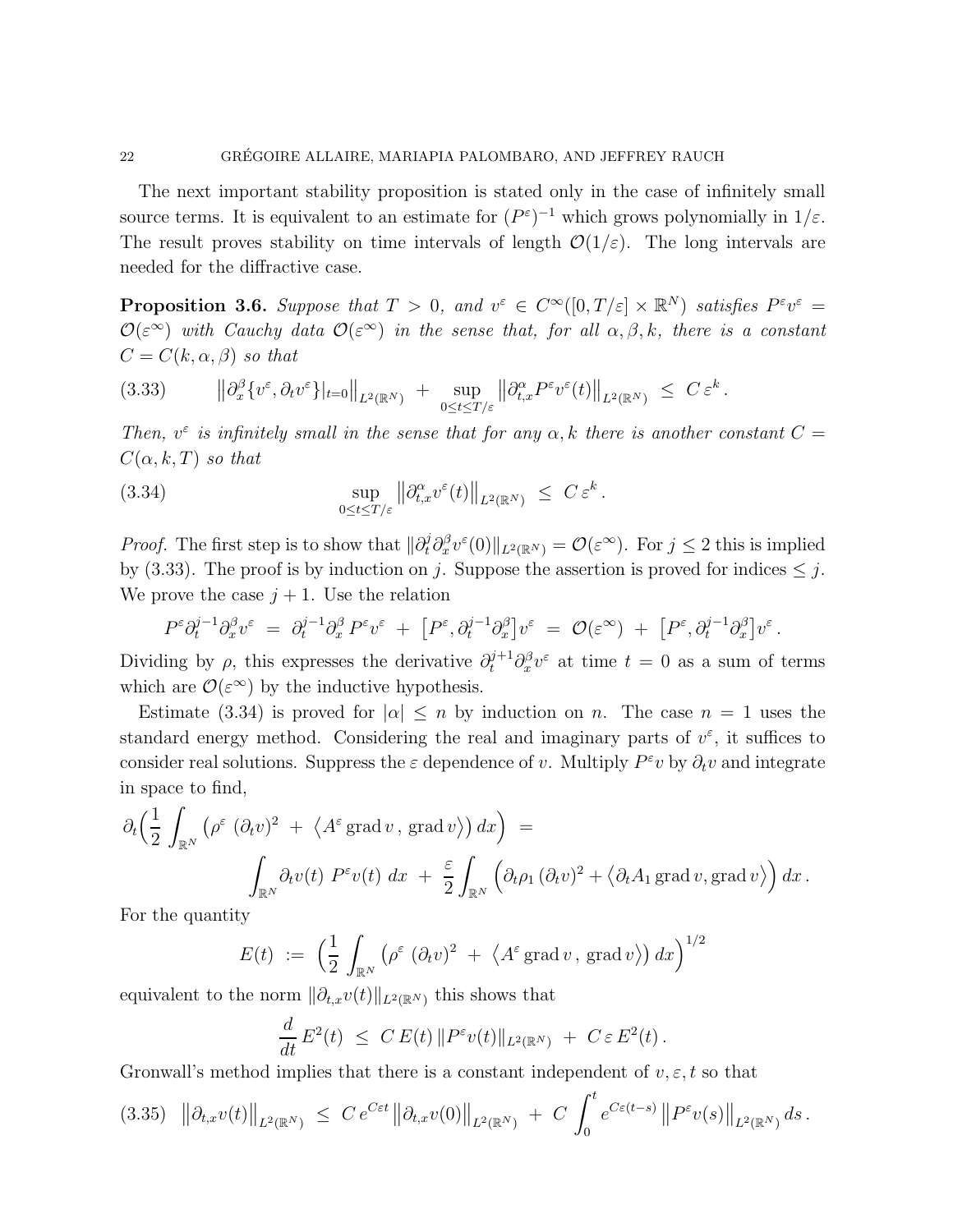Using assumption (3.33) and the fact that  $\varepsilon t$  is bounded, this implies the case  $|\alpha|=1$  of (3.34). Estimate  $L^2(\mathbb{R}^N)$  norms as

$$
||v(t)||_{L^2(\mathbb{R}^N)} = ||v(0) + \int_0^t \partial_t v(s) \, ds||_{L^2(\mathbb{R}^N)} \leq \mathcal{O}(\varepsilon^{\infty}) + \int_0^t ||\partial_t v(s)||_{L^2(\mathbb{R}^N)} ds
$$
  

$$
\leq \mathcal{O}(\varepsilon^{\infty}) + t \mathcal{O}(\varepsilon^{\infty}).
$$

The last estimate uses the case  $|\alpha| = 1$ . Since  $t = \mathcal{O}(1/\varepsilon)$  it follows that  $||v(t)||_{L^2} = \mathcal{O}(\varepsilon^{\infty})$ proving the case  $|\alpha| = 0$ . This proves the  $n = 1$  case of the induction.

Suppose next that the result is known for  $|\alpha| \leq n$ . We prove the case  $n + 1$ . The idea is to use (3.35) for the function  $\partial_t^n v$ . Toward that end compute

(3.36) 
$$
P^{\varepsilon} \partial_t^n v = \partial_t^n P^{\varepsilon} v + [P^{\varepsilon}, \partial_t^n] v = [P^{\varepsilon}, \partial_t^n] v + \mathcal{O}(\varepsilon^{\infty}).
$$

The commutator is a differential operator of degree  $n+1$ . The derivatives that appear are at most of order 2 in x. The coefficients are time derivatives of the coefficients of  $P^{\varepsilon}$ so are  $\mathcal{O}(\varepsilon)$ . By induction the terms on the right of (3.36) involving derivatives of order  $\leq n$  are  $\mathcal{O}(\varepsilon^{\infty})$ . Therefore,

$$
\left\|[P^\varepsilon,\partial_t^n]v\right\|_{L^2(\mathbb{R}^N)}\;\leq\;C\varepsilon\sum_{\substack{j+|\beta|=n+1\\|\beta|\leq 2}}\left\|\partial_x^\beta\partial_t^j v\right\|_{L^2(\mathbb{R}^N)}\;+\;\mathcal{O}(\varepsilon^\infty)\,.
$$

Applying (3.35) to  $\partial_t^n v$  yields, for  $\varepsilon t \leq T$ ,

$$
(3.37) \t\t ||\partial_{t,x}\partial_t^n v(t)||_{L^2} \leq \mathcal{O}(\varepsilon^{\infty}) + \int_0^t C\varepsilon \sum_{\substack{j+|\beta|=n+1 \\ |\beta|\leq 2}} ||\partial_x^{\beta}\partial_t^j v(s)||_{L^2} ds.
$$

Remark that in order to get (3.37) we used the fact that  $\partial_{t,x}\partial_t^n v$  is infinitely small at time zero, which follows from (3.33).

The expression (3.37) is not ready for an application of Gronwall's inequality, since the integrand involves derivatives of order 2 in  $x$  which are not present in the left hand side.

**Lemma 3.7.** Suppose that  $P^{\varepsilon}v^{\varepsilon} = \mathcal{O}(\varepsilon^{\infty})$  and the Cauchy data of  $v^{\varepsilon}$  are  $\mathcal{O}(\varepsilon^{\infty})$  as in Proposition 3.6. Assume in addition that, for all k, there is a constant  $C = C(k)$  so that

(3.38) 
$$
\sup_{\substack{0 \leq t \leq T/\varepsilon \\ |\alpha| \leq n}} \left\| \partial_{t,x}^{\alpha} v^{\varepsilon}(t) \right\|_{L^2(\mathbb{R}^N)} \leq C \varepsilon^k.
$$

Then there is a constant C independent of  $\varepsilon, v^{\varepsilon}$  so that, for any  $0 \leq t \leq T/\varepsilon$ , the derivatives of order  $n+1$  satisfy

$$
\sup_{|\alpha|\leq n+1} \left\|\partial_{t,x}^\alpha v^\varepsilon(t)\right\|_{L^2(\mathbb{R}^N)} \ \leq \ \mathcal{O}(\varepsilon^\infty) \ + \ C \sum_{j+\beta|=n+1 \atop |\beta|\leq 1} \left\|\partial_x^\beta \partial_t^j v^\varepsilon(t)\right\|_{L^2(\mathbb{R}^N)}.
$$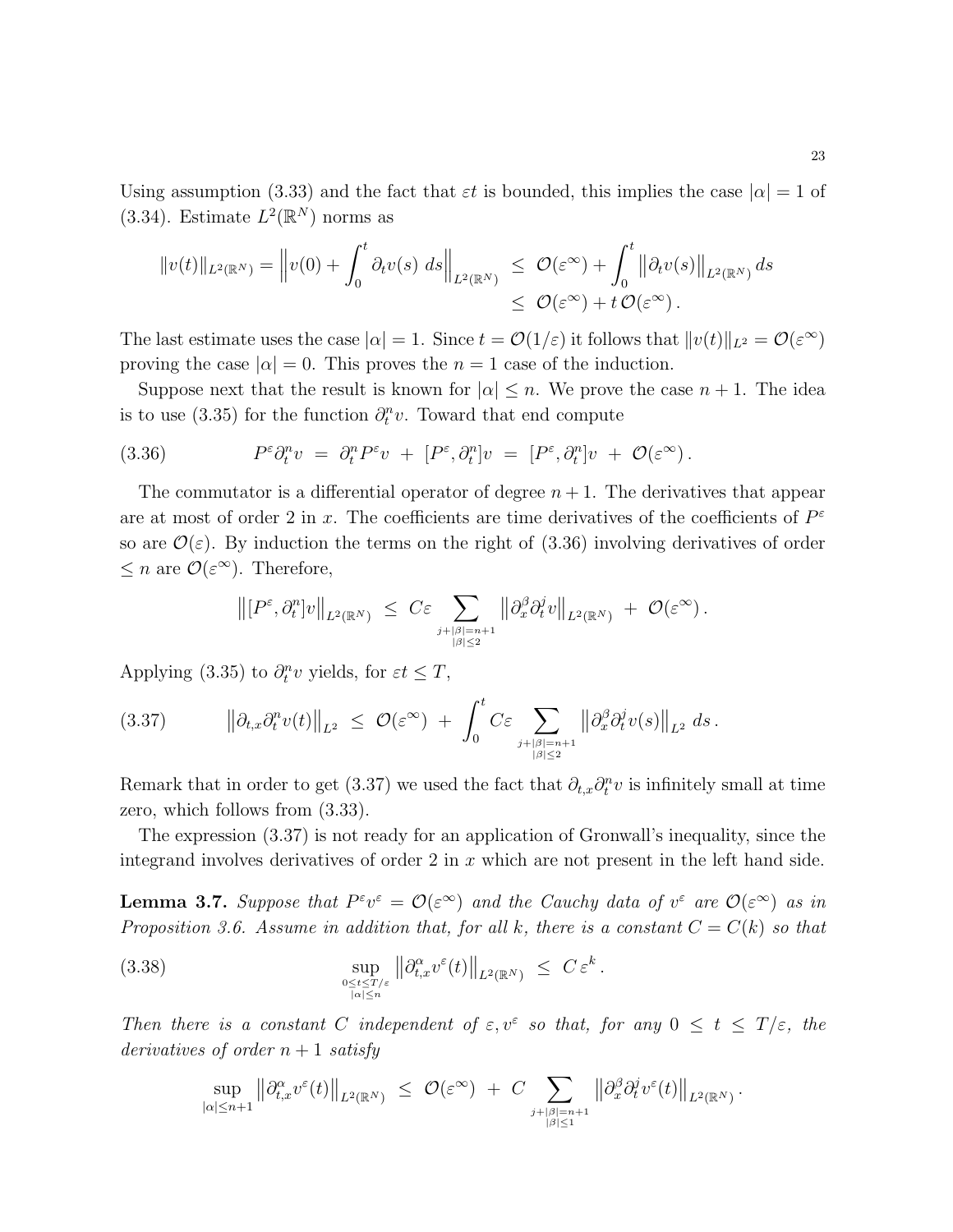*Proof.* For  $n + 1 \ge |\gamma| \ge 2$  we must estimate  $\partial_x^{\gamma} \partial_t^{n+1-|\gamma|} v^{\varepsilon}$ . Write  $\gamma = \gamma' + \zeta$  with  $|\zeta| = 2$ . The coercivity estimate (3.31) for  $s = 2$  and  $\phi = \partial_x^{\gamma'} \partial_t^{n+1-|\gamma|} v^{\varepsilon}$  shows that

$$
(3.39)\ \|\partial_x^{\gamma}\partial_t^{n+1-|\gamma|}v^{\varepsilon}\|_{L^2(\mathbb{R}^N)} \leq C\Big(\big\|G^{\varepsilon}\partial_x^{\gamma'}\partial_t^{n+1-|\gamma|}v^{\varepsilon}\big\|_{L^2(\mathbb{R}^N)} + \frac{1}{\varepsilon^m}\big\|\partial_x^{\gamma'}\partial_t^{n+1-|\gamma|}v^{\varepsilon}\big\|_{H^1(\mathbb{R}^N)}\Big).
$$

The second term in the right-hand side of  $(3.39)$  involves derivatives of order at most n so, by hypothesis (3.38), is  $\mathcal{O}(\varepsilon^{\infty})$ . Commutation yields

$$
\left\|G^\varepsilon\partial_x^{\gamma'}\partial_t^{n+1-|\gamma|}v^\varepsilon\right\|_{L^2(\mathbb{R}^N)}\;\leq\; \left\|\partial_x^{\gamma'}\partial_t^{n+1-|\gamma|}G^\varepsilon v^\varepsilon\right\|_{L^2(\mathbb{R}^N)}\;+\;\left\|[G^\varepsilon,\partial_x^{\gamma'}\partial_t^{n+1-|\gamma|}]v^\varepsilon\right\|_{L^2(\mathbb{R}^N)}.
$$

The commutator is a differential operator of degree n with coefficients no larger than  $\mathcal{O}(\varepsilon^{-|\gamma'|})$ . By the inductive hypothesis the norm of the commutator is  $\mathcal{O}(\varepsilon^{\infty})$ .

Write  $G^{\varepsilon} = -P^{\varepsilon} + \rho^{\varepsilon} \partial_t^2$  so

$$
\partial_x^{\gamma'} \partial_t^{n+1-|\gamma|} G^{\varepsilon} v^{\varepsilon} \;=\; -\, \partial_x^{\gamma'} \partial_t^{n+1-|\gamma|} P^{\varepsilon} v^{\varepsilon} \;+\; \partial_x^{\gamma'} \partial_t^{n+1-|\gamma|} \rho^{\varepsilon} \partial_t^2 v^{\varepsilon} \,.
$$

The first term on the right is  $\mathcal{O}(\varepsilon^{\infty})$  by hypothesis. Expanding the second term there is one term with a derivative of order  $1 + n$  and the others involve derivatives of  $\rho^{\varepsilon}$  times derivatives of  $v^{\varepsilon}$  of order  $\leq n$ . Since the derivatives of  $\rho^{\varepsilon}$  grow at most polynomially in  $1/\varepsilon$  these lower order derivative terms are  $\mathcal{O}(\varepsilon^{\infty})$  by the inductive hypothesis. Therefore

$$
\left\|G^{\varepsilon} \partial_x^{\gamma'} \partial_t^{n+1-|\gamma|} v^{\varepsilon}\right\|_{L^2(\mathbb{R}^N)} \leq C \left\|\partial_x^{\gamma'} \partial_t^{n+1-|\gamma|} \partial_t^2 v^{\varepsilon}\right\|_{L^2(\mathbb{R}^N)} + \mathcal{O}(\varepsilon^{\infty}).
$$

Injecting this in (3.39) yields

$$
\left\|\partial_x^{\gamma}\partial_t^{n+1-|\gamma|}v^{\varepsilon}\right\|_{L^2(\mathbb{R}^N)}\,\,\leq\,\,C\left\|\partial_x^{\gamma'}\partial_t^{n+1-|\gamma|}v^{\varepsilon}\right\|_{L^2(\mathbb{R}^N)}\,+\,\,\mathcal{O}(\varepsilon^{\infty})\,.
$$

The order of the x derivative on the right is lower by 2. A finite number of applications of this reduction, proves the Lemma.

Lemma 3.7 shows that the left hand side of (3.37) dominates all derivatives of order  $n+1$  so one has

$$
\sum_{|\alpha|\leq n+1} \left\|\partial_{t,x}^\alpha v(s)\right\|_{L^2} \,\,\leq\,\, \mathcal{O}(\varepsilon^\infty) \,\,+\,\,\int_0^t C\varepsilon \sum_{\substack{j+|\beta|=n+1\\|\beta|\leq 2}} \left\|\partial_x^\beta \partial_t^j v(s)\right\|_{L^2} \,ds\,.
$$

The sum in the integrand is smaller than the sum on the left hand side. Gronwall's Lemma completes the proof of the inductive step.  $\Box$ 

**Theorem 3.8.** Let  $v^{\epsilon}(t, x)$  be the approximate solution defined in Theorem 3.4 and  $u^{\epsilon}(t, x)$ be the unique solution of the initial value problem

$$
P^{\varepsilon}(t,x,\partial_{t,x})u^{\varepsilon} = 0, \qquad \partial_t^k u^{\varepsilon}|_{t=0} = \partial_t^k v^{\varepsilon}|_{t=0}, \quad \text{for} \quad k = 0, 1.
$$

Then for any  $T > 0$ ,  $\alpha \in \mathbb{N}^{1+N}$ , and  $n \in \mathbb{N}$ , there is a constant  $C > 0$  so that

$$
\sup_{|t| \leq T} \quad \left\| \partial_{t,x}^\alpha \big( u^\varepsilon - v^\varepsilon \big) \right\|_{L^2(\mathbb{R}^N)} \leq C \, \varepsilon^n \, .
$$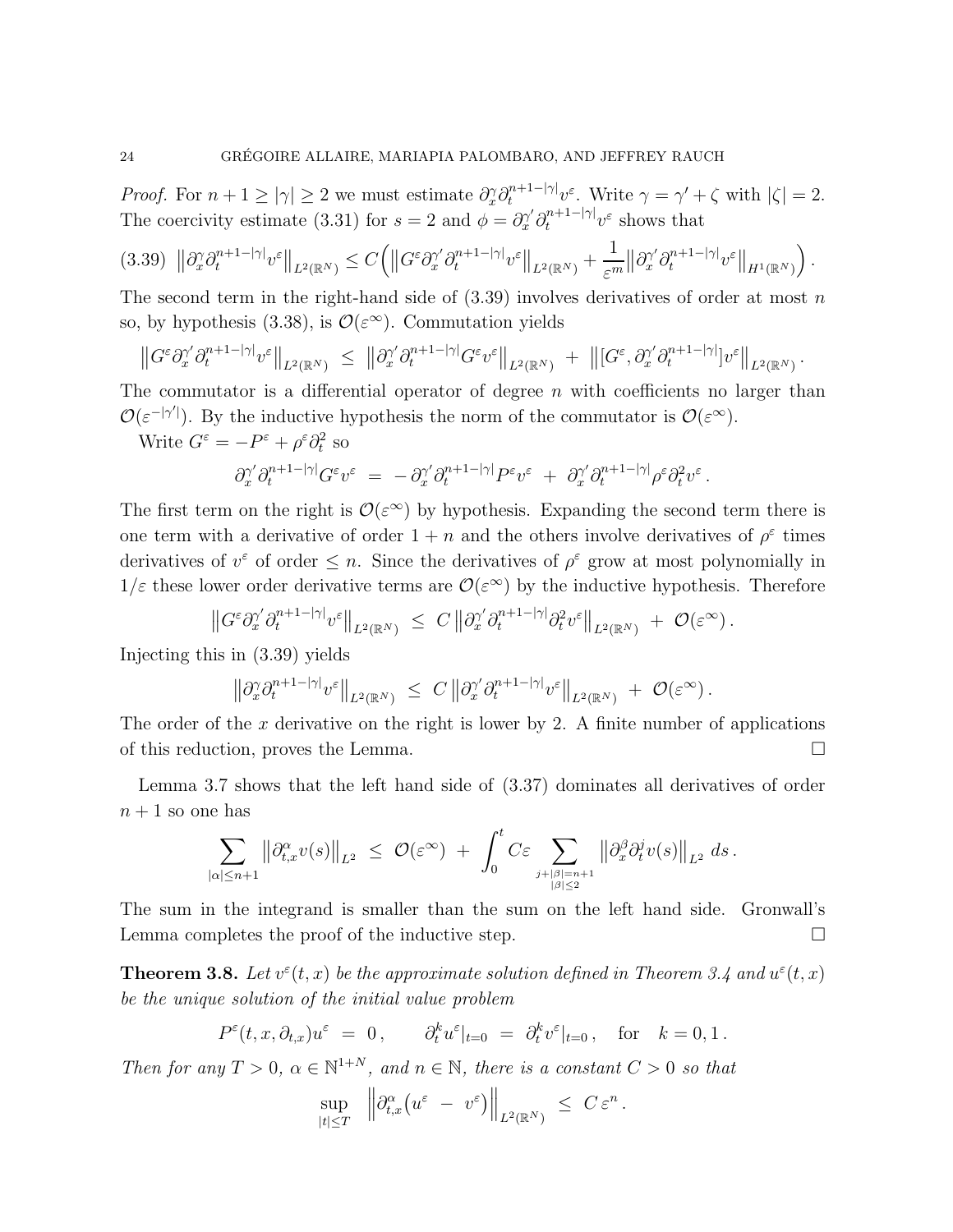Proof. This estimate follows from Proposition 3.6 since the error

$$
E^{\varepsilon} := u^{\varepsilon}(t, x) - e^{2\pi i S/\varepsilon} W(\varepsilon, t, x, x/\varepsilon)
$$

satisfies

$$
\forall n, \ \forall s, \quad \left\| P^{\varepsilon}(t, x, \partial_{t, x}) E^{\varepsilon} \right\|_{H^{s}([0, T] \times \mathbb{R}^{N})} = \mathcal{O}(\varepsilon^{n}),
$$

and, the Cauchy data of  $E^{\varepsilon}$  vanish identically.

**Remark 3.9.** If one is interested only by a  $\mathcal{O}(\varepsilon^n)$  error estimate (for a given integer n), it suffices to truncate the approximate solution (3.3) defining  $v^{\varepsilon}$  at order  $n+1$ .

## 4. Diffractive geometric optics for Bloch wave packets

4.1. The long time ansatz. This section is devoted to long times t of order  $1/\varepsilon$ . As in the case of equations with constant coefficients and linear phases [14], this time scale leads to envelope equations of Schrödinger type. The support of the leading term in the asymptotic solution extends beyond the tube of rays with feet in the initial data. For that reason it is called *diffractive*.

In order for the modulations to affect the leading order asymptotics at times of order  $1/\varepsilon$  and not before consider perturbations smaller than in the preceding section.

Hypotheses. The coefficients are given by

(4.1) 
$$
\rho^{\varepsilon} = \rho_0(x/\varepsilon) + \varepsilon^2 \rho_1(t, x, x/\varepsilon), \qquad A^{\varepsilon} = A_0(x/\varepsilon) + \varepsilon^2 A_1(t, x, x/\varepsilon),
$$

with  $\rho_1$ ,  $A_1$  satisfying (1.3), (1.4). In addition the important invariance hypothesis (1.12) is satisfied, as well as assumption (2.2) that  $\lambda_n(\theta_0) \neq 0$  is a simple eigenvalue.

These modulations are weaker by one power of  $\varepsilon$  than in the preceding section. If these weaker perturbations were considered for times  $t = \mathcal{O}(1)$ , they would not influence the leading order term in the asymptotic expansion. We consider again a solution  $u^{\varepsilon}$  of (1.1). Motivated by the constant coefficient case and the case of purely periodic media in Section 2.4, consider linear phases,

$$
S(t,x) = \omega t + \theta \cdot x \,,
$$

and a three scale ansatz of WKB type,

(4.2) 
$$
u^{\varepsilon}(t,x) \sim e^{2\pi i S(t,x)/\varepsilon} \bigg( w_0 \left( \varepsilon t, t, x, \frac{x}{\varepsilon} \right) + \varepsilon w_1 \left( \varepsilon t, t, x, \frac{x}{\varepsilon} \right) + \cdots \bigg),
$$

where the  $w_j(\mathcal{T}, t, x, y)$  are periodic functions of y with period one. The key feature is the slow time scale  $\mathcal{T} = \varepsilon t$  which becomes relevant for t of order  $1/\varepsilon$ . The problem addressed here is to take modulations as in (4.1) and ask how the solutions constructed in the preceding section behave on the longer time scale. At those times modulations satisfying (4.1) can affect the leading term in the expansions.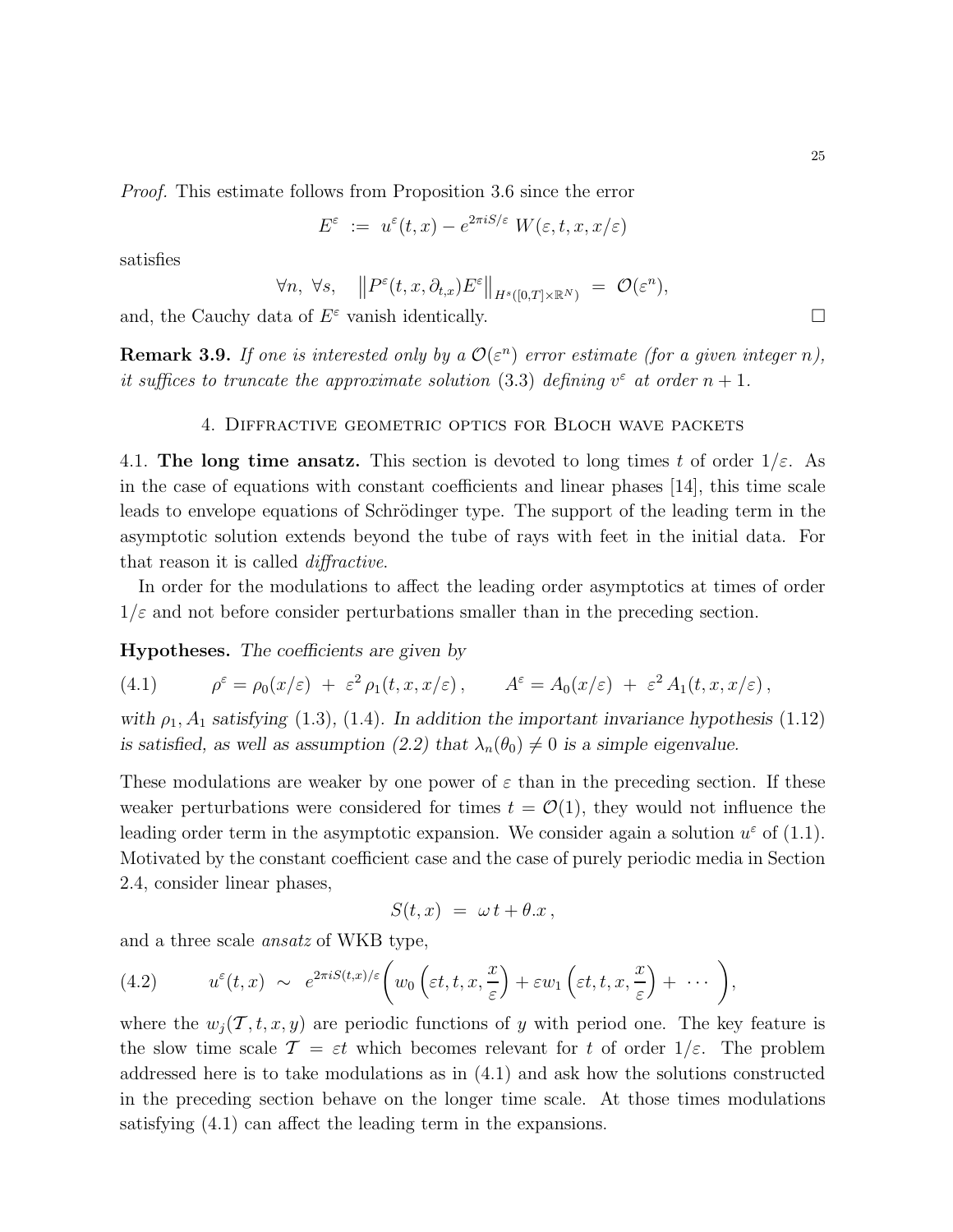For  $t \sim 1/\varepsilon$  one expects solutions to reach  $x \sim 1/\varepsilon$ . The ordering of the terms in (4.2) is measured by their rate of decay as  $\varepsilon \to 0$ . In order for that ordering to be respected for times  $t \sim 1/\varepsilon$  we require that the  $w_j$  grow sublinearly in  $(t, x)$ . For example, if  $w_1$  grew linearly in t, x, then for times  $t \sim 1/\varepsilon$  the term  $\varepsilon w_1$  would be  $\mathcal{O}(1)$  so might not have size smaller than the leading term. To avoid this we suppose that for all  $j, T$ ,

(4.3) 
$$
\lim_{|t,x|\to\infty} \ \sup_{0\leq T\leq T, \ y\in\mathbb{T}^N} \ \frac{|w_j(T,t,x,y)|}{|t,x|} = 0.
$$

The profiles that we construct will satisfy the stronger condition that the  $w_j$  are bounded. This phenomenon is already present in the constant coefficient case [14].

Given  $w_j$ , Borel's Theorem allows us to choose smooth  $W(\varepsilon, \mathcal{T}, t, x, y)$ , periodic in y with Taylor expansion in  $\varepsilon$ ,

(4.4) 
$$
W(\varepsilon, \mathcal{T}, t, x, y) \sim w_0(\mathcal{T}, t, x, y) + \varepsilon w_1(\mathcal{T}, t, x, y) + \cdots
$$

Approximate solutions are defined by

$$
v^{\varepsilon}(t,x) := e^{2\pi i S/\varepsilon} W(\varepsilon, \varepsilon t, t, x, x/\varepsilon).
$$

Then

$$
e^{-2\pi i S/\varepsilon} P^\varepsilon v^\varepsilon = e^{-2\pi i S/\varepsilon} P^\varepsilon \Big( e^{2\pi i S/\varepsilon} W(\varepsilon,\varepsilon t,t,x,x/\varepsilon) \Big) = R(\varepsilon,\varepsilon t,t,x,x/\varepsilon) \,,
$$

with

$$
R(\varepsilon, \mathcal{T}, t, x, y) = e^{-2\pi i S/\varepsilon} \left[ \rho^{\varepsilon} \left( \partial_t + \varepsilon \partial_{\mathcal{T}} \right)^2 - \left( \operatorname{div}_x + \frac{\operatorname{div}_y}{\varepsilon} \right) A^{\varepsilon} \left( \operatorname{grad}_x + \frac{\operatorname{grad}_y}{\varepsilon} \right) \right] \left( e^{2\pi i S/\varepsilon} W(\varepsilon, \mathcal{T}, t, x, y) \right)
$$
  
\n
$$
= \left[ \left( \rho_0 + \varepsilon^2 \rho_1 \right) \left( \frac{2\pi i \omega}{\varepsilon} + \partial_t + \varepsilon \partial_{\mathcal{T}} \right)^2 - \left( \frac{\operatorname{div}_y + 2\pi i \theta}{\varepsilon} + \operatorname{div}_x \right) \left( A_0 + \varepsilon^2 A_1 \right) \left( \frac{\operatorname{grad}_y + 2\pi i \theta}{\varepsilon} + \operatorname{grad}_x \right) \right] W.
$$

Equation (4.5) implies that there are uniquely determined  $r_j$  so that

$$
R(\varepsilon, \mathcal{T}, t, x, y) \sim \sum_{j=-2}^{\infty} \varepsilon^{j} r_{j}(\mathcal{T}, t, x, y).
$$

Compared to the preceding section there are two differences. The perturbation of the coefficients is  $\mathcal{O}(\varepsilon^2)$  rather than  $\mathcal{O}(\varepsilon)$ , and there is the  $\varepsilon \partial_\mathcal{T}$  term.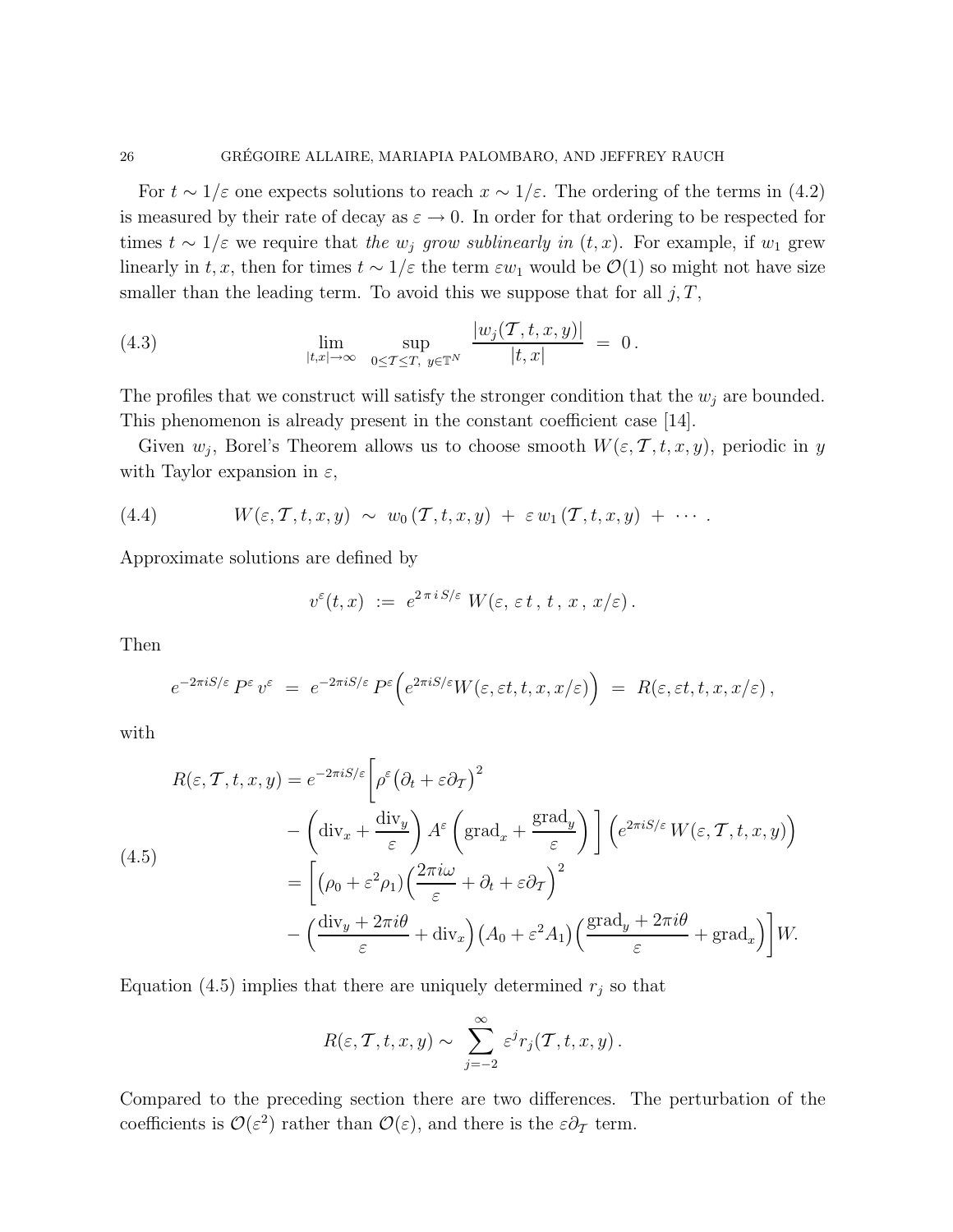4.2. The leading profile. We expand the operator on the right in (4.5) in powers of  $\varepsilon$ , and keep the leading three orders

$$
\varepsilon^{-2} \mathbb{L} + \varepsilon^{-1} \mathbb{M} + \varepsilon^0 \mathbb{N}.
$$

The term  $\mathbb L$  is as in  $(3.5)$ ,

(4.6)  $\mathbb{M}(y, \partial_t, \partial_x, \partial_y) := 4 \pi i \rho_0 \omega \partial_t - (2 \pi i \theta + \text{div}_y) A_0 \text{grad}_x - \text{div}_x A_0 (2 \pi i \theta + \text{grad}_y),$ and,

(4.7) 
$$
\mathbb{N}(t, x, y, \partial_{\mathcal{T}}, \partial_t, \partial_x, \partial_y) := 4 \pi i \rho_0 \omega \partial_{\mathcal{T}} + \left( \rho_0 \frac{\partial^2}{\partial t^2} - \text{div}_x A_0 \text{ grad}_x \right) + \left( \rho_1 (2 \pi i \omega)^2 - (\text{div}_y + 2 \pi i \theta) A_1 (\text{grad}_y + 2 \pi i \theta) \right).
$$

The operator M is simpler than in the preceding section. Here it involves only  $\rho_0$  and  $A_0$ . The modulations  $\rho_1$ ,  $A_1$  appear in N. At the symbol level one has,

$$
(4.8) \ \mathbb{M}(y,\partial_t,h,\partial_y) \ := \ 4\,\pi\,i\,\rho_0(y)\,\omega\,\partial_t - (\text{div}_y + 2\pi i\theta)\,A_0(y)\,h - h\,A_0(y)\,(\text{grad}_y + 2\pi i\theta),
$$

where h replaces  $\partial_x$ . The leading terms in the residual are,

(4.9) 
$$
r_{-2} = \mathbb{L} w_0
$$
,  $r_{-1} = \mathbb{L} w_1 + M w_0$ ,  $r_0 = \mathbb{L} w_2 + M w_1 + N w_0$ .

The relation  $r_{-2} = 0$  leads to (3.8), the dispersion relation (3.10), the definitions of K,  $\Pi$ , Q, and (3.11), as in the preceding section. Fix  $\omega, \theta_0, \mathcal{V}$  as before.

Since  $r_{-2}$  is in the image of L, one automatically has  $\Pi r_{-2} = 0$ . The equation  $r_{-2} = 0$ is equivalent to  $Q r_{-2} = 0$ . For  $j \ge -1$ , each equation  $r_j = 0$  is split into two equations,  $\Pi r_j = 0$  and  $Q r_j = 0$ .

The equation  $r_{-1} = 0$  is,

 $\mathbb{L} w_1 + \mathbb{M} w_0 = 0$ .

Since  $w_0 = \Pi w_0$  and  $\Pi \mathbb{L} = 0$ , the equation  $\Pi r_{-1} = 0$  is equivalent to

$$
\Pi \,\mathbb{M}\,\Pi\,w_0\ =\ 0\,.
$$

With the simpler form of M in (4.6) (without the perturbations  $\rho_1$ ,  $A_1$ ), Proposition 3.1 shows that,

(4.10) 
$$
\Pi \mathbb{M} \Pi w = 4 \pi i \left( \partial_t + \mathcal{V} \cdot \partial_x \right) \Pi w, \qquad \mathcal{V} := -\nabla_{\theta} \omega(\theta_0),
$$

so

(4.11) 
$$
\left(\partial_t + \mathcal{V}.\partial_x\right)w_0 = 0.
$$

Thus there is a reduced K valued profile  $\widetilde{w}_0(\mathcal{T}, x)$  so that

$$
(4.12) \t\t w_0(\mathcal{T},t,x) = \widetilde{w}_0(\mathcal{T},x-\mathcal{V}t).
$$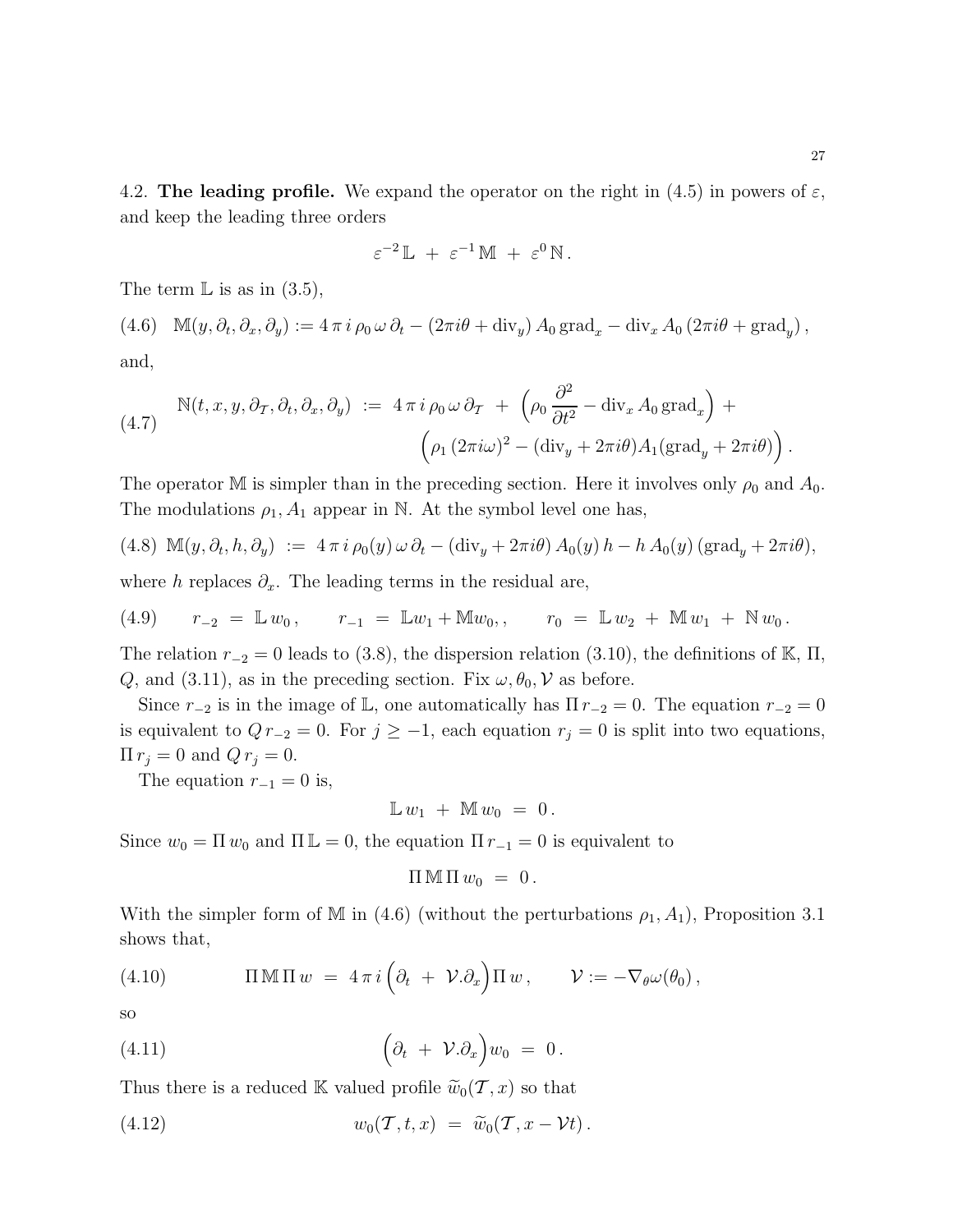It remains to determine the K valued function  $\widetilde{w}_0(\mathcal{T}, x)$  of  $1 + N$  variables. One needs a dynamic equation in T. The reader is reminded that  $\tilde{w}_0$  is K valued and K consists of functions of y, so  $\widetilde{w}_0$  is actually a function of  $(t, x, y)$ .

The equation  $Q r_{-1} = 0$  yields

(4.13) 
$$
(I - \Pi)w_1 = -Q \mathbb{M} w_0.
$$

Equation  $(4.11)$  together with the fact that the coefficients of M depend only on y imply that the right hand side is a function of  $(\mathcal{T}, x - \mathcal{V}t, y)$ . The same is therefore true of the left hand side, so

(4.14) 
$$
(\partial_t + \mathcal{V}.\partial_x)((I - \Pi)w_1) = 0.
$$

This exhausts the information from  $r_{-2}$ ,  $r_{-1}$ . The equations (4.13) and (4.14) are important steps toward determining the first corrector  $w_1$ , and are also needed to derive the equations determining the leading profile  $w_0$ .

The equation  $\Pi r_0 = 0$  yields the Schrödinger equation determing the dynamics of  $\tilde{w}_0$ . The fact that the leading profile  $w_0$  is determined from three orders in the residual is a reflection of the three scale structure of the asymptotics.

Multiply  $r_0$  by  $\Pi$  and decompose  $w_0, w_1$  along  $\mathbb{K} \oplus \mathbb{K}^{\perp}$  using (3.11) and (4.13) to find

(4.15) 
$$
\Pi \mathbb{M} (\Pi w_1 - Q \mathbb{M} w_0) + \Pi \mathbb{N} \Pi w_0 = 0.
$$

This yields two equations. Multiply by  $\partial_t + \mathcal{V}.\partial_x$  and use (4.10), (4.11), and most importantly the invariance of the coefficients,  $(1.12)$ , to eliminate the  $w_0$  terms leaving,

$$
(\partial_t + \mathcal{V}.\partial_x)^2 (\Pi w_1) = 0.
$$

This shows that the restriction of  $\Pi w_1$  to each ray,  $t \mapsto (t, x + \mathcal{V}t)$ , is a linear function of t. Since by assumption (4.3) each profile is required to have sublinear growth, the linear function must be constant, so,

$$
(4.16) \qquad \qquad (\partial_t + \mathcal{V}.\partial_x)(\Pi w_1) = 0.
$$

Thus, the single equation (4.15) implies two equations, (4.16), and

(4.17) 
$$
\Pi \,\mathbb{N} \,\Pi \,w_0 - \Pi \,\mathbb{M} \,Q \,\mathbb{M} \,\Pi \,w_0 = 0.
$$

Combining (4.16) and (4.14) yields

$$
(4.18) \qquad \qquad (\partial_t + \mathcal{V}.\partial_x)w_1 = 0.
$$

Thus, there is a reduced profile  $\widetilde{w}_1(\mathcal{T}, x, y)$  so that  $w_1(\mathcal{T}, t, x, y) = \widetilde{w}_1(\mathcal{T}, x - \mathcal{V}t, y)$ . This corrector is not in general K valued.  $(I - \Pi)\tilde{w}_1$  is determined in (4.13). The remaining part  $\Pi \tilde{w}_1$  will be determined after we find  $\tilde{w}_0$ .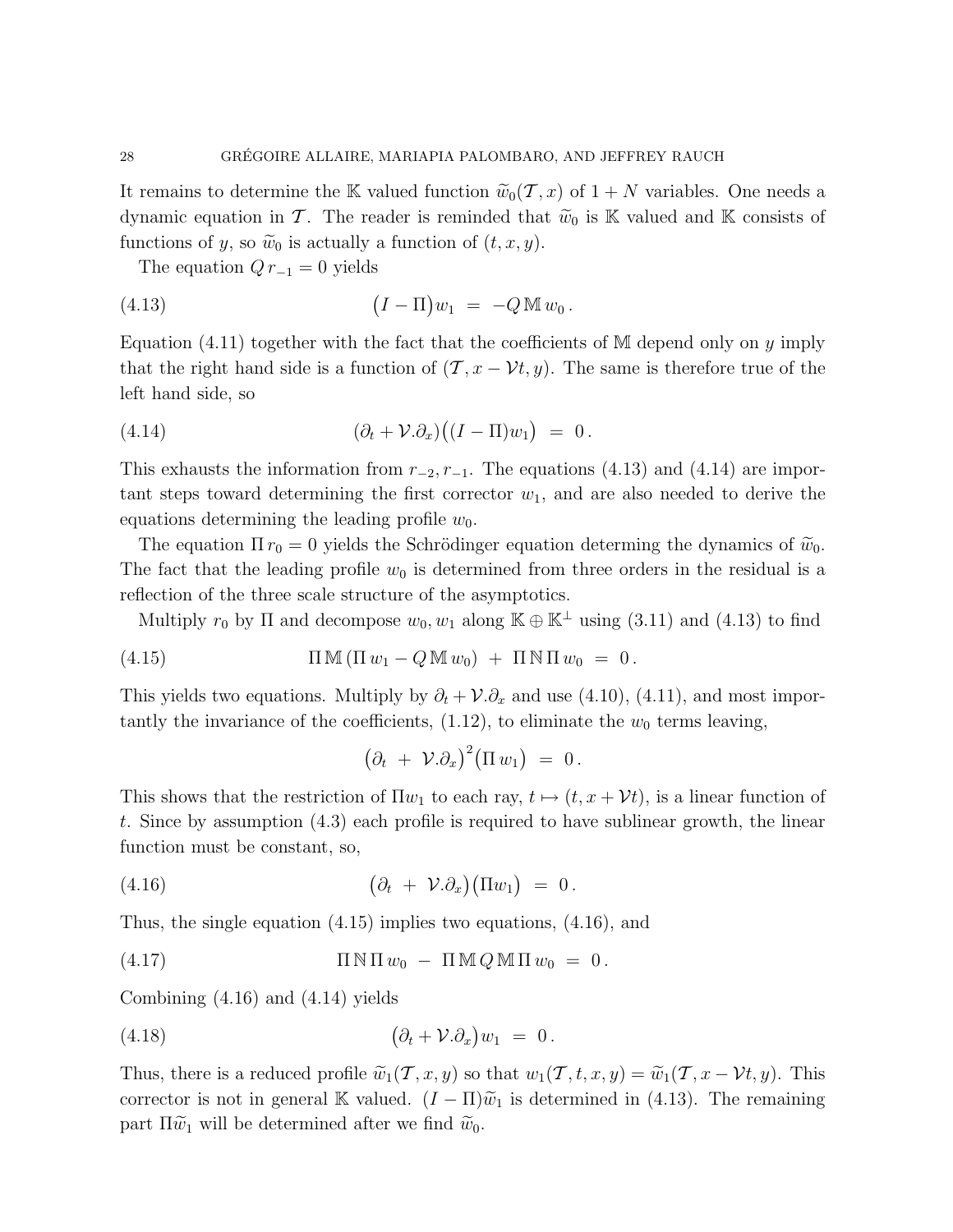**Proposition 4.1.** On smooth functions  $w(\mathcal{T}, t, x, y)$  which satisfy  $(\partial_t + \mathcal{V} \cdot \partial_x)w = 0$ ,

(4.19) 
$$
\left(\Pi \mathbb{N} \Pi - \Pi \mathbb{M} Q \mathbb{M} \Pi\right) w = \left(4\pi i \omega \partial_T - \omega \nabla_{\theta}^2 \omega(\partial_x, \partial_x) + \gamma(t, x)\right) \Pi w
$$
,  
where  $\gamma$  is defined in (3.17).

*Proof.* The definitions of  $\Pi$  in Subsection 3.2, of  $\mathbb N$  in (4.7), and the normalization (1.8) imply that the  $\partial_{\mathcal{I}}$  term on the left in (4.19) is equal to

$$
\Pi 4\pi i\omega \rho_0 \partial_T \Pi w = 4\pi i\omega \partial_T (\Pi w) \, .
$$

Similary the zero order term (with respect to t and x) from  $\pi N \Pi w$  is equal to  $\gamma(t, x) w$ . Use  $\partial_t w = -\mathcal{V}.\partial_x w$  to conclude that

(4.20) 
$$
\left(\Pi \mathbb{N} \Pi - \Pi \mathbb{M} Q \mathbb{M} \Pi\right) w =
$$

$$
\left(4\pi i \omega \partial_T + \Pi \left(\rho_0 \left(\mathcal{V}.\partial_x\right)^2 - \text{div}_x A_0 \text{grad}_x - \mathbb{M} Q \mathbb{M}\right) \Pi + \gamma(t, x)\right) \Pi w.
$$

The second order terms in x come from the  $(\mathcal{V}.\partial_x)^2$ , the two factors of M, each of which is first order in  $\partial_{t,x}$ , and, the div<sub>x</sub>  $A_0$  grad<sub>x</sub> term. They simplify thanks to the identities of Proposition 3.2 as we now explain.

With  $h = (h_1, h_2, \ldots, h_N) \in \mathbb{R}^N$  fixed, apply (3.22) for  $\theta := h \alpha, \alpha \in \mathbb{R}$ . Then the derivative with respect to  $\alpha$  is ' =  $h.\partial_{\theta} = \sum h_j \partial/\partial \theta_j$ , and,

$$
(4.21) \quad \mathbb{L}' = -4\pi^2 \rho_0 (h.\partial_\theta)(\omega^2) - 2\pi i h A_0 (\text{grad}_y + 2\pi i\theta) - (\text{div}_y + 2\pi i\theta) A_0 2\pi i h.
$$

From (4.8) one has

$$
-2\pi i h A_0 (\text{grad}_y + 2\pi i \theta) - (\text{div}_y + 2\pi i \theta) A_0 2\pi i h = 2\pi i \mathbb{M}(y, \partial_t, h, \partial_y) + 2\pi i \left( -4\pi i \omega \rho_0 \partial_t \right).
$$

Use this in (4.21) to find

(4.22) 
$$
\mathbb{L}' = -4\pi^2 \rho_0 (h.\partial_\theta)(\omega^2) + 2\pi i \mathbb{M}(y,\partial_t,h,\partial_y) + 8\pi^2 \omega \rho_0 \partial_t.
$$

Differentiate (4.21) to find,

(4.23)  $\mathbb{L}'' = -4 \pi^2 \rho_0 (h \cdot \partial_\theta)^2 (\omega^2) - 8 \pi i h A_0 \pi i h = -4 \pi^2 \rho_0 \nabla_\theta^2 (\omega^2) (h, h) + 8 \pi^2 h A_0 h,$ where,

$$
\nabla^2_{\theta}(\omega^2)(h,k) \; := \; \sum_{i=1}^N \sum_{j=1}^N \frac{\partial^2(\omega^2)}{\partial \theta_i \partial \theta_j} \; h_i \, k_j \, .
$$

Plug (4.22) into (3.23). Since  $\Pi Q = Q \Pi = 0$ , each of the terms involving

$$
-4\,\pi^2\,\rho_0\,(h.\partial_\theta)(\omega^2)\;+\;8\,\pi^2\,\omega\,\rho_0\,\partial_t
$$

vanishes. Therefore,

$$
\Pi L' Q L' \Pi = -4\pi^2 \Pi M(y, \partial_t, h, \partial_y) Q M(y, \partial_t, h, \partial_y) \Pi.
$$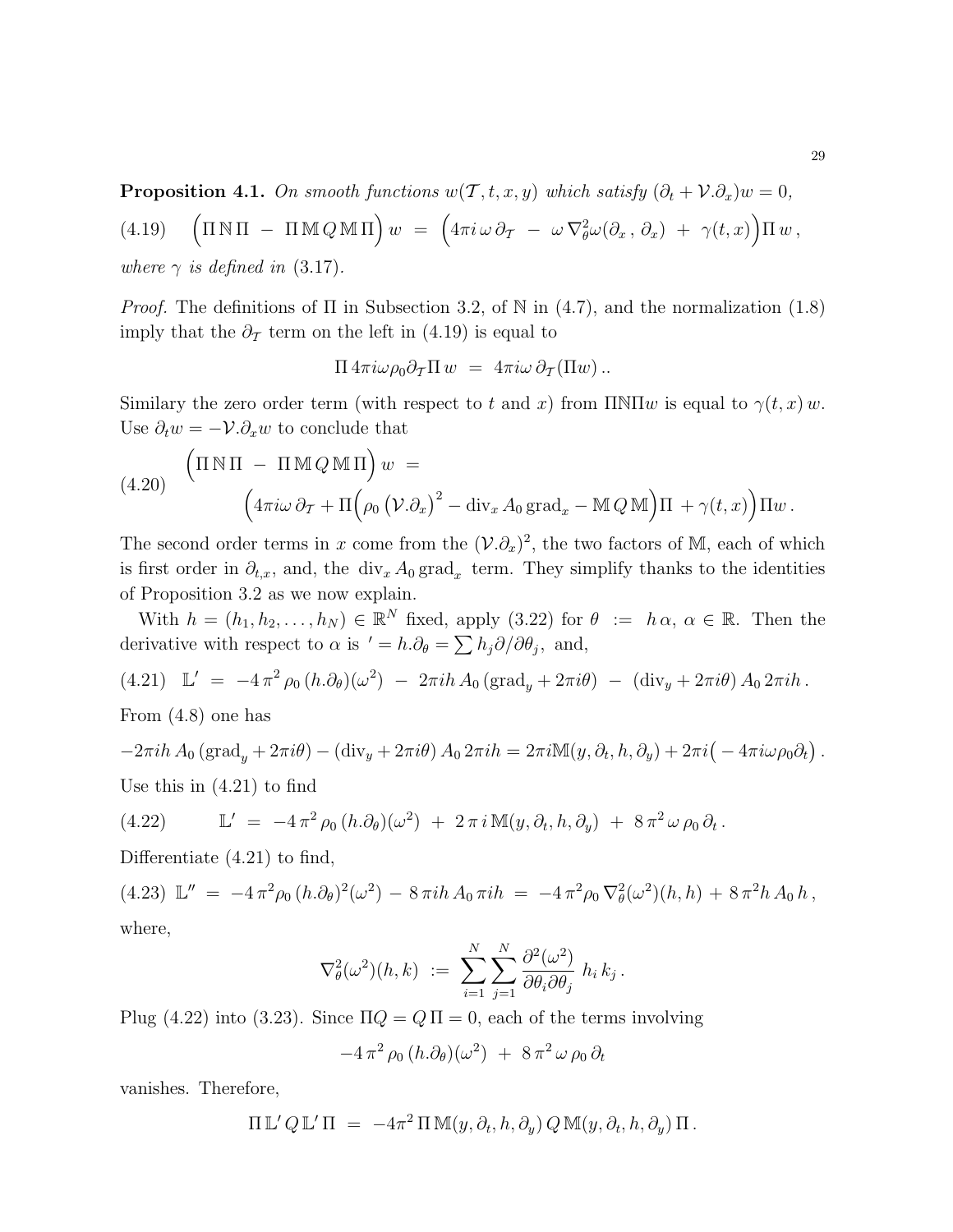Using this and  $(4.23)$  in  $(3.23)$  yields,

$$
\Pi\left(8\,\pi^2\,h\,A_0\,h-4\,\pi^2\,\rho_0\,\nabla_\theta^2(\omega^2)(h,h)\right)\,\Pi\,+\,8\,\pi^2\,\Pi\,\mathbb{M}(y,\partial_t,h,\partial_y)\,Q\,\mathbb{M}(y,\partial_t,h,\partial_y)\,\Pi\,=\,0\,.
$$

Polarization implies equality of the associated symmetric bilinear forms,

$$
\Pi\left(8\,\pi^2\,h\,A_0\,k-4\,\pi^2\,\rho_0\,\nabla_\theta^2(\omega^2)(h,k)\right)\,\Pi\,+\,8\,\pi^2\,\Pi\,\mathbb{M}(y,\partial_t,h,\partial_y)\,Q\,\mathbb{M}(y,\partial_t,k,\partial_y)\,\Pi\,=\,0\,.
$$
 Dividing by  $8\pi^2$  and replacing  $h$  and  $k$  by  $\partial_x$  yields

$$
\Pi \mathbb{M}(y, \partial_t, \partial_x, \partial_y) Q \mathbb{M}(y, \partial_t, \partial_x, \partial_y) \Pi = \Pi \left( \frac{\rho_0}{2} \nabla_{\theta}^2(\omega^2) (\partial_x, \partial_x) - \text{div}_x A_0(y) \text{ grad}_x \right) \Pi.
$$

Use this in (4.20) to find that  $(\Pi \text{N}\Pi - \Pi \text{M}\mathcal{Q}\text{M}\Pi)w$  is equal to

$$
\left(4\pi i\omega\partial_T\ +\ \Pi\Big(\rho_0\left(\mathcal{V}.\partial_x\right)^2\ -\ \frac{\rho_0}{2}\nabla^2_\theta(\omega^2)(\partial_x\,,\,\partial_x)\right)\Pi\ +\ \gamma(t,x)\right)\Pi w\,.
$$

Taking account of the K valued character of  $\Pi w$ , the definition of  $\Pi$  and the normalization (1.8), this is equal to

$$
\left(4\pi i\omega\partial_T + (\mathcal{V}.\partial_x)^2 - \frac{1}{2}\nabla_\theta^2(\omega^2)(\partial_x,\,\partial_x) + \gamma(t,x)\right)\Pi w.
$$

Using,

$$
\nabla_{\theta}^{2}(\omega^{2})(\partial_{x}, \partial_{x}) = 2 \omega \nabla_{\theta}^{2} \omega(\partial_{x}, \partial_{x}) + 2(\nabla_{\theta} \omega \cdot \partial_{x})^{2} = 2 \omega \nabla_{\theta}^{2} \omega(\partial_{x}, \partial_{x}) + 2(\mathcal{V} \cdot \partial_{x})^{2},
$$

yields,

$$
\left(4\pi i\omega\,\partial_T\;-\;\omega\,\nabla_\theta^2\omega(\partial_x\,,\,\partial_x)\;+\;\gamma(t,x)\right)\!\Pi w\,.
$$

This proves Proposition 4.1.

The leading profile must satisfy  $(4.11)$  and combining  $(4.11)$ ,  $(4.17)$ , and  $(4.19)$  yields the Schrödinger equation

(4.24) 
$$
\left(4\pi i\omega\,\partial_T-\omega\,\nabla^2_\theta\omega(\partial_x,\,\partial_x)+\gamma(t,x)\right)w_0=0.
$$

Applying the operator  $\partial_t + \mathcal{V} \cdot \partial_x$  to (4.24) and using (4.11) yields  $((\partial_t + \mathcal{V} \cdot \partial_x)\gamma)w_0 = 0$ so that solvability requires that  $(\partial_t + V \cdot \partial_x) \gamma = 0$  on the support of  $w_0$ . This shows that the hypothesis (1.12) is essentially necessary in order to have asymptotic solutions of the form (4.2).

Conversely, when  $\gamma$  satisfies (1.12), introducing  $\widetilde{\gamma}$  such that  $\gamma(t, x) = \widetilde{\gamma}(x-\mathcal{V}t)$ , equation (4.24) is equivalent to

(4.25) 
$$
\Pi w_0 = w_0 = \widetilde{w}_0(\mathcal{T}, x - \mathcal{V}t), \quad \left(4\pi i\omega \, \partial_{\mathcal{T}} - \omega \, \nabla_{\theta}^2 \omega(\partial_x, \partial_x) + \widetilde{\gamma}(x)\right) \widetilde{w}_0 = 0.
$$

The leading profile  $\widetilde{w}_0(\mathcal{T}, x)$  is uniquely determined from its initial data as a tempered solution of (4.25)

$$
\Box
$$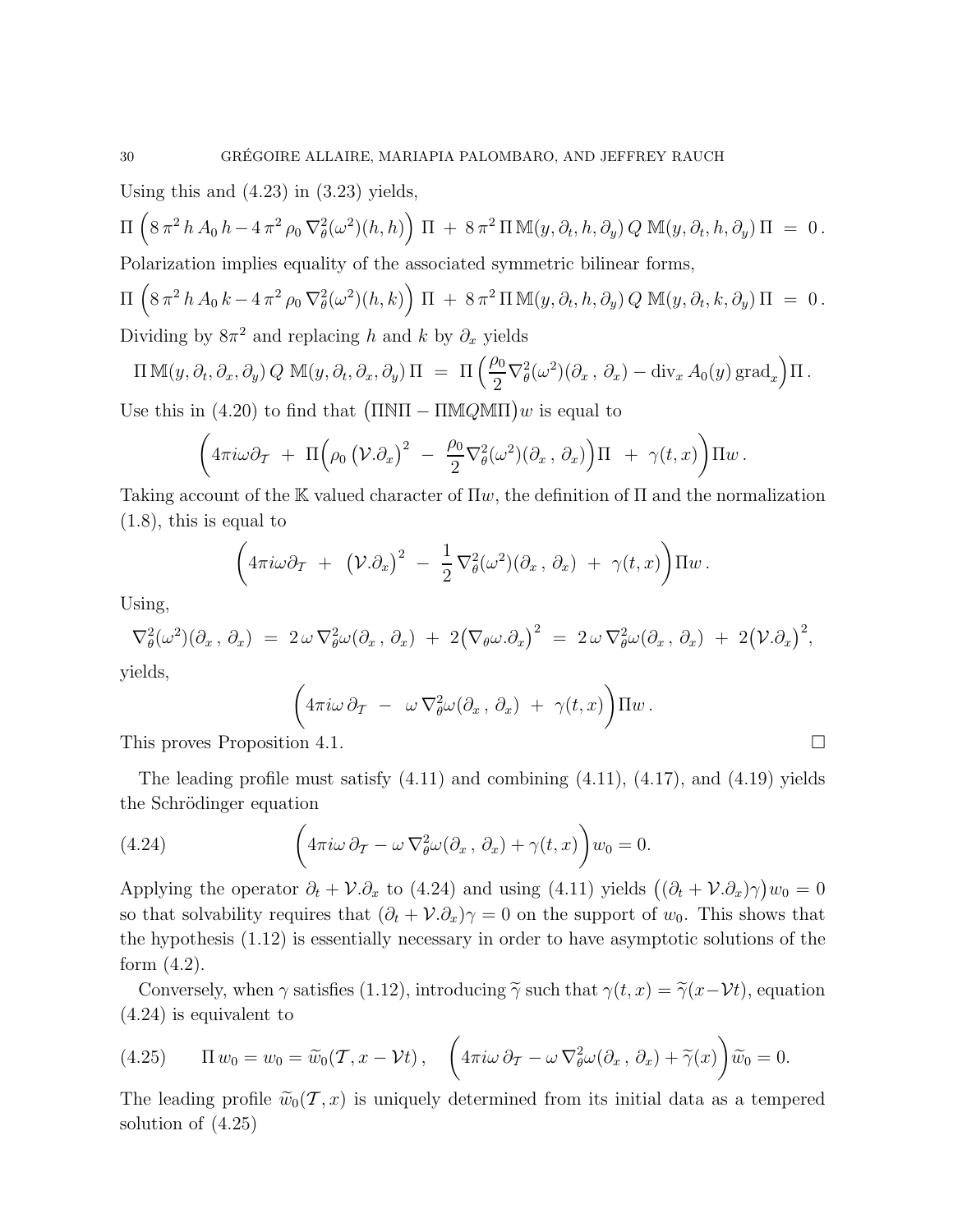**Example 4.2.** In the case of purely periodic coefficients one recovers the Schrödinger equation,

(4.26) 
$$
4\pi i \,\partial_T \widetilde{w}_0 - \nabla_\theta^2 \omega(\partial_x, \, \partial_x) \widetilde{w}_0 = 0,
$$

which agrees with  $(2.11)$ .

**Example 4.3.** Even more special is the case of the speed one constant coefficient wave equation on  $\mathbb{R}^N$  where (4.26) is the standard Schrödinger approximation with  $\nabla^2_{\theta} \omega$  equal to  $\pm$  the partial laplacian orthogonal to the direction  $\theta_0$ .

The results of this section are summarized by the following proposition.

**Proposition 4.4.** The leading profile is a K valued function  $\widetilde{w}_0(\mathcal{T}, x - \mathcal{V}t)$  where  $\widetilde{w}_0$  is determined from its initial data at  $\mathcal{T} = 0$  as the unique tempered solution of (4.25). The first corrector  $w_1$  satisfies (4.18) and its projection  $w_1$  orthogonal to K is given by (4.13). These prescriptions are equivalent to the equations  $r_{-2} = r_{-1} = \Pi r_0 = 0$ .

4.3. Determination of the correctors. The hard work for problems satisfying (1.12) is over. We show how the computation continues by determining the first corrector  $w_1$ . The projection  $(I - \Pi)w_1$  is already determined. We show that  $\Pi w_1$  and  $Q w_2$  are determined from the pair of equations  $Q r_0 = 0$  and  $\Pi r_1 = 0$ . Inductively,  $\Pi w_J$  and  $Q w_{J+1}$  are determined in the same way from the pair of equations  $Q r_{J-1} = 0$  and  $\Pi r_J = 0$  and the values of the  $w_0, \ldots, w_{J-1}, (I - \Pi)w_J$ .

Using (4.9), the equation  $Q r_0 = 0$  holds if and only if

(4.27) 
$$
(I - \Pi) w_2 = -Q M w_1 - Q N w_0,
$$

In particular using  $(1.12)$  and the invariance of  $w_0, w_1$  along rays yields

(4.28) 
$$
(\partial_t + V \cdot \partial_x)((I - \Pi)w_2) = 0.
$$

The residual  $r_1$  is given by

$$
r_1 = \mathbb{L} w_3 + \mathbb{M} w_2 + \mathbb{N} w_1 + F_1(w_0),
$$

where the term  $F_1$  is determined entirely from  $w_0$  and its partial derivatives. Multiply by II and decompose  $w_1, w_2$  along K ⊕ K<sup>⊥</sup> to find, using (4.13) and  $Q r_0 = 0$ ,

$$
(4.29)\quad \text{IMM}(\Pi w_2 - Q\mathbb{M}(\Pi w_1 - Q\mathbb{M}w_0) - Q\mathbb{N}w_0) + \text{IN}(\Pi w_1 - Q\mathbb{M}w_0) = -\Pi F_1(w_0).
$$

Multiply by  $\partial_t + \mathcal{V} \cdot \partial_x$  to find using the hypothesis (1.12),

$$
(\partial_t + \mathcal{V}.\partial_x)^2 \Pi w_2 = 0.
$$

By assumption (4.3) (sublinearity along rays) it follows that

$$
(\partial_t + \mathcal{V}.\partial_x)\Pi w_2 = 0.
$$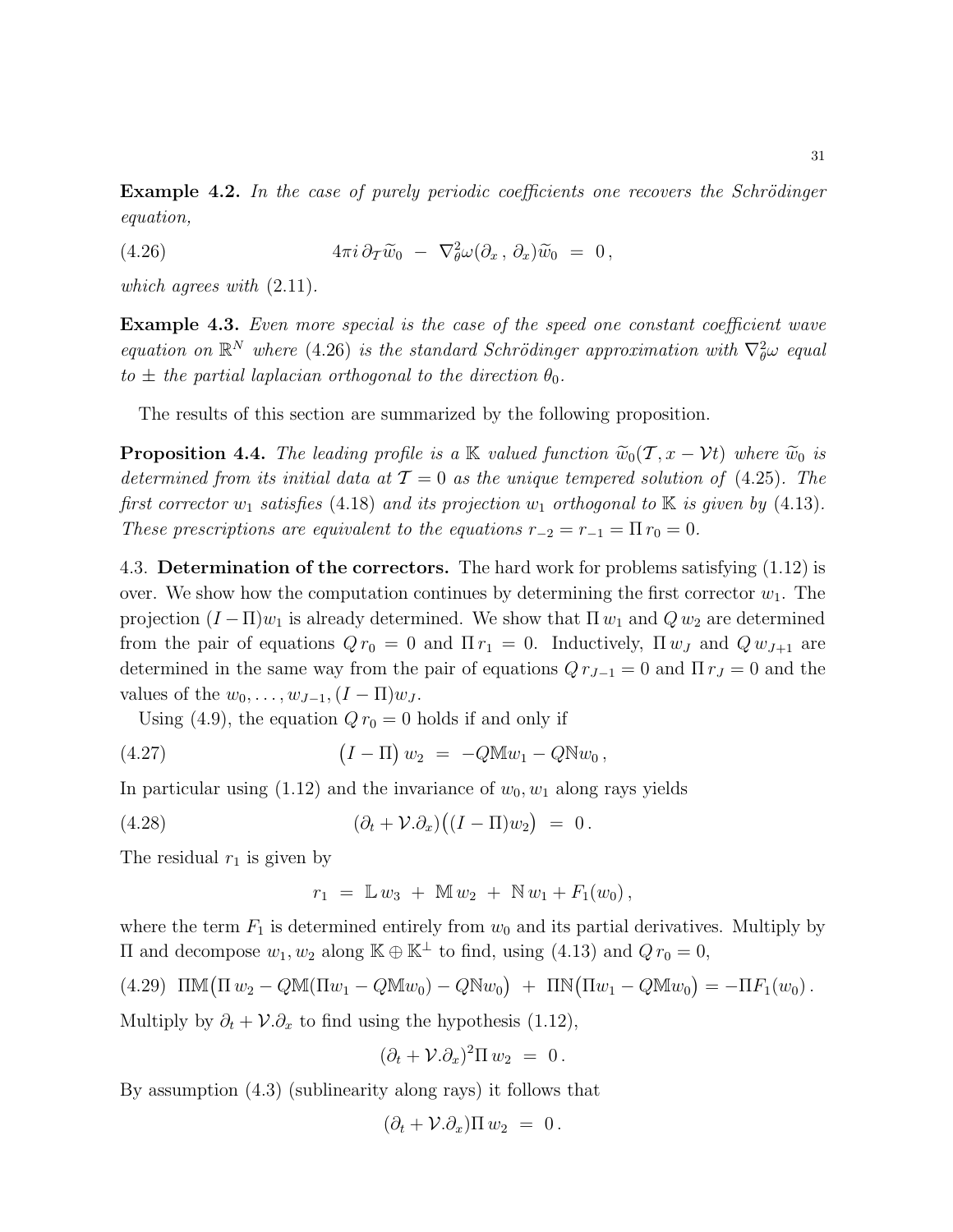Combined with (4.28) this implies that  $(\partial_t + V \partial_x)w_2 = 0$ . Thus, in view of (4.10), the ΠΜΠ $w_2$  term vanishes and there is a reduced profile,  $\widetilde{w}_2(\mathcal{T}, x, y)$ , so that

$$
w_2(\mathcal{T},t,x,y) = \widetilde{w}_2(\mathcal{T},x-\mathcal{V}t,y).
$$

Then, (4.29) becomes

(4.30) 
$$
\left(\Pi \mathbb{N} \Pi - \Pi \mathbb{M} Q \mathbb{M} \Pi\right) w_1 = -\Pi F_2(w_0),
$$

with  $F_2$  determined from  $w_0$  and its derivatives. When  $\gamma$  satisfies (1.12), Proposition 4.1 shows that (4.30) holds if and only if

(4.31) 
$$
\left(4\pi i\omega\,\partial_T\,-\,\omega\,\nabla^2_{\theta}\omega(\partial_x,\,\partial_x)\,+\,\widetilde{\gamma}(x)\right)\left(\Pi\,\widetilde{w}_1\right)\;=\;-\Pi F_2(\widetilde{w}_0)\,.
$$

This equation along with (4.13) completely determines  $w_1$  from the initial values  $\widetilde{w}_1|_{\mathcal{T}=0}$ .

In addition, (4.27) detemines  $(I - \Pi)w_2$ . These determinations together with the earlier ones are equivalent to the equations  $r_{-2} = r_{-1} = r_0 = \Pi r_1 = 0$ . The new equations are  $Qr_0 = \Pi r_1 = 0$ . This completes the second step of the inductive determination of the profiles  $w_j$  from the intial values of  $\Pi \widetilde{w}_j$ . When they are all so determined, all the residuals  $r_i$  vanish.

**Remark 4.5.** In homogenisation problems one often uses  $(I - \Pi)w_1$  as part of test functions. The common expressions are complicated involving  $\theta$  derivatives of  $\psi_n(x,\theta)$  (see for example [4]). If one writes out our formula in detail one recovers those formulas. The present formulation is well adapted to a systematic inductive argument.

These computations yield the first of the following Theorems. We use the Schwartz class  $\mathcal{S}(\mathbb{R}_{x}^{N}\times\mathbb{T}_{y}^{N})$  defined by

$$
\forall \alpha, \beta \quad \sup_{\mathbb{R}^N_x \times \mathbb{T}^N_y} \left| x^{\beta} \partial_{x,y}^{\alpha} w(x,y) \right| \ < \ \infty \, .
$$

This class is chosen as it gives the most structured of solutions. A result with the milder class  $\bigcap_s H^s(\mathbb{R}^N\times\mathbb{T}^N)$  is stated in the introduction.

**Theorem 4.6.** Suppose that  $\theta_0$  and  $\omega$  satisfy the dispersion relation (3.10) at a simple eigenvalue  $\lambda_n(\theta_0) \neq 0$ . Given Schwartz class K valued functions  $g_j(x, y)$ , there are uniquely determined  $w_j(\mathcal{T}, t, x, y) = \widetilde{w}_j(\mathcal{T}, x - \mathcal{V}t, y)$  with  $\widetilde{w}_j \in C^{\infty}([0, \infty[\tau; \mathcal{S}(\mathbb{R}^N_x \times \mathbb{T}^N_y))$ so that

 $\widetilde{w}_0|_{t=0} = g_0, \quad \forall j \ge 1 \quad \Pi \, \widetilde{w}_j|_{t=0} = g_j, \quad and \quad \forall j, t, x, y, \quad r_j(t, x, y) = 0.$ 

The leading term  $\widetilde{w}_0$  is K valued and is determined from the Schrödinger equation (4.25).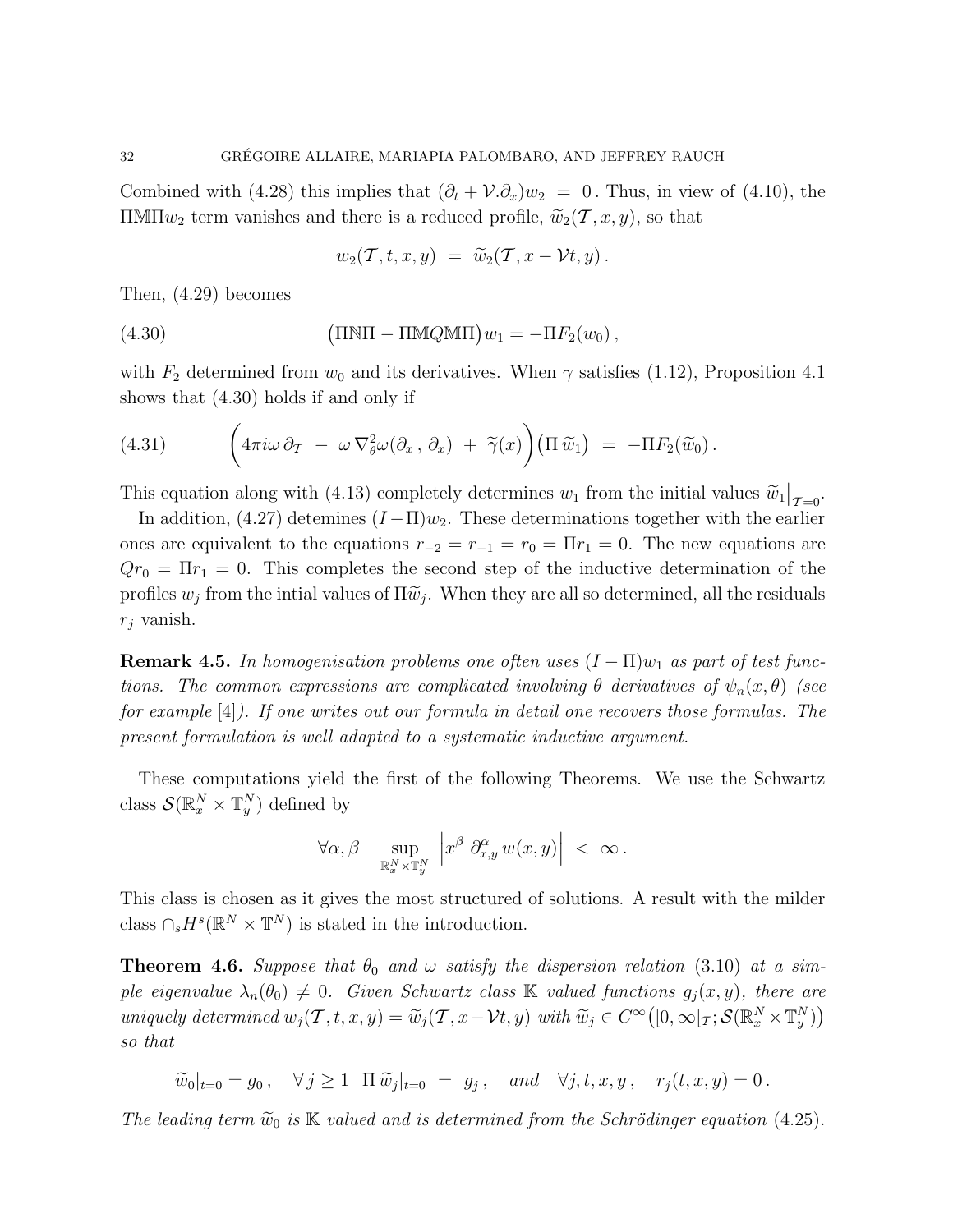**Theorem 4.7.** Suppose that  $g_i(x, y)$  are Schwartz class K valued functions. Let  $w_i$  be the profiles constructed in the preceding theorem. Choose  $\widetilde{W}(\varepsilon, \mathcal{T}, x, y) \in C^\infty([0, 1[\times [0, \infty[\times \mathbb{R}^N \times$  $\mathbb{T}^N$ ) with Taylor series in  $\varepsilon$ ,

$$
\widetilde{W}(\varepsilon, \mathcal{T}, x, y) \sim \sum_{j=0}^{\infty} \varepsilon^j \widetilde{w}_j(\mathcal{T}, x, y),
$$

such that, for any  $\alpha \in \mathbb{N}^{1+N}$ ,  $\beta \in \mathbb{N}^N$ ,  $m \in \mathbb{N}$ ,  $T > 0$ , there exists a constant  $C > 0$ satisfying,  $\forall \varepsilon > 0$ ,

(4.32) 
$$
\sup_{\{0 \le T \le T\} \times \mathbb{R}^N \times \mathbb{T}^N} \left| x^{\beta} \partial_{T,x}^{\alpha} (\widetilde{W} - \sum_{j=0}^m \varepsilon^j \widetilde{w}_j) \right| \le C \varepsilon^{m+1}.
$$

Define

$$
v^{\varepsilon}(t,x) \ := \ e^{2\pi i S/\varepsilon} \ \widetilde{W}(\varepsilon,\varepsilon t,x-\mathcal{V} t,x/\varepsilon) \, .
$$

Then  $P^{\varepsilon}v^{\varepsilon} = \mathcal{O}(\varepsilon^{\infty})$  in the sense that, for all  $\alpha \in \mathbb{N}^{1+N}$ ,  $\beta \in \mathbb{N}^{N}$ ,  $m \in \mathbb{N}$ ,  $T > 0$ , there exists a constant  $C > 0$  satisfying,  $\forall \varepsilon > 0$ ,

$$
\sup_{\{0\leq t\leq T/\varepsilon\}\times\mathbb{R}^N\times\mathbb{T}^N}\left|x^{\beta}\partial_{t,x}^{\alpha}\big(P^{\varepsilon}v^{\varepsilon}\big)\right| \leq C\,\varepsilon^n\,.
$$

*Proof.* The proof is like that of Theorem 3.4.

**Theorem 4.8.** With notation and hypotheses of the preceding theorem, let  $u^{\varepsilon}(t, x)$  be the unique solution of the initial value problem

$$
P^{\varepsilon}(t,x,\partial_{t,x})u^{\varepsilon} = 0, \qquad \partial_t^k u^{\varepsilon}|_{t=0} = \partial_t^k v^{\varepsilon}|_{t=0}, \quad \text{for} \quad k = 0, 1.
$$

Then for any  $T > 0$ ,  $\alpha \in \mathbb{N}^{1+N}$ , and,  $n \in \mathbb{N}$ , there is a constant  $C > 0$  so that

$$
\sup_{|t| \le T/\varepsilon} \quad \left\| \partial_{t,x}^\alpha \big( u^\varepsilon - v^\varepsilon \big) \right\|_{L^2(\mathbb{R}^N_x)} \le C \, \varepsilon^n \, .
$$

Proof. As in the proof of Proposition 3.6, one first establishes that

$$
\left\|\partial_{t,x}^\alpha \big( u^\varepsilon \ - \ v^\varepsilon\big)\right|_{t=0} \right\|_{L^2(\mathbb{R}^N_x)} \ \leq \ C \, \varepsilon^n
$$

.

Then the Theorem is an immediate consequence of the residual estimate in the preceding Theorem and the stability estimate (3.34). The latter estimate was proved for stronger perturbations and is true without modification in the present context.

#### 5. Modulations which are not constant on group lines

In this section we treat modulations  $\rho_1(t, x, y)$ ,  $A_1(t, x, y)$  which are not constant on group lines. The coefficients are given by

(5.1) 
$$
\rho^{\varepsilon} = \rho_0(x/\varepsilon) + \varepsilon^2 \rho_1(t, x, x/\varepsilon), \qquad A^{\varepsilon} = A_0(x/\varepsilon) + \varepsilon^2 A_1(t, x, x/\varepsilon),
$$

with  $\rho_1$ ,  $A_1$  satisfying (1.3), (1.4), but **not** the invariance hypothesis (1.12).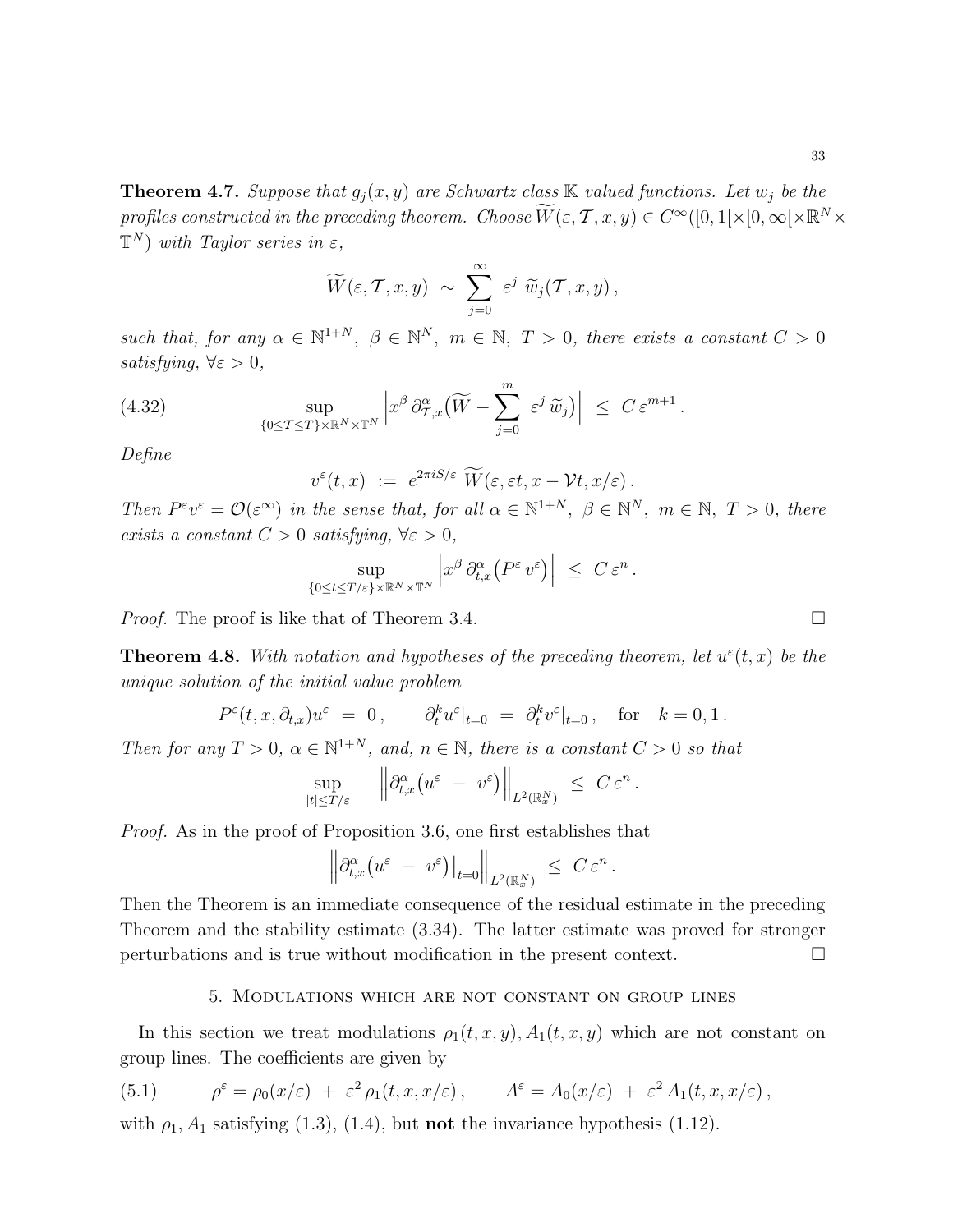For (1.12) to hold for several distinct group velocities is a very strong condition. For example, if  $\mathcal{V}_{\mu}$  is a family of such velocities so that  $\partial_t + \mathcal{V}_{\mu} \cdot \partial_x$  span  $\mathbb{R}^{1+N}$ , then the only  $\rho_1$ ,  $A_1$  which satisfy (1.12) for all these velocities are periodic functions of y which do not depend on  $(t, x)$ . The conditions imposed in this section do not have this sort of defect.

5.1. Ray averages. Wave packets move with the group velocity  $\mathcal V$ . An observer moving at this speed sees the coefficients along the rays  $(t, x + \mathcal{V}t)$ . On such a ray,  $\gamma$  is equal to  $\gamma(t, x + \mathcal{V}t)$ . In this section the hypothesis that  $\gamma$  is constant on rays is replaced by a weaker hypothesis asserting that  $\gamma$  has averages on rays.

Begin by assuming that the averages on rays,

(5.2) 
$$
\lim_{T \to +\infty} \frac{1}{T} \int_0^T \gamma(t, x + Vt) dt := \tilde{\gamma}(x),
$$

exist uniformly in x. We need more than this. The function  $\tilde{\gamma}(x)$  is the average on the ray intersecting  $t = 0$  at x. The ray passing through the point  $(t, x)$  intersects  $t = 0$  at  $x - \mathcal{V}t$ . The function which assigns to  $(t, x)$  the average value of  $\gamma$  on the ray through  $(t, x)$  is equal to  $\tilde{\gamma}(x - \mathcal{V}t)$ . The function which subtracts from  $\gamma(t, x)$  its average on the group line through  $(t, x)$  is equal to  $\gamma(t, x) - \tilde{\gamma}(x - \mathcal{V}t)$ .

Consider the solution  $g$  of the scalar transport equation

(5.3) 
$$
\left(\partial_t + \mathcal{V}.\partial_x\right)g = \gamma(t,x) - \widetilde{\gamma}(x-\mathcal{V}t), \qquad g\big|_{t=0} = 0.
$$

Then

$$
g(t,x) = \int_0^t \Big( \gamma(s,x - \mathcal{V}t + \mathcal{V}s) - \widetilde{\gamma}(x - \mathcal{V}t) \Big) ds.
$$

Thus,

$$
\frac{g(t,x)}{t} = \frac{1}{t} \int_0^t \gamma(s, \widetilde{x} + \mathcal{V}s) ds - \widetilde{\gamma}(\widetilde{x}), \qquad \widetilde{x} := x - \mathcal{V}t.
$$

Assumption (5.2) is equivalent to the fact that this is  $o(1)$  as  $t \to +\infty$ ,

$$
\lim_{t \to +\infty} \quad \sup_{x \in \mathbb{R}^N} \quad \frac{|g(t,x)|}{t} \ = \ 0 \, .
$$

Equivalently,  $g = o(t)$  as  $t \to +\infty$ .

**Lemma 5.1.** If  $\gamma$  satisfies hypotheses (1.3) and (5.2) then, **i.** each partial derivative  $\partial_t^j \partial_x^{\beta} \gamma$  also satisfies the hypotheses, ii.  $\widetilde{\gamma} \in C^{\infty}(\mathbb{R}^N)$ , and, iii. for all  $(j, \beta) \in \mathbb{N} \times \mathbb{N}^N$ 

(5.4) 
$$
\lim_{T \to +\infty} \left\| \frac{1}{T} \int_0^T \partial_t^j \partial_x^{\beta} \gamma(t, x + \mathcal{V}t) dt - (-\mathcal{V} \cdot \partial_x)^j \partial_x^{\beta} \widetilde{\gamma}(x) \right\|_{L^{\infty}(\mathbb{R}^N)} = 0.
$$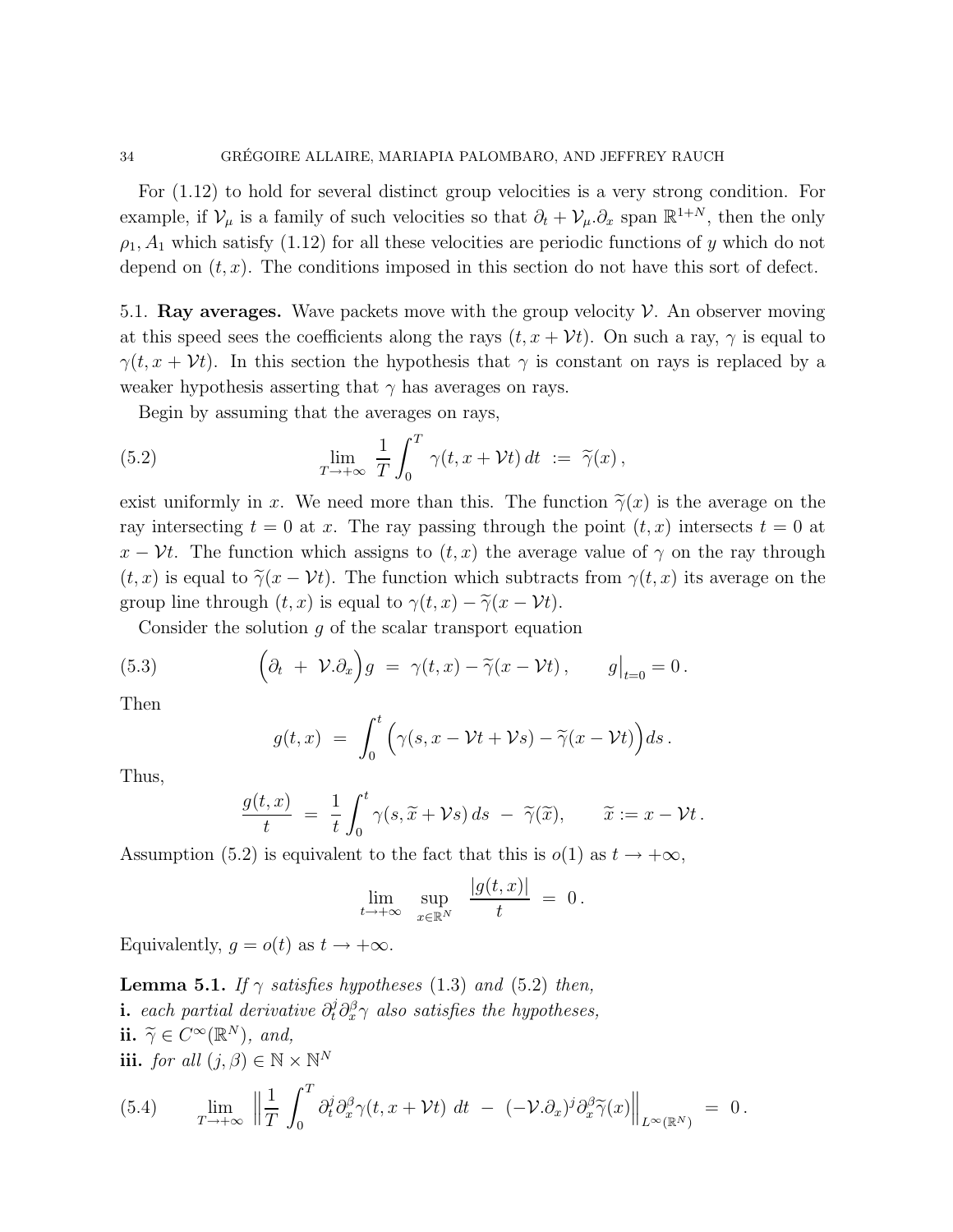*Proof.* First treat the case of x derivatives. Define

$$
G_n(x) := \frac{1}{n} \int_0^n \gamma(t, x + \mathcal{V}t) dt.
$$

Differentiating under the integral yields

$$
\partial_x^{\beta} G_n(x) = \frac{1}{n} \int_0^n \partial_x^{\beta} \gamma(t, x + \mathcal{V}t) dt.
$$

Hypothesis (1.3) implies that for each  $\beta$ , the family  $\{\partial_x^{\beta}G_n\}$  is bounded in  $L^{\infty}(\mathbb{R}^N)$ . Hypothesis (5.2) implies that  $G_n$  converges uniformly to  $\tilde{\gamma}$  on  $\mathbb{R}^N$ . It follows that  $\partial_x^{\beta} \tilde{\gamma} \in$  $L^{\infty}(\mathbb{R}^N)$  and

$$
\lim_{n\to\infty} \, \big\|\partial_x^{\beta} \big(G_n-\widetilde{\gamma}\big)\big\|_{L^{\infty}(\mathbb{R}^N)} \;=\; 0\,.
$$

For  $T > 1$  choose n to be the integer part of T. Then,

$$
\left\| \left( \frac{1}{T} \int_0^T \partial_x^{\beta} \gamma(t, x + \mathcal{V}t) dt - \partial_x^{\beta} G_n \right) \right\|_{L^{\infty}(\mathbb{R}^N)} = \mathcal{O}(1/T).
$$

Formula (5.4) for  $j = 0$  follows.

It remains to prove iii for  $j > 0$ . This follows by induction from the case  $j = 1$ . To prove the case  $j = 1$  use  $\partial_t \gamma = (\partial_t + \mathcal{V}.\partial_x) \gamma - \mathcal{V}.\partial_x \gamma$  to find

$$
(\partial_t \gamma)(t, x + \mathcal{V}t) = \left(\frac{d}{dt}\right) \gamma(t, x + \mathcal{V}t) - \left(\mathcal{V}.\partial_x \gamma\right)(t, x + \mathcal{V}t).
$$

Integrating this equation on rays and using the case  $j = 0$  for the last term proves the case  $j = 1$ .

We require the following stronger assumption than  $(5.2)$ .

Ray average hypothesis. In addition to (5.2), the function  $\gamma$  must belong to the set of functions so that, for all  $\alpha \in \mathbb{N} \times \mathbb{N}^N$ , the solution  $g_{\alpha}(t, x)$  of

$$
(\partial_t + \mathcal{V}.\partial_x)g_{\alpha} = \partial_{t,x}^{\alpha}(\gamma(t,x) - \widetilde{\gamma}(x-\mathcal{V}t))
$$

satisfies  $g_{\alpha} \in L^{\infty}([0,\infty[\times \mathbb{R}^{N}).$ 

Of course, for  $\alpha = 0$ , we recover  $g_0 = g$ , the solution of the transport equation (5.3).

**Proposition 5.2. i.** The set of  $\gamma$  satisfying the ray average hypothesis is a real vector space. It contains the functions satisfying  $(1.12)$ .

ii. If  $\gamma(t,x) = f(\ell(t,x))$  where  $f(\theta)$  is a smooth periodic function of arbitrary period and  $\ell$  is a linear functional then the ray average hypothesis is satisfied.

iii. If  $M : \mathbb{R}^{1+N} \to \mathbb{R}^M$  is linear and satisfies the small divisor hypothesis

$$
\exists C > 0, m \in \mathbb{N}, \quad \forall n \in \mathbb{N}^M, \quad n.\mathcal{M}(1,\mathcal{V}) \neq 0 \Rightarrow |(n.\mathcal{M}(1,\mathcal{V})| \ge C |n|^{-m},
$$

then, for  $h(\theta_1,\ldots,\theta_M) \in C^\infty(\mathbb{T}^M)$  the quasiperiodic function  $\gamma(t,x) = h(\mathcal{M}(t,x))$  satisfies the hypothesis.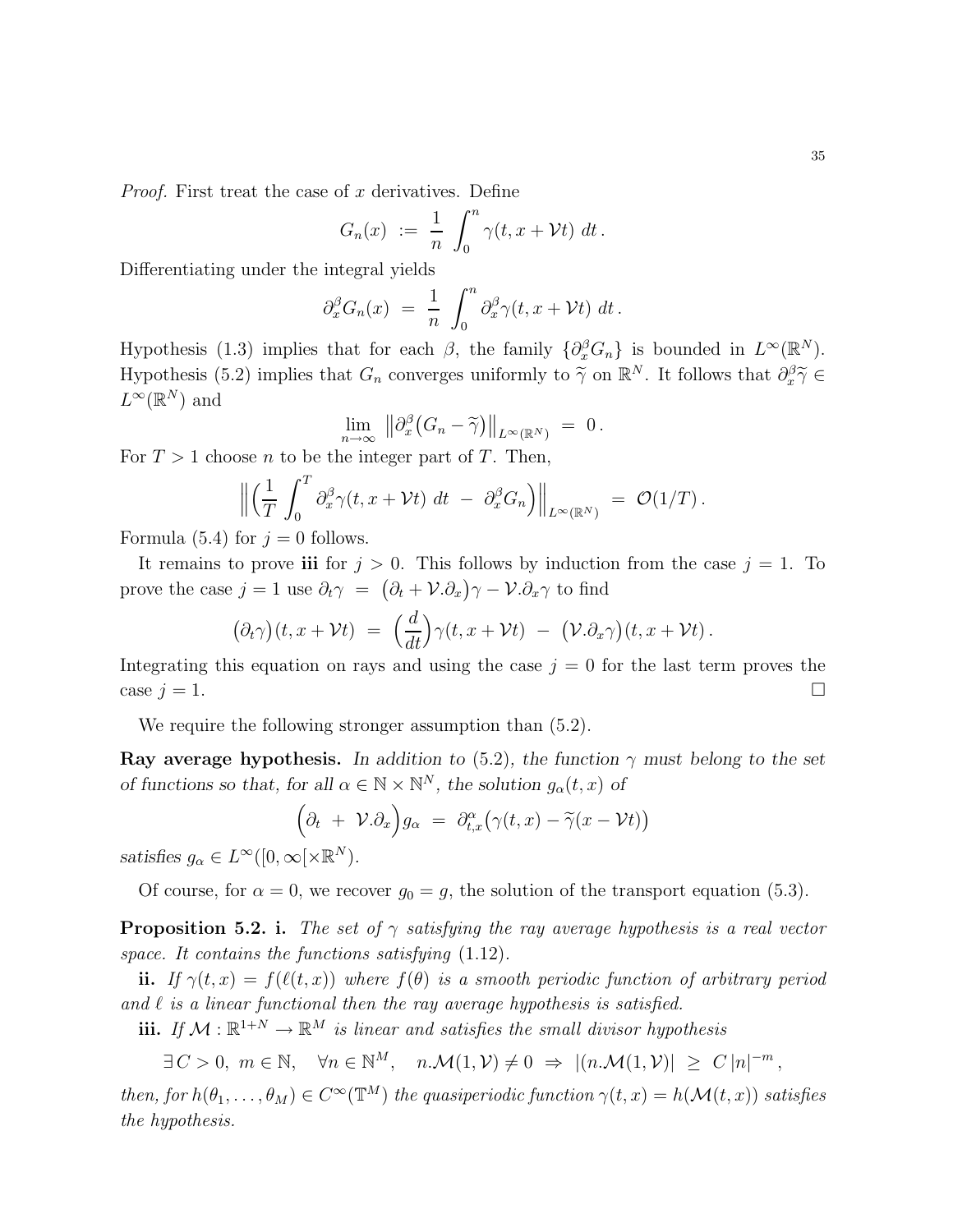Proof. **i.** Self evident.

ii. Write the linear functional as  $\alpha.(t, x)$  with  $\alpha \in \mathbb{R}^{1+N}$ . Let  $\gamma = f \circ \ell$ . Then,

$$
\gamma(t,x+\mathcal{V}t) = f(\alpha.(t,x+\mathcal{V}t)) = f(\alpha.(0,x) + t\alpha.(1,\mathcal{V})).
$$

There is a dichotomy. When  $\alpha.(1, \mathcal{V}) = 0$ ,  $\gamma$  is constant on group lines so  $\gamma = \tilde{\gamma}$  and  $g = 0$ so the hypothesis is satisfied.

When  $\alpha$ .(1, V)  $\neq$  0, the restriction of  $\gamma$  to group lines is periodic with period  $p/|\alpha(1, V)|$ where p is the period of f. Then  $\gamma - \tilde{\gamma}$  is periodic on group lines with the same period and has mean equal to zero. For any  $t > 0$  there is an  $m \in \mathbb{N}$  so that

$$
m \frac{p}{|\alpha.(1,\mathcal{V})|} < t \leq (m+1) \frac{p}{|\alpha.(1,\mathcal{V})|}
$$

.

.

The interval  $[0, mp/|\alpha(1, V)|]$  is exactly equal to m periods. Since the mean over one period is equal to zero, the integral over this interval of  $m$  periods vanishes too. Therefore,

$$
\left| \int_0^t \gamma(s, \widetilde{x} + \mathcal{V}s) - \widetilde{\gamma}(\widetilde{x}) \ ds \right| = \left| \int_{mp/|\alpha.(1,\mathcal{V})|}^t \gamma(s, \widetilde{x} + \mathcal{V}s) - \widetilde{\gamma}(\widetilde{x}) \ ds \right|
$$
  

$$
\leq \left\| \gamma - \widetilde{\gamma} \right\|_{L^\infty} \frac{p}{|\alpha.(1,\mathcal{V})|} \leq 2 \left\| f \right\|_{L^\infty} \frac{p}{|\alpha.(1,\mathcal{V})|}.
$$

This proves the boundedness of g. To prove the boundedness of derivatives, apply the above argument to the differentiated equation.

iii. For  $\theta = (\theta_1, \dots, \theta_M) \in \mathbb{T}^M$ , express

$$
h = \sum_{n \in \mathbb{N}^M} h_n e^{in.\theta}, \qquad \gamma = h \circ \mathcal{M}(t,x) = \sum_{n \in \mathbb{N}^M} h_n e^{in.\mathcal{M}(t,x)} := \sum_{n \in \mathbb{N}^M} \gamma_n(t,x).
$$

Along the ray  $(t, x + \mathcal{V}t)$ ,  $\gamma_n$  is given by

$$
\gamma_n(t, x + \mathcal{V}t) = h_n e^{in \mathcal{M}(0, x)} e^{in \mathcal{M}(1, \mathcal{V})t}
$$

As in part i, there is a dichotomy. If  $n.\mathcal{M}(1,\mathcal{V}) = 0$ , then  $\gamma_n$  is constant on rays so  $\gamma_n - \widetilde{\gamma}_n = 0$ . Thus,

$$
\int_0^t \gamma(s,\widetilde{x}+\mathcal{V}s)-\widetilde{\gamma}(\widetilde{x})\ ds\ =\ \sum_{n,\mathcal{M}(1,\mathcal{V})\neq 0} \int_0^t \gamma_n(s,\widetilde{x}+\mathcal{V}s)-\widetilde{\gamma}_n(\widetilde{x})\ ds\ .
$$

As in (5.5),  $(\gamma_n - \tilde{\gamma}_n)$  with  $n.\mathcal{M}(1,\mathcal{V}) \neq 0$  is periodic with mean zero so,

$$
\int_0^t \gamma_n(s, \widetilde{x} + \mathcal{V}s) - \widetilde{\gamma}_n(\widetilde{x}) ds \le ||\gamma_n - \widetilde{\gamma}_n||_{L^\infty} \frac{2\pi}{|n.\mathcal{M}(1,\mathcal{V})|}
$$
  

$$
\le 2|h_n| \frac{2\pi}{|n.\mathcal{M}(1,\mathcal{V})|}
$$
  

$$
\le C_K |n|^{-K} |n|^m,
$$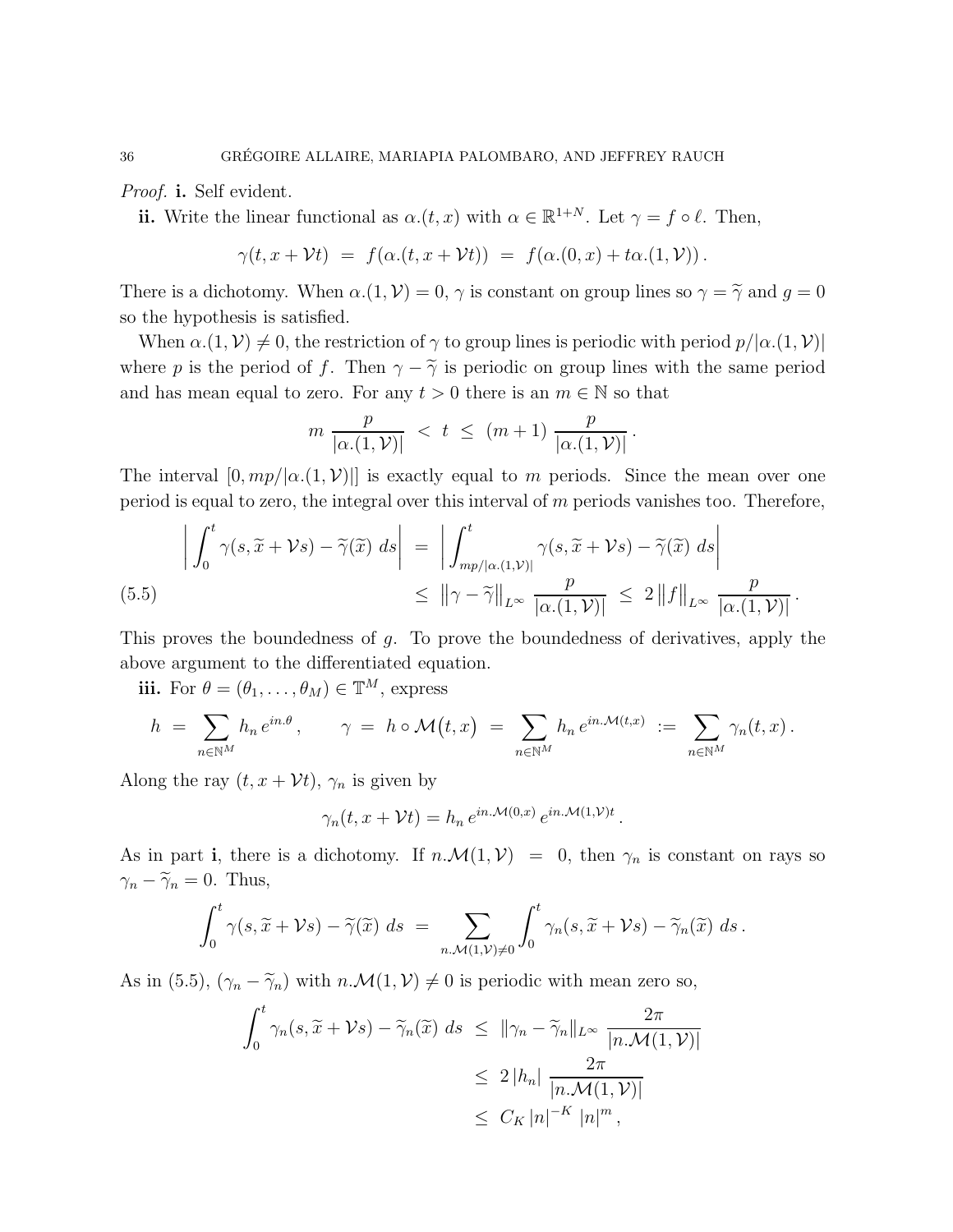the last using rapid decrease and the small divisor hypothesis. Summing over  $n.\mathcal{M}(1,\mathcal{V}) \neq$ 0 yields

$$
\left| \int_0^t \gamma(s, \widetilde{x} + \mathcal{V}s) - \widetilde{\gamma}(\widetilde{x}) \ ds \right| \ \leq \ \sum_{n \neq 0} C_K \left| n \right|^{-K} \left| n \right|^m.
$$

Choosing  $K > N + 1 - m$  yields the  $L^{\infty}(\mathbb{R}^{1+N})$  bound for g. The bound for derivatives follows by applying the above argument to the differentiated equation using Lemma 5.1.  $\Box$ 

**Proposition 5.3. i.** If the components of  $\mathcal{M}(1, V)$  have rational ratio, then the small divisor hypothesis is satisfied.

ii. If the dimension is  $M = 1 + N$  and  $\mathcal{M} = I$ , then the small divisor hypothesis is satisfied for Lebesgue almost all  $\mathcal V$ .

iii. If V and the dimension M are fixed, then the small divisor hypothesis is satisfied for Lebesgue almost all M.

iv. If the dimension M is fixed, then the small divisor hypothesis is satisfied for Lebesgue almost all M, V.

*Proof.* i. The rational ratio is equivalent to the existence of an  $r \in ]0, \infty[$  so that

$$
r\,\mathcal{M}(1,\mathcal{V})\;=\; (q_0,q_1,\ldots,q_M)\;\in\;\mathbb{Z}^{1+M}.
$$

Then,

$$
(n_0, n_1, \ldots, n_M) \cdot \mathcal{M}(1, \mathcal{V}) = (n_0, n_1, \ldots, n_M) \cdot \frac{1}{r} (q_0, q_1, \ldots, q_M) \in \frac{1}{r} \mathbb{Z}.
$$

When it is nonzero, it is equal to an integer divided by  $r$  so is bounded below in absolute value by  $1/r$ . This verifies the small divisor hypothesis with  $C = 1/r$  and  $m = 0$ .

ii. A vector  $W$  satisfies the small divisor hypothesis if and only if

$$
\exists m \in \mathbb{N}, \ \forall n \in \mathbb{N}^{N+1}, \qquad n.W \neq 0 \ \Rightarrow \ |n.W| \geq \frac{1}{m \, |n|^m}.
$$

The set of vectors orthogonal to one of the  $n$  is a null set. So it suffices to show that the complement of the set defined by

$$
\exists m \ge 0 \ \forall n \neq 0, \qquad |n.W| \ge \frac{1}{m \, |n|^m}.
$$

is a null set. A vector W belongs to the complement if and only if

$$
\forall m \ge 0, \quad \exists n \ne 0, \qquad |n.W| < \frac{|n|^{-m}}{m}.
$$

This is the set

$$
\bigcap_{m\geq 0}\bigcup_{n\neq 0}\left\{W\ :\ |n.W|\ <\ \frac{|n|^{-m}}{m}\right\}.
$$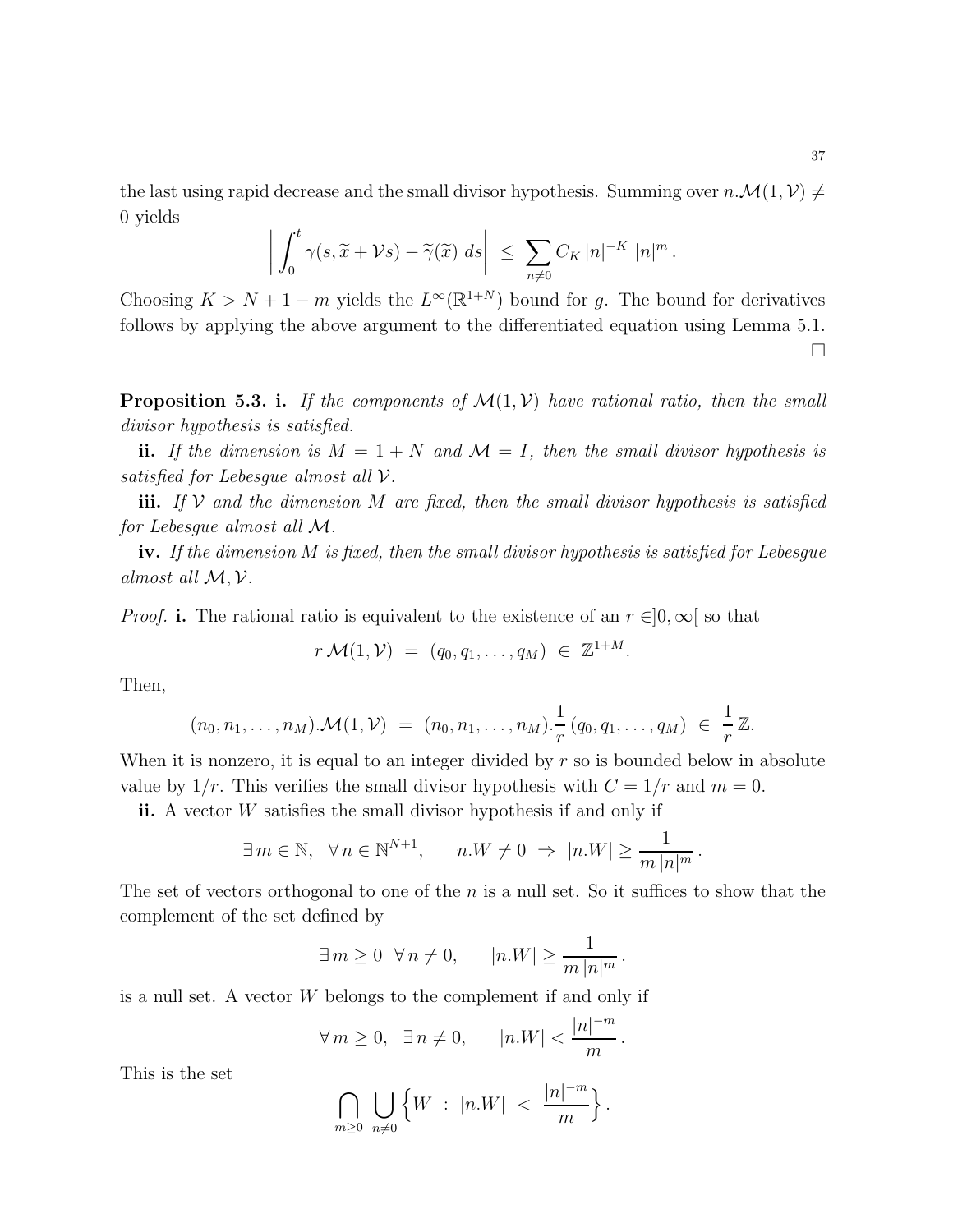We show that the Lebesgue measure of this set is equal to zero, by showing that its intersection with  $\{|W| \leq R\}$  is a null set. Toward that end, for each n, we rotate coordinates so that in the new coordinates,  $n = (n_1, 0, 0, \ldots, 0)$ . Then

$$
\left\{W \ : \ |n.W| < \frac{|n|^{-m}}{m} \right\} \ = \ \left\{ \frac{|n.W|}{|n|} \ < \ \frac{1}{m \, |n|^{m+1}} \right\} \ \subset \ \left\{ \frac{|n.W|}{|n|} \ < \ \frac{1}{m} \right\}
$$

The intersection of this set with the ball of radius R has Lebesgue measure  $\leq C(R)/m$ . Since our set is the intersection on  $m$  of such sets, it is a null set.

iii. Denote by  $E \in \mathbb{R}^N$  the set of full Lebesgue measure so that the small divisor hypothesis is satisfied when  $\mathcal{M} = I$  and  $\mathcal{V} \in E$ . Then, for  $\mathcal{V}$  fixed, the pair  $\mathcal{M}, \mathcal{V}$  satisfies the small divisor hypothesis whenever

$$
\mathcal{M}(1,\mathcal{V}) \in E.
$$

This is satisfied for almost all M.

iv. Follows from iii and Fubini's Theorem.

5.2. The approximate solution. We construct a three term approximate solution

(5.6) 
$$
v^{\varepsilon} := e^{2\pi i S/\varepsilon} W^{\varepsilon}(\varepsilon t, t, x, x/\varepsilon),
$$

(5.7) 
$$
W^{\varepsilon}(T,t,x,y) := w_0(T,t,x,y) + \varepsilon w_1(T,t,x,y) + \varepsilon^2 w_2(T,t,x,y),
$$

with profiles  $w_j$  smooth and y-periodic. The derivation of the leading approximation and the correctors follows the lines established in Section 4. The information gleaned from the leading residuals  $r_{-2}, r_{-1}$  up to equation (4.14) is unchanged. Equation (4.15) is treated differently. In the case of coefficients satisfying the invariance (1.12), the equation was multiplied by  $\partial_t + \mathcal{V}.\partial_x$  to eliminate  $w_0$  and then to arrive at  $(\partial_t + \mathcal{V}.\partial_x)\Pi w_1 = 0$ . In the present case, we isolate the  $w_1$  terms as

$$
(\Pi \,\mathbb{N} \,\Pi - \Pi \,\mathbb{M} \,Q \,\mathbb{M} \,\Pi) w_0 = -\Pi \,\mathbb{M} \,\Pi \,w_1.
$$

Propositions 4.1 and 3.1 (the latter modified for the diffractive case so that there is no  $\gamma$ term) show that this is equivalent to,

(5.8) 
$$
\left(4\pi i\omega\,\partial_T-\omega\,\nabla_{\theta}^2\omega(\partial_x,\,\partial_x)+\gamma(t,x)\right)w_0\;=\;-(\partial_t+\mathcal{V}.\partial_x)\Pi w_1\,.
$$

Split

$$
\gamma(t,x) = \tilde{\gamma}(x - \mathcal{V}t) + (\gamma(t,x) - \tilde{\gamma}(x - \mathcal{V}t))
$$

to write (5.8) as,

(5.9)  
\n
$$
(4\pi i\omega \partial_{\tau} - \omega \nabla_{\theta}^{2} \omega(\partial_{x}, \partial_{x}) + \tilde{\gamma}(x - Vt))w_{0} = -(\partial_{t} + V.\partial_{x})w_{1} - (\gamma(t, x) - \tilde{\gamma}(x - Vt))w_{0}.
$$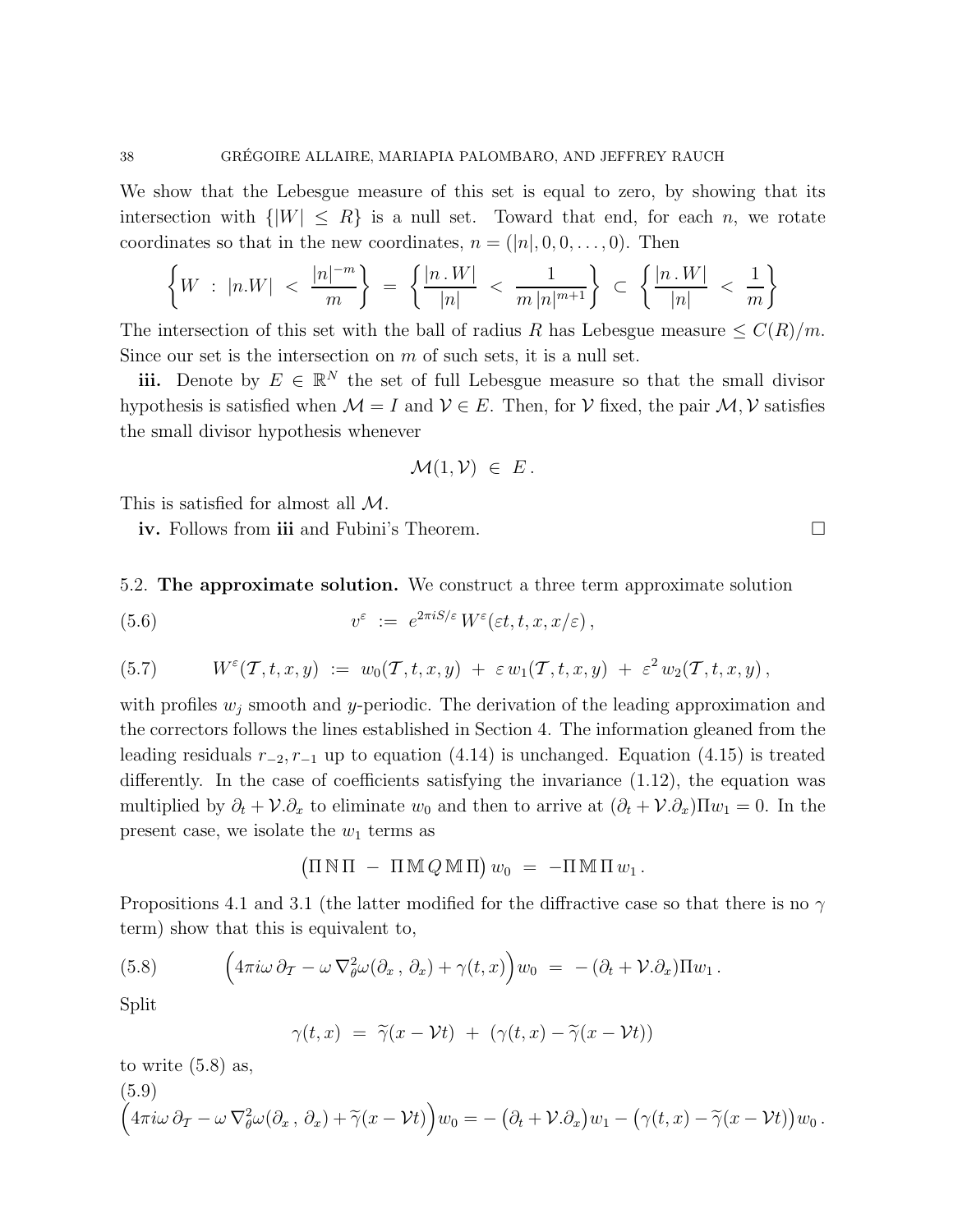The equation (5.9) is satisfied by first choosing  $w_0(\mathcal{T}, t, x) = \widetilde{w}_0(\mathcal{T}, x - \mathcal{V}t)$  where  $\widetilde{w}_0(\mathcal{T}, x)$ is a K-valued function satisfying the Schrödinger equation

(5.10) 
$$
\left(4\pi i\omega\,\partial_T-\omega\,\nabla_{\theta}^2\omega(\partial_x,\,\partial_x)+\widetilde{\gamma}(x)\right)\widetilde{w}_0\;=\;0\,,
$$

which implies that the left-hand side of (5.9) vanishes. The initial value,  $\widetilde{w}_0(0, x) \in$  $\mathcal{S}(\mathbb{R}^N; \mathbb{K})$  is arbitrary. Once chosen, the unique solution satisfies for all  $\alpha$ ,

(5.11) 
$$
(x, \partial_{\mathcal{T},t,x})^{\alpha}w_0 \in L^{\infty}([0,T]_{\mathcal{T}} \times [0,\infty[_t \times \mathbb{R}^N_x).
$$

The K valued function  $\Pi w_1(t, x)$  is chosen as a solution of

(5.12) 
$$
\left(\partial_t + \mathcal{V}.\partial_x\right) \Pi w_1 = -\left(\gamma(t,x) - \widetilde{\gamma}(x-\mathcal{V}t)\right) w_0,
$$

so the right-hand side of (5.9) vanishes too. Since  $w_0(\mathcal{T}, t, x) = \widetilde{w}_0(\mathcal{T}, x - \mathcal{V}t)$  is constant on group lines, the solution of the transport equation (5.12) can be chosen as,

$$
\Pi w_1(\mathcal{T},t,x) = g(t,x) w_0(\mathcal{T},t,x),
$$

where the scalar valued function g is the solution of  $(5.3)$ . The ray average hypothesis yields estimates for the derivatives of g and therefore those of  $\Pi w_1$ ,

$$
(x,\partial_{t,x})^{\alpha}(\Pi w_1) \in L^{\infty}([0,T] \times [0,t] \times \mathbb{R}^N; \mathbb{K}).
$$

The component  $(I - \Pi)w_1$  given by (4.13) is bounded in the same way so,

$$
(x, \partial_{T,t,x,y})^{\alpha} w_1 \in L^{\infty}([0,T] \times [0,t] \times \mathbb{R}^N_x \times \mathbb{R}^N_y),
$$

and  $w_1$  is periodic in y. This completes the detemination of  $w_0$  and  $w_1$ . At this stage one has  $r_{-2} = r_{-1} = \Pi r_0 = 0.$ 

We choose  $w_2$  to that  $(I - \Pi)r_0 = 0$ . As earlier, the equation  $(I - \Pi)r_0 = 0$  holds if and only if (4.27) is satisfied. This determines  $(I - \Pi)w_2$ . On the other hand,  $\Pi w_2$  does not affect the profiles  $r_2, r_1, r_0$ . It is chosen equal to zero,

(5.13) 
$$
\Pi w_2 = 0.
$$

The estimates for  $w_0, w_1$  imply analogous estimates for profiles  $w_2$  which are periodic in  $y$ , that is,

(5.14) 
$$
(x, \partial_{T,t,x,y})^{\alpha} w_j \in L^{\infty}([0,T] \times [0,t] \times \mathbb{R}^N_x \times \mathbb{R}^N_y), \quad j = 1, 2.
$$

This completes the determination of the profiles so that  $r_{-2} = r_{-1} = r_0 = 0$ .

**Theorem 5.4.** Suppose that the ray average hypothesis is satisfied and that  $\widetilde{w}_0(0, x) =$  $\Pi \widetilde{w}_0(0,x) \in \mathcal{S}(\mathbb{R}^N; \mathbb{K})$  is chosen. Then the leading profile  $w_0(\mathcal{T}, t, x) = \widetilde{w}_0(\mathcal{T}, x - \mathcal{V}t)$ satisfying (5.11) is determined from the Schrödinger equation (5.10). Furthermore  $w_1, w_2$ are determined from  $(5.12)$ ,  $(4.13)$ ,  $(4.27)$ ,  $(5.13)$ , and satisfy  $(5.14)$ .

The approximate solution (5.6), (5.7) satisfies

(5.15) 
$$
P^{\varepsilon}(t,x,\partial_{t,x})v^{\varepsilon} = \varepsilon e^{2\pi i S/\varepsilon} R^{\varepsilon}(\varepsilon t,t,x,x/\varepsilon),
$$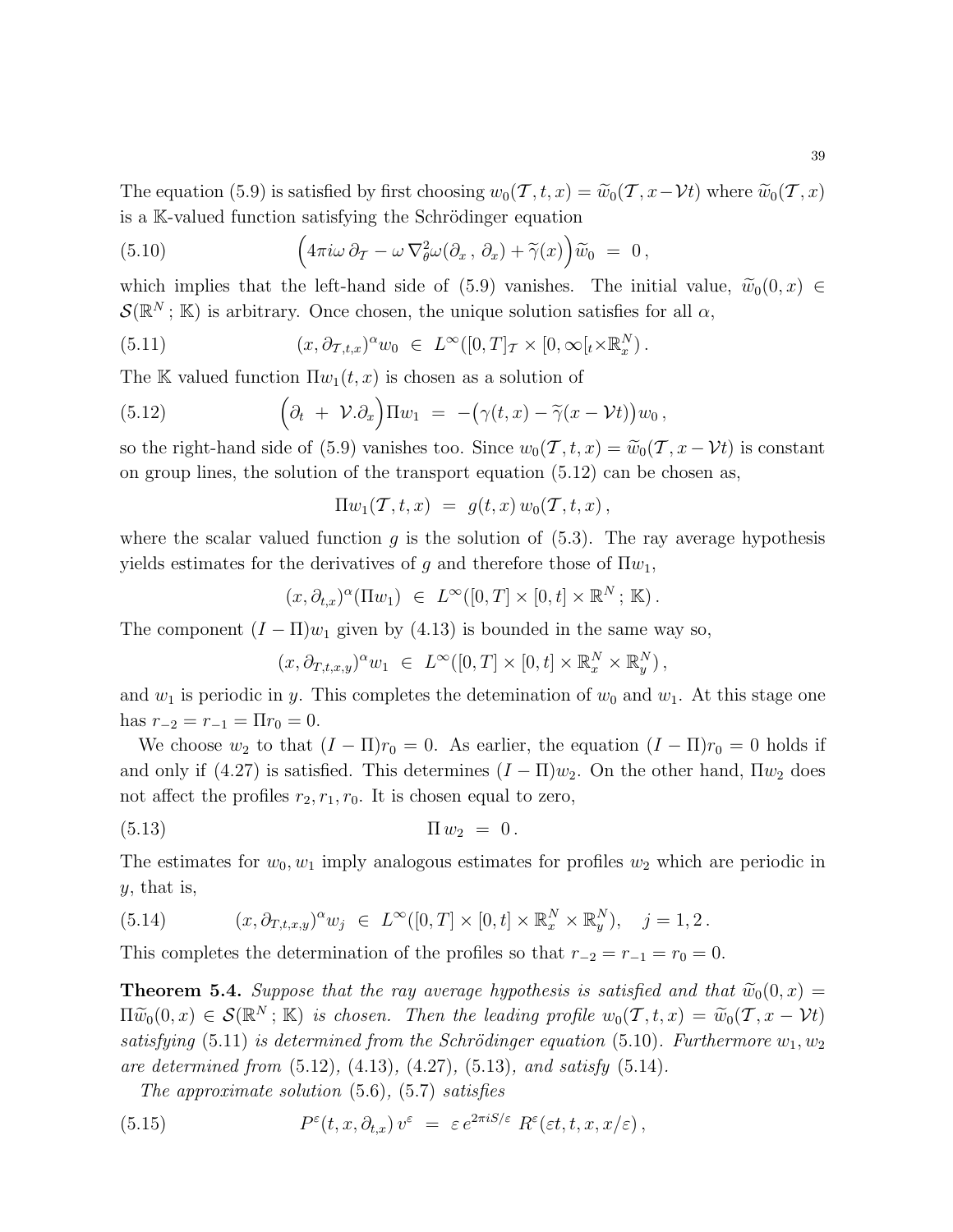where  $R^{\varepsilon}(T, t, x, y)$  is periodic in y and for any  $\alpha \in \mathbb{N}^{3N+2}, T \in ]0, \infty]$ ,

(5.16) 
$$
\|(x,\partial_{T,t,x,y})^{\alpha}R^{\varepsilon}(\mathcal{T},t,x,y)\|_{L^{\infty}([0,T]\times[0,\infty[\times\mathbb{R}^N_x\times\mathbb{R}^N_y)} \leq C(\alpha),
$$

independent of  $\varepsilon$ .

The energy of the initial data of  $v^{\varepsilon}$  is  $\mathcal{O}(1/\varepsilon)$  since the partial derivatives of first order are  $\mathcal{O}(1/\varepsilon)$ . Denote by  $u^{\varepsilon}$  the exact solution of the Cauchy problem (1.1) with the same initial data as  $v^{\varepsilon}$ ,

(5.17) 
$$
P^{\varepsilon}(t, x, \partial_{t,x}) u^{\varepsilon} = 0, \qquad u^{\varepsilon}|_{t=0} = v^{\varepsilon}|_{t=0}, \qquad \partial_t u^{\varepsilon}|_{t=0} = \partial_t v^{\varepsilon}|_{t=0}.
$$

**Theorem 5.5.** The functions  $v^{\epsilon}$  from Theorem 5.4 approximate the exact solutions  $u^{\epsilon}$  in  $(5.17)$  with relative error  $\mathcal{O}(\varepsilon)$  in the sense that

(5.18) 
$$
\exists C > 0, \sup_{0 \le t \le T/\varepsilon} \sup_{|\alpha| \le 1} \|(\varepsilon \partial_{t,x})^{\alpha} (u^{\varepsilon} - v^{\varepsilon}) \|_{L^{2}(\mathbb{R}^{N})} \le C \varepsilon, \quad \varepsilon \to 0.
$$

*Proof.* Denote  $w^{\varepsilon} := u^{\varepsilon} - v^{\varepsilon}$ . The error  $w^{\varepsilon}$  is the solution of the Cauchy problem

(5.19) 
$$
P^{\varepsilon} w^{\varepsilon} = -\varepsilon e^{2\pi i S/\varepsilon} R^{\varepsilon}(\varepsilon t, t, x, x/\varepsilon), \qquad w^{\varepsilon}|_{t=0} = \partial_t w^{\varepsilon}|_{t=0} = 0.
$$

The error estimate (5.18) with  $|\alpha|=1$  is an immediate consequence of the classical energy estimate:  $\forall T > 0$ ,  $\exists C > 0$ ,  $\forall 0 < \varepsilon < 1$ ,  $\forall 0 \le t \le T/\varepsilon$ ,

$$
\forall w \in C([0,T/\varepsilon]; H^1(\mathbb{R}^N)) \cap C^1([0,T/\varepsilon]; L^2(\mathbb{R}^N)),
$$

with  $P^{\varepsilon}w \in L^1([0,T/\varepsilon]; L^2(\mathbb{R}^N)),$ 

$$
\sum_{|\alpha|=1} ||\partial_{t,x}^{\alpha} w(t)||_{L^{2}(\mathbb{R}^{N})} \ \leq \ C\bigg(\sum_{|\alpha|=1} ||\partial_{t,x}^{\alpha} w(0)||_{L^{2}(\mathbb{R}^{N})} \ + \ \int_{0}^{t} ||P^{\varepsilon} w(s)||_{L^{2}(\mathbb{R}^{N})} ds\bigg).
$$

The error estimate (5.18) for  $\alpha = 0$  is subtle and occupies the remainder of this subsection. In contrast with the case  $|\alpha|=1$ , it uses in an essential way the oscillations in t of the right hand side of (5.19).

The proof of Lemma 5.8 below uses an important symmetry. Suppress the  $\varepsilon$  in the operator  $P^{\varepsilon}(t, x, \partial_t, \partial_x)$ . The tranposed operator  $P^{\dagger}$  is given by,

$$
P^{\dagger}(\partial_t, \partial_x)w \; := \; \partial_t^2(\rho \, w) \; - \; \mathrm{div}_x\big(A \, \mathrm{grad}_x w\big) \, .
$$

Introduce the linear map  $P^{-1}: C_0^{\infty}(\mathbb{R}^{1+N}) \to C^{\infty}(\mathbb{R}^{1+N})$  by  $u = P^{-1}(f)$  is the unique solution of  $Pu = f$  such that if f vanishes for  $t < t$  then so does u. The function u is the solution of the forward wave problem with source f. Similarly, for  $g \in C_0^{\infty}(\mathbb{R}^{1+N})$ ,  $w = (P^{\dagger})^{-1}g$  is the unique solution of  $P^{\dagger}w = g$  so that if g vanishes for  $t > t$ , then so does w. The function w solves the backward radiation problem for  $P^{\dagger}$  with source g.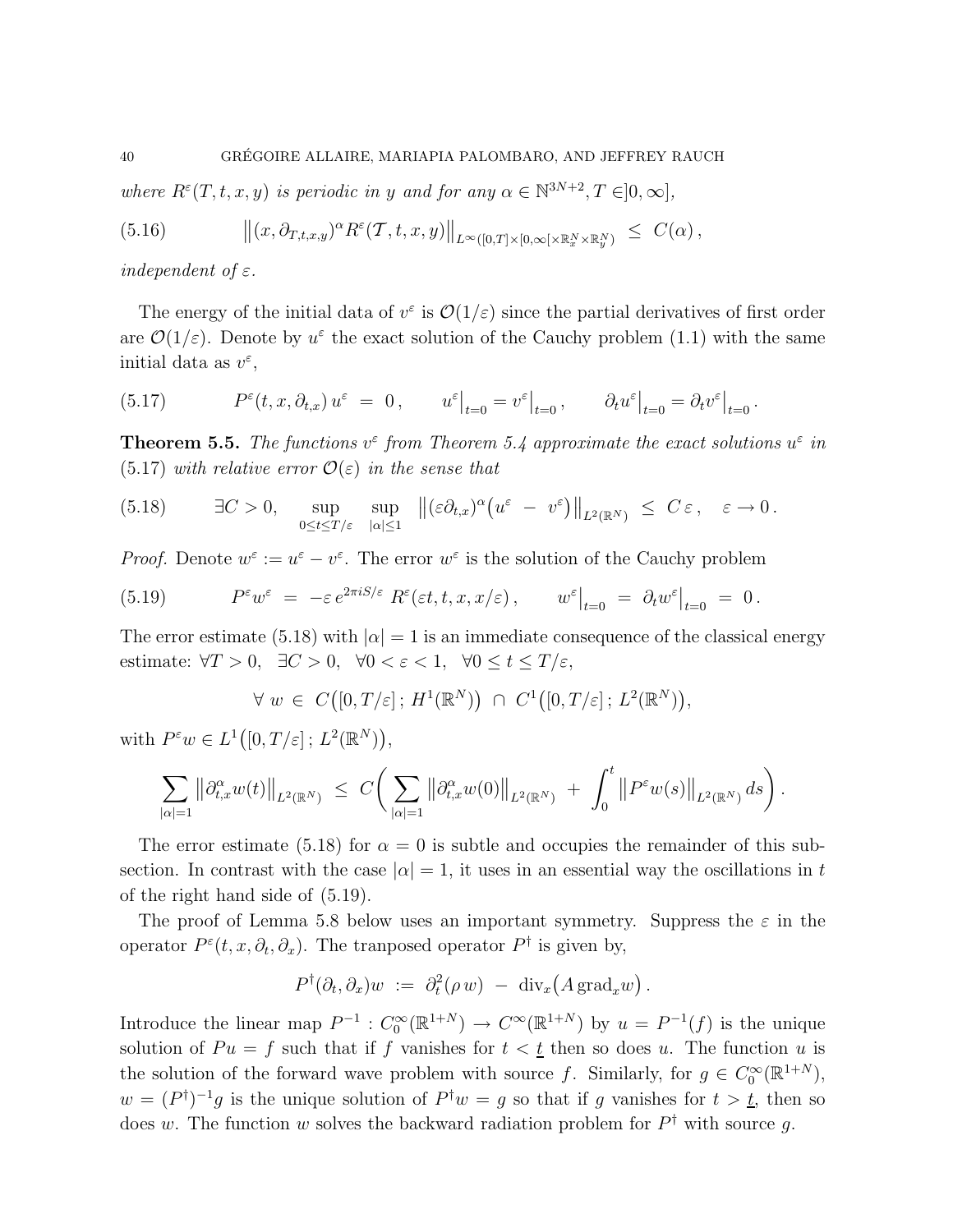Denote by  $K(t, x, s, y)$  and  $K^{\dagger}(t, x, s, y)$  the Schwartz kernels of the operators  $P^{-1}$  and  $(P^{\dagger})^{-1}$  respectively so that with the usual abuse of notation,

$$
(P^{-1}f)(t,x) = \int_{\mathbb{R}^{1+N}} K(t,x,s,y) f(s,y) ds dy, \quad (P^{\dagger})^{-1} g(t,x) = \int_{\mathbb{R}^{1+N}} K^{\dagger}(t,x,s,y) g(s,y) ds dy.
$$

The precise version is that for all  $f, g \in C_0^{\infty}(\mathbb{R}^{1+N})$ 

$$
\int g(s,y) (P^{-1}f)(s,y) dt dx ds dy = \langle K, f(t,x)g(s,y) \rangle,
$$

with an analogous expression for  $(P^{\dagger})^{-1}$  and  $K^{\dagger}$ . Here  $\langle , \rangle$  denotes the pairing between compactly supported test functions and the distributions on  $\mathbb{R}^{1+N}_{t,x} \times \mathbb{R}^{1+N}_{s,y}$ . The distribution K and  $K^{\dagger}$  are for  $N > 2$  not locally integrable functions.

The kernel K is determined by the following recipe. For  $s, y$  fixed

$$
P(t, x, \partial_t, \partial_x) K(t, x, s, y) = \delta_{s, y}, \qquad K = 0 \quad \text{when} \quad t < s.
$$

Similarly, the kernel  $K^{\dagger}$  is determined as follows. For  $t, x$  fixed

$$
P^{\dagger}(s, y, \partial_s, \partial_y) K^{\dagger}(t, x, s, y) = \delta_{t, x}, \qquad K^{\dagger} = 0 \quad \text{when} \quad s < t.
$$

The next reciprocity lemma is analogous to the fact that for a matrix, the inverse of the transpose is equal to the transpose of the inverse. The proof of the lemma is modelled on the matrix case.

**Lemma 5.6.** The kernels  $K(t, x, s, y)$  and  $K^{\dagger}(t, x, s, y)$  satisfy the reciprocity relation,

(5.20) 
$$
K(t, x, s, y) = K^{\dagger}(s, y, t, x).
$$

*Proof.* The assertion is equivalent to the identity,  $\forall f, g \in C_0^{\infty}(\mathbb{R}^{1+N})$ ,

(5.21) 
$$
\langle K, g(t,x) f(s,y) \rangle_{\mathbb{R}^{1+N} \times \mathbb{R}^{1+N}} = \langle K^{\dagger}, g(s,y) f(t,x) \rangle_{\mathbb{R}^{1+N} \times \mathbb{R}^{1+N}}.
$$

The left hand side of (5.21) is equal to

$$
l.h.s. = \langle P^{-1}f, g \rangle_{\mathbb{R}^{1+N}} = \langle P^{-1}f, P^{\dagger}w \rangle_{\mathbb{R}^{1+N}}.
$$

Integrating by parts yields

l.h.s. = 
$$
\langle P P^{-1} f, w \rangle_{\mathbb{R}^{1+N}} = \langle f, w \rangle_{\mathbb{R}^{1+N}} = \langle f, (P^{\dagger})^{-1} g \rangle_{\mathbb{R}^{1+N}}
$$
.

The last expression is equal to the right hand side of  $(5.21)$ .

Duhamel's formula gives the following expression for  $K(t, x, s, y)$ . Define  $G(t, x, s, y)$ to be the unique solution of

$$
P(t, x, \partial_t, \partial_x) G = 0, \qquad G\big|_{t=s} = 0, \quad (\partial_t G)\big|_{t=s} = \frac{1}{\rho} \delta_y.
$$

Then

$$
K(t, x, s, y) = \begin{cases} G & \text{when} \quad t \ge s \\ 0 & \text{when} \quad t \le s. \end{cases}
$$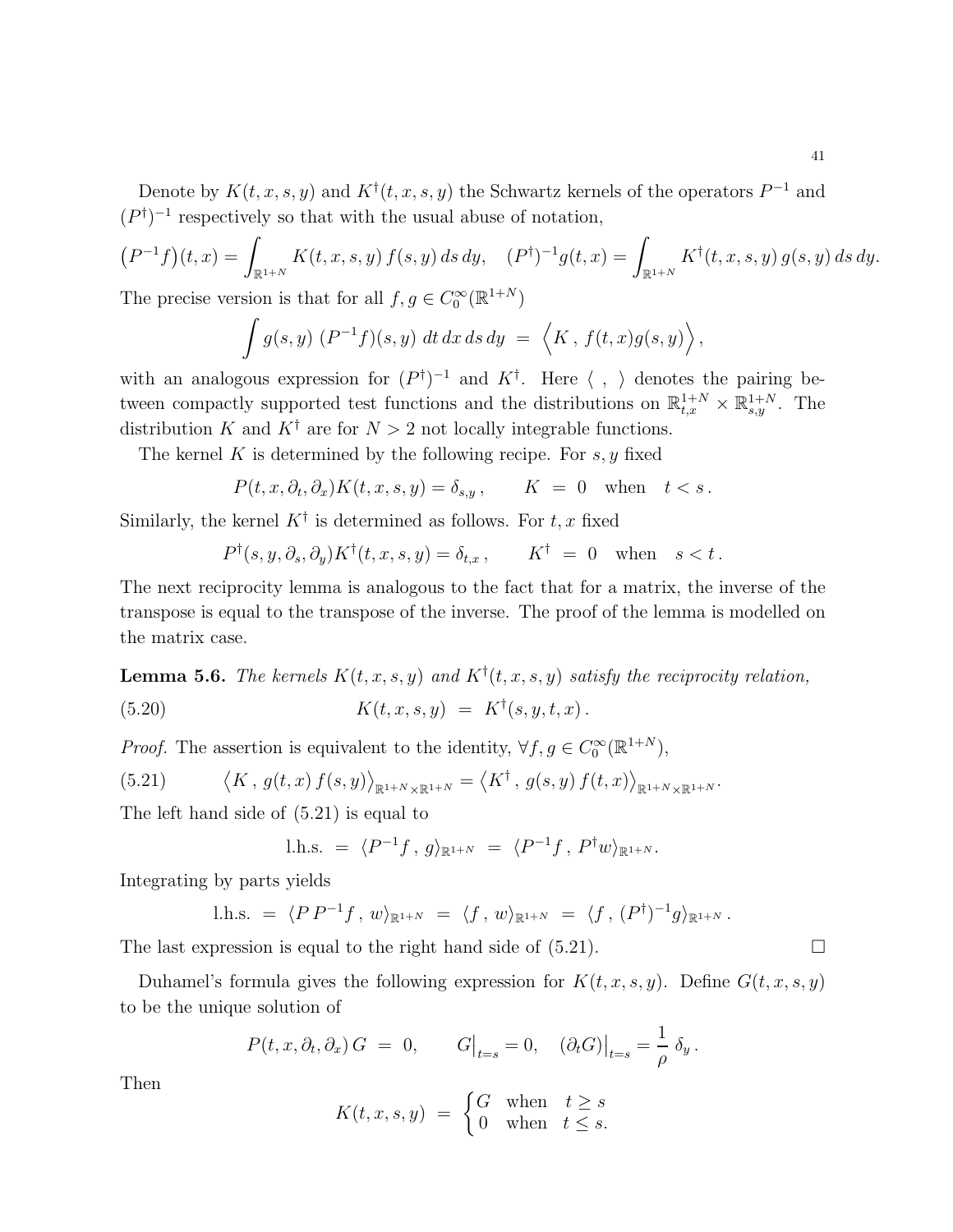At the transition points where  $\{t = s\}$ ,  $G = 0$ . Therefore,

$$
\partial_s K(t,x,s,y) \ = \ \begin{cases} \partial_s G & \text{when} \quad t \geq s \\ \ 0 & \text{when} \quad t \leq s. \end{cases}
$$

We need an estimate for  $\| \int \partial_s K(t, x, s, y) \phi(y) dy \|_{L^2(\mathbb{R}^N)}$ . The estimate uses a preliminary lemma asserting that the evolution defined by the transposed operator is bounded on time intervals of length  $O(1/\varepsilon)$ .

**Lemma 5.7.** For any  $T > 0$ , there is a constant  $C > 0$  so that for all  $t, s, \varepsilon$  satisfying  $|t - s| < T/\varepsilon$  and

$$
w \in C([\min(t, s), \max(t, s)]
$$
;  $H^1(\mathbb{R}^N)$ )  $\cap C^1([\min(t, s), \max(t, s)]$ ;  $L^2(\mathbb{R}^N)$ )

with

$$
P^{\dagger}w\ \in\ L^1\bigl([\min(t,s),\max(t,s)]\ ;\ L^2(\mathbb{R}^N)\bigr),
$$

one has

$$
\|\partial_{t,x} w(t)\|_{L^2(\mathbb{R}^N)} + \varepsilon \|w(t)\|_{L^2(\mathbb{R}^N)} \leq
$$
  
(5.22)  

$$
C\Big(\|\partial_{t,x} w(s)\|_{L^2(\mathbb{R}^N)} + \varepsilon \|w(s)\|_{L^2(\mathbb{R}^N)} + |\int_s^t \|P^{\dagger} w(\sigma)\|_{L^2(\mathbb{R}^N)} d\sigma|\Big).
$$

*Proof.* Replacing w by a cutoff and smoothed  $w^{\varepsilon}$  then passing to the limit  $\varepsilon \to 0$  shows that it suffices to consider real solutions which are smooth and rapidly decreasing as  $x \to \infty$ . For such solutions compute,

$$
\int_{\mathbb{R}^N} \partial_t w P^{\dagger} w dx = \int_{\mathbb{R}^N} \partial_t w \partial_t^2 (\rho w) + \langle \partial_x \partial_t w, A \partial_x w \rangle dx,
$$
  

$$
\int_{\mathbb{R}^N} \langle \partial_x \partial_t w, A \partial_x w \rangle dx = \frac{1}{2} \frac{d}{dt} \int_{\mathbb{R}^N} \langle \partial_x w, A \partial_x w \rangle dx - \frac{1}{2} \int_{\mathbb{R}^N} \langle \partial_x w, \partial_t A \partial_x w \rangle dx,
$$
  

$$
\partial_t \left( \frac{\rho(\partial_t w)^2}{2} \right) = \frac{1}{2} \partial_t \rho(\partial_t w)^2 + \rho \partial_t w \partial_t^2 w,
$$

where  $\partial_x$  denotes the operator grad, and,

$$
\partial_t w \, \partial_t^2 (\rho w) = \partial_t w \Big( w \partial_t^2 \rho + 2 \partial_t \rho \, \partial_t w + \rho \, \partial_t^2 w \Big) \n= \partial_t \Big( \frac{\rho (\partial_t w)^2}{2} \Big) + \frac{3}{2} \partial_t \rho (\partial_t w)^2 + w \partial_t^2 \rho \partial_t w.
$$

Since the unperturbed periodic medium is time independent, the coefficients  $\partial_t A$ ,  $\partial_t \rho$ ,  $\partial_t^2 \rho$ involve only the  $\mathcal{O}(\varepsilon^2)$  perturbations so are  $O(\varepsilon^2)$ .

Introduce the energy

$$
E^2(t) := \frac{1}{2} \int_{\mathbb{R}^N} \left( \rho(\partial_t w)^2(t) + \langle \partial_x w(t) , A \partial_x w(t) \rangle \right) dx.
$$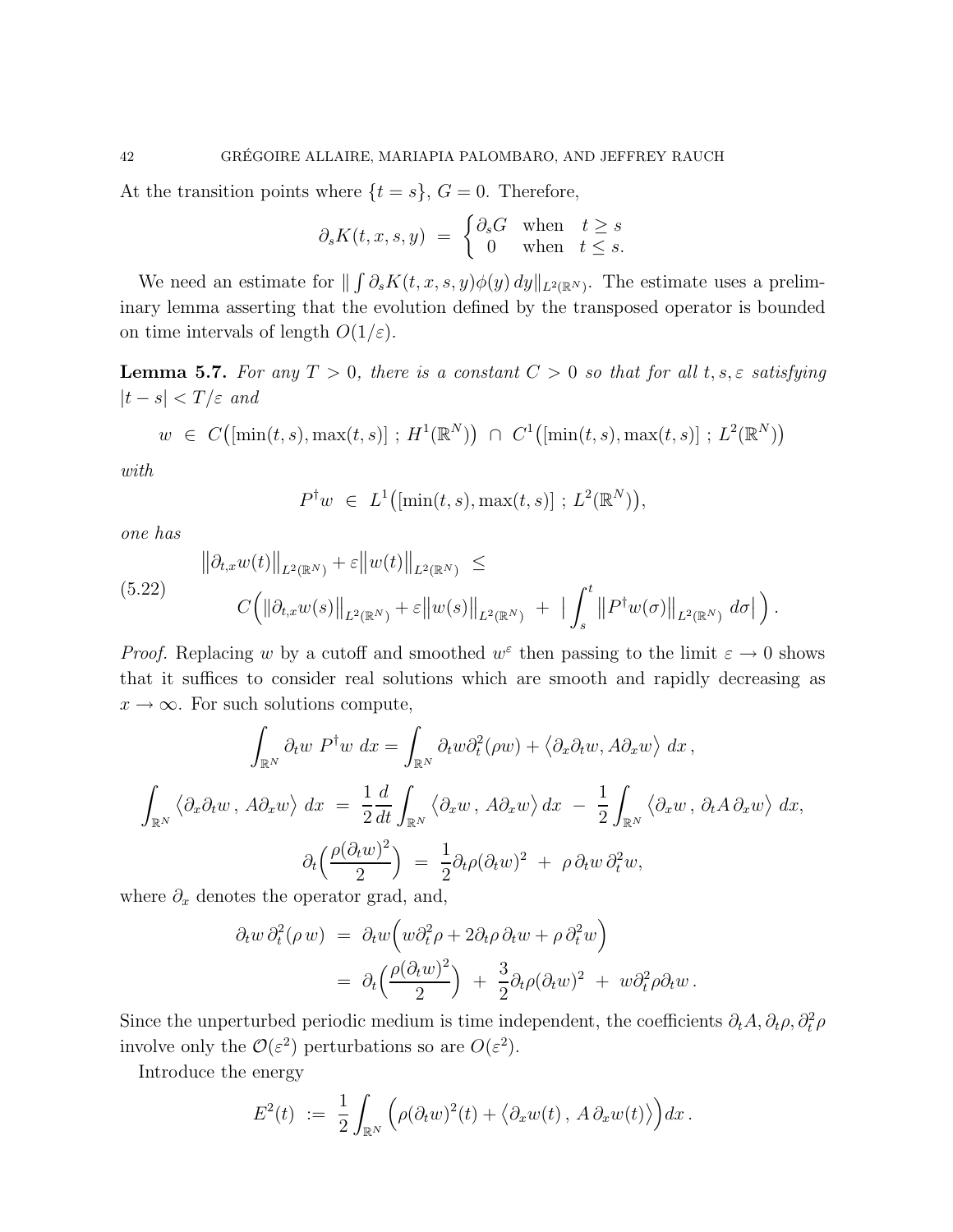The preceding computations show that

$$
\left|\partial_t E^2 - \int_{\mathbb{R}^N} \partial_t w P^{\dagger} w \, dx\right| \leq C \left(\varepsilon^2 E^2 + \varepsilon^2 E \|w\|_{L^2(\mathbb{R}^N)}\right).
$$

Estimating the integral by the Cauchy-Schwarz inequality yields,

$$
\left|\partial_t E^2\right| \ \leq \ C\Big(E\,||P^{\dagger}w||_{L^2(\mathbb{R}^N)} + \varepsilon^2 E^2 + \varepsilon^2 E\,||w||_{L^2(\mathbb{R}^N)}\Big)\,.
$$

Since  $\partial_t E^2 = 2E \partial_t E$  this yields

$$
\left|\partial_t E\right| \ \leq \ C\Big(\|P^\dagger w\|_{L^2(\mathbb{R}^N)} + \varepsilon^2 E + \varepsilon^2 \|w\|_{L^2(\mathbb{R}^N)}\Big)\,.
$$

Complementing this estimate is

$$
\left| \partial_t \left( \|w(t)\|_{L^2(\mathbb{R}^N)}^2 \right) \right| = \left| 2 \int_{\mathbb{R}^N} \partial_t w \, w \, dx \right| \leq 2 \left\| \partial_t w(t) \right\|_{L^2(\mathbb{R}^N)} \left\| w(t) \right\|_{L^2(\mathbb{R}^N)} \leq C \, E \left\| w(t) \right\|_{L^2(\mathbb{R}^N)}.
$$
  
Since  $\partial_t \left( \|w(t)\|_{L^2(\mathbb{R}^N)}^2 \right) = 2 \left\| w(t) \right\|_{L^2(\mathbb{R}^N)} \partial_t \|w(t)\|_{L^2(\mathbb{R}^N)},$  this implies,  

$$
\left| \partial_t \|w(t)\|_{L^2(\mathbb{R}^N)} \right| \leq C \, E.
$$

Adding yields

$$
\left|\partial_t \left(E+\varepsilon\|w(t)\|_{L^2(\mathbb{R}^N)}\right)\right| \leq C\Big(\|P^{\dagger}w\|_{L^2(\mathbb{R}^N)}+\varepsilon\big(E+\varepsilon\|w(t)\|_{L^2(\mathbb{R}^N)}\big)\Big).
$$

Integrating this yields

$$
E(t)+\varepsilon\|w(t)\|_{L^2(\mathbb{R}^N)} \leq Ce^{C\varepsilon|t-s|} \left(E(s)+\varepsilon\|w(s)\|_{L^2(\mathbb{R}^N)}\right)+Ce^{C\varepsilon|t-s|} \left|\int_s^t \|P^\dagger w(\sigma)\|_{L^2(\mathbb{R}^N)} d\sigma\right|.
$$

Since  $E(t) + \varepsilon \|w(t)\|_{L^2(\mathbb{R}^N)}$  is a family of norms uniformly equivalent to the norms  $\|\partial_{t,x}w\|_{L^2(\mathbb{R}^N)} + \varepsilon \|w(t)\|_{L^2(\mathbb{R}^N)}$ , this completes the proof of (5.22) and therefore of Lemma  $5.7.$ 

For  $t \geq s$  introduce the operator  $K(t, s)$  whose kernel is  $K(t, x, s, y)$ . With the usual abusive use of an integral sign for the operator with a given distribution kernel, for  $\phi \in C_0^{\infty}(\mathbb{R}^N),$ 

$$
\bigl(K(t,s)\phi\bigr)(x) \ := \ \int_{\mathbb{R}^N} K(t,x,s,y) \ \phi(y) \ dy \, ,
$$

as well as its derivative with respect to s

$$
\big(\partial_s K(t,s)\phi\big)(x) \ := \ \int_{\mathbb{R}^N} \partial_s K(t,x,s,y) \ \phi(y) \ dy \, .
$$

The precise version is that for  $\psi, \phi \in C_0^{\infty}(\mathbb{R}^{1+N}),$ 

$$
\int \psi(x)(K(t,s)\phi)(x) dx = \langle K(t,x,s,y), \psi(x)\phi(y) \rangle_{\mathbb{R}^N_x \times \mathbb{R}^n_y}.
$$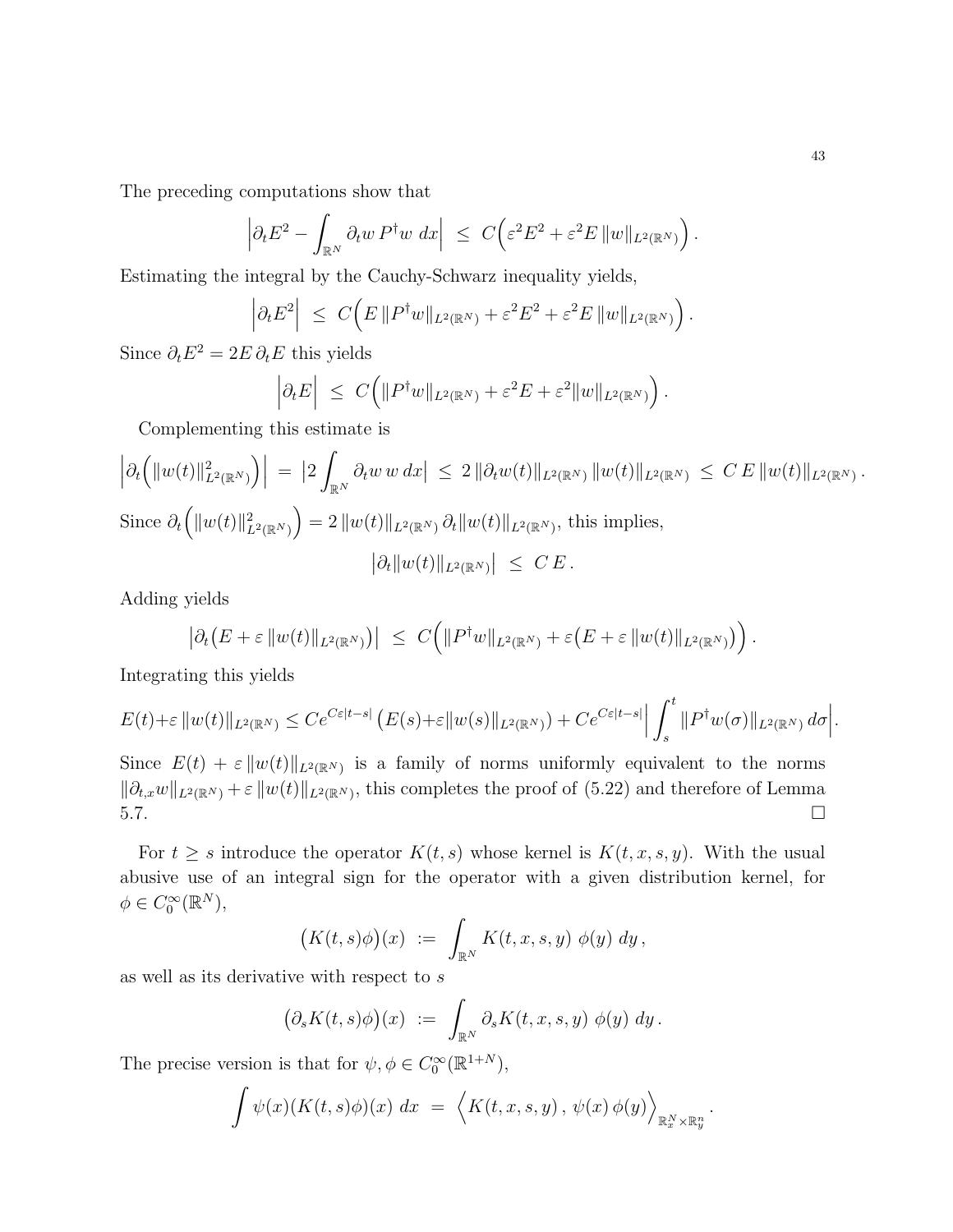**Lemma 5.8.** For all T and  $s \leq t$  with  $t - s \leq T/\varepsilon$  there is a constant C so that the following operator estimates hold,

(5.23) 
$$
\left\|K(t,s)\phi\right\|_{L^2(\mathbb{R}^N)} \leq C(t-s)\left\|\phi\right\|_{L^2(\mathbb{R}^N)},
$$

(5.24) 
$$
\left\|\partial_s K(t,s)\phi\right\|_{L^2(\mathbb{R}^N)} \leq C\|\phi\|_{L^2(\mathbb{R}^N)}.
$$

*Proof.* With s fixed, the function  $z(t, x) = \int_{\mathbb{R}^N} K(t, x, s, y) \phi(y) dy$  is uniquely determined for  $t \geq s$  by

$$
P(t, x, \partial_t, \partial_x) z = 0, \qquad z\big|_{t=s} = 0, \quad \partial_t z\big|_{t=s} = \phi/\rho.
$$

The energy estimate shows that

$$
\|\partial_t z\|_{L^2(\mathbb{R}^N)} \ \leq \ C \, \|\phi\|_{L^2(\mathbb{R}^N)} \qquad \text{provided} \quad t - s < T/\varepsilon \, .
$$

Writing  $z(t) = \int_s^t \partial_t z(\sigma) d\sigma$  yields

$$
||z(t)||_{L^2(\mathbb{R}^N)} \leq C(t-s) ||\phi||_{L^2(\mathbb{R}^N)}.
$$

This is exactly (5.23).

To prove (5.24) reason by duality. Inequality (5.24) is equivalent to

(5.25) 
$$
\left| \left\langle \partial_s K(t,x,s,y) \phi(y) \psi(x) \right\rangle_{\mathbb{R}^N_x \times \mathbb{R}^N_y} \right| \leq C \left\| \phi \right\|_{L^2(\mathbb{R}^N)} \left\| \psi \right\|_{L^2(\mathbb{R}^N)}.
$$

With t fixed, define by the formal expression  $\zeta(s, y) := \int K(t, x, s, y) \psi(x) dx$ . Precisely

$$
\langle \zeta(t,y), \phi(x) \rangle := \langle K(t,x,s,y), \phi(x) \psi(y) \rangle.
$$

Lemma 5.6 implies that for  $s \leq t$  the function  $\zeta$  is the solution of,

$$
P^{\dagger}(s, y, \partial_s, \partial_y)\zeta = 0, \qquad \zeta\big|_{s=t} = 0, \quad \partial_s\zeta\big|_{s=t} = \frac{\psi(y)}{\rho(s, y)}.
$$

Since  $t - s \leq T/\varepsilon$ , the energy estimate for  $P^{\dagger}$  proved in Lemma 5.7 yields the following estimate for  $\partial_s \zeta(s)$ ,

(5.26) 
$$
\|\partial_s \zeta(s)\|_{L^2(\mathbb{R}^N)} \leq C \|\psi\|_{L^2(\mathbb{R}^N)}.
$$

The Cauchy-Schwartz inequality implies

 $\left|\left\langle \partial_s K(t,x,s,y)\,,\,\phi(x)\,\psi(y)\right\rangle\right| = \left|\left\langle \partial_s\zeta,\phi\right\rangle\right|\leq \left\|\partial_s\zeta(s)\right\|_{L^2(\mathbb{R}^N)}\left\|\phi\right\|_{L^2(\mathbb{R}^N)}\leq C\left\|\psi\right\|_{L^2(\mathbb{R}^N)}\left\|\phi\right\|_{L^2(\mathbb{R}^N)}.$ This proves  $(5.25)$  and therefore the equivalent  $(5.24)$ .

Lemma 5.8 is now used to complete the proof of the  $L^2$  error estimate. The solution of (5.19) is

$$
w^{\varepsilon}(t,x) = -\varepsilon \int_0^t K(t,s) e^{2\pi i (\omega s + \theta_0.x)/\varepsilon} R^{\varepsilon}(\varepsilon s,s,x,x/\varepsilon) ds.
$$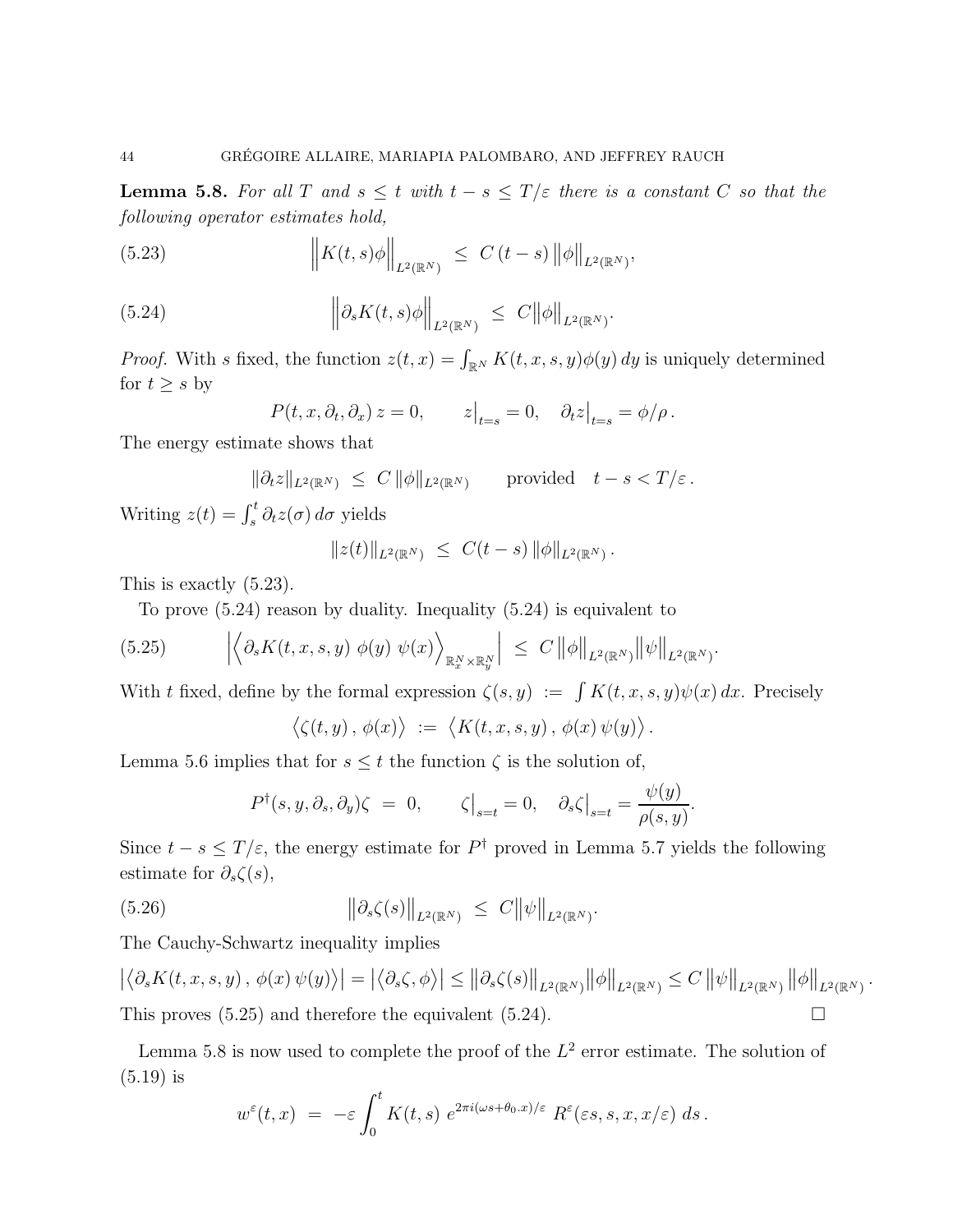For ease of reading introduce

$$
r^{\varepsilon}(\mathcal{T},t,x,y) \; := \; e^{2\pi i \theta_0 \cdot y} \; R^{\varepsilon}(\mathcal{T},t,x,y) \, .
$$

which is  $\theta_0$ -periodic in y. It inherits from  $R^{\varepsilon}$  the bounds (5.16)

$$
\left\|(x,\partial_{\mathcal T,t,x,y})^\alpha r^\varepsilon(\mathcal T,t,x,y)\right\|_{L^\infty([0,T]\times[0,\infty[\times\mathbb R^N_x\times\mathbb R^N_y)}\ \le\ C\,,
$$

independent of  $\varepsilon$ . Preparing for an integration by parts write,

$$
w^{\varepsilon} = \frac{-\varepsilon^2}{2\pi i\omega} \int_0^t K(t,s) r^{\varepsilon}(\varepsilon s,s,x,x/\varepsilon) \partial_s e^{2\pi i\omega s/\varepsilon} ds.
$$

Integration by parts yields,

$$
w^{\varepsilon} = \frac{\varepsilon^2}{2\pi i\omega} \int_0^t \left( \partial_s K(t,s) r^{\varepsilon}(\varepsilon s,s,x,x/\varepsilon) + K(t,s) (\varepsilon \partial_T r^{\varepsilon} + \partial_t r^{\varepsilon}) (\varepsilon s,s,x,x/\varepsilon) \right) e^{2\pi i \omega s/\varepsilon} ds - \frac{\varepsilon^2}{2\pi i\omega} K(t,s) r^{\varepsilon}(\varepsilon s,s,x,x/\varepsilon) e^{2\pi \omega is/\varepsilon} \Big|_{s=0}^{s=t}.
$$

We must show that  $||w^{\varepsilon}(t)||_{L^2(\mathbb{R}^N)} \leq C\varepsilon$  independent of  $0 < t < T/\varepsilon$  and  $\varepsilon$ . There are two summands in the integral and two boundary terms.

Begin with the boundary terms. Since  $K(t, t) = 0$ , one of the terms vanishes. Because of (5.23), the  $L^2$  norm of the other is bounded by  $C \varepsilon^2 |t|$ . Since  $|t| \leq T/\varepsilon$  this yields the desired  $\leq C \varepsilon$  bound.

For the  $\partial_s K$  summand, (5.24) suffices to give the  $\leq C \varepsilon$  estimate.

There remains only one term to estimate,

$$
\frac{\varepsilon^2}{2\pi i\omega} \int_0^t K(t,s) \big(\varepsilon \partial_\mathcal{T} r^\varepsilon + \partial_t r^\varepsilon\big)(\varepsilon s,s,x,x/\varepsilon) e^{2\pi i\omega s/\varepsilon} ds.
$$

This term is dangerous because  $K(t, s)$  can be of size  $\sim T/\varepsilon$  on an interval of size  $\sim T/\varepsilon$ which might compensate the prefactor of  $\varepsilon^2$ . To get a better estimate, integrate by parts once more to find,

$$
\frac{\varepsilon^2}{2\pi i\omega} \int_0^t K(t,s) (\varepsilon \partial_\mathcal{T} + \partial_t) r^\varepsilon(\varepsilon s, s, x, x/\varepsilon) \frac{\varepsilon}{2\pi i\omega} \frac{d}{ds} e^{2\pi i\omega s/\varepsilon} ds \n= \frac{-\varepsilon^3}{(2\pi i\omega)^2} \int_0^t \frac{d}{ds} \Big( K(t,s) \left( \varepsilon \partial_\mathcal{T} + \partial_t \right) r^\varepsilon(\varepsilon s, s, x, x/\varepsilon) \Big) e^{2\pi i\omega s/\varepsilon} ds \n+ \frac{\varepsilon^3}{(2\pi i\omega)^2} K(t,s) \left( \varepsilon \partial_\mathcal{T} + \partial_t \right) r^\varepsilon(\varepsilon s, s, x, x/\varepsilon) e^{2\pi i\omega s/\varepsilon} \Big|_{s=0}^{s=t}.
$$

The integrand of the first term on the right is equal to

 $\partial_s K(t,s) \big(\varepsilon\partial_{\mathcal{T}}+\partial_t\big) r^\varepsilon\, e^{2\pi i \omega s/\varepsilon}+K(t,s) \big(\varepsilon\partial_{\mathcal{T}}+\partial_t\big)^2 r^\varepsilon\, e^{2\pi i \omega s/\varepsilon}.$ 

The first term has  $L^2$  norm uniformly bounded while the second term has  $L^2$  norm bounded by  $C |t - s|$ . So the  $L^2$  norm of the sum, when integrated with respect to s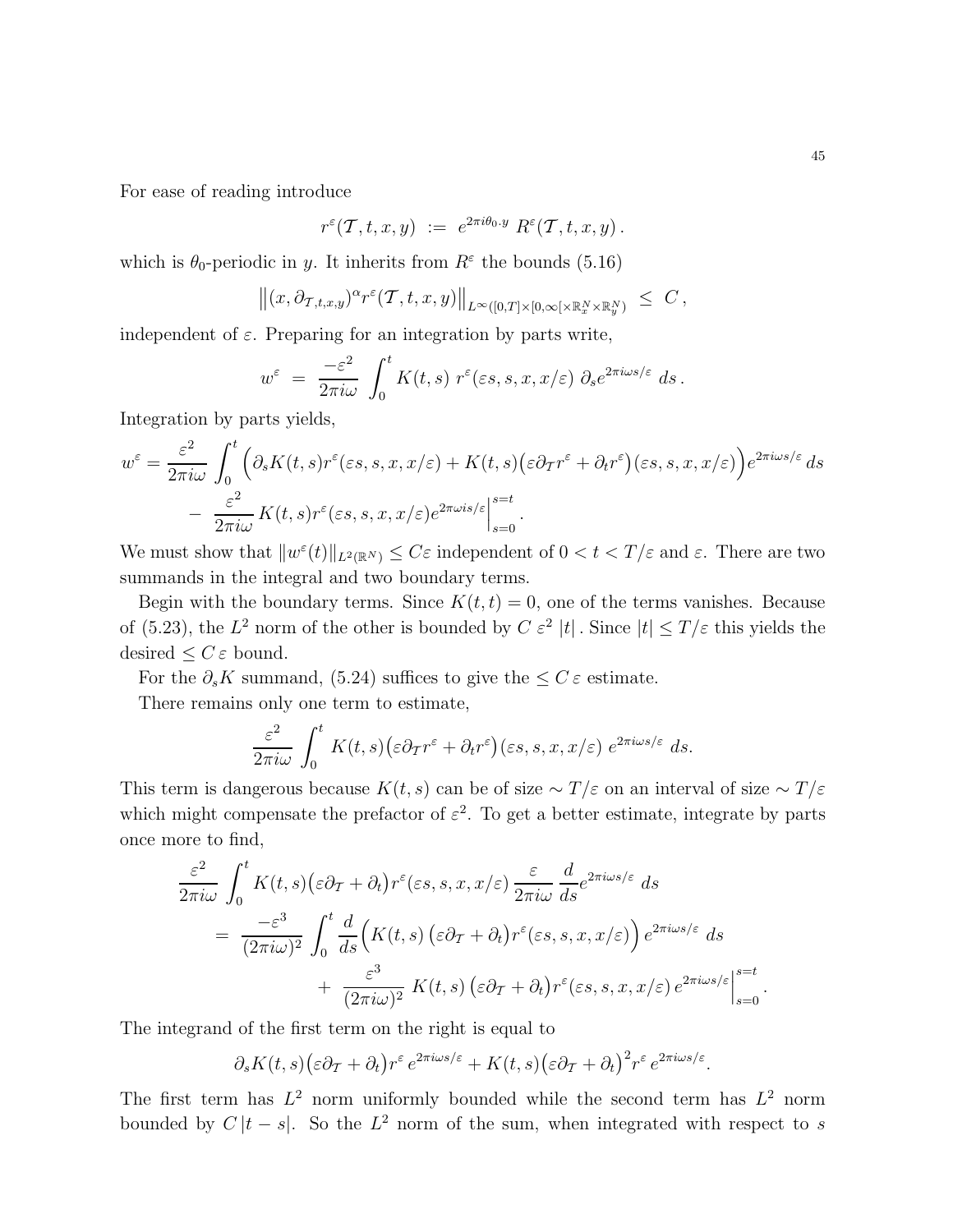over an interval no longer than  $T/\varepsilon$ , is bounded by  $CT^2/\varepsilon^2$ . The prefactor  $\varepsilon^3$  yields the desired  $C\varepsilon$  bound.

The boundary term at  $s = t$  vanishes and that at  $s = 0$  has  $L^2$  norm less than  $C \varepsilon^2$ since  $||K(t, 0)|| \leq C T/\varepsilon$  from (5.23). This completes the proof of Theorem 5.5.

5.3. The oscillatory initial value probem. Using two approximate solutions from Section 5.2, we find an approximate solution of the oscillatory initial value problem,

(5.27) 
$$
P^{\varepsilon} u^{\varepsilon} = 0,
$$

$$
u^{\varepsilon}(0, x) = b(x) e^{2\pi i x \cdot \theta_0/\varepsilon} \psi_n(x/\varepsilon),
$$

$$
\partial_t u^{\varepsilon}(0, x) = \frac{c(x)}{\varepsilon} e^{2\pi i x \cdot \theta_0/\varepsilon} \psi_n(x/\varepsilon),
$$

with  $b, c \in \mathcal{S}(\mathbb{R}^N)$ . There are two linear phases  $S^{\pm}$  with  $S^{\pm}(0, x) = \theta_0.x$  at  $t = 0$ ,

$$
S^+(t, x) = \theta_0 \cdot x + \omega t \quad \text{and} \quad S^-(t, x) = \theta_0 \cdot x - \omega t,
$$

with associated group velocities  $\pm \mathcal{V}$ . Similarly we denote by  $\tilde{\gamma}^{\pm}$  the two averaged zeroorder (potential) terms in the limit Schrödinger equation (5.10) corresponding to the two velocities  $\pm \mathcal{V}$ .

**Theorem 5.9.** Assume that the ray average hypothesis is satisfied for both group velocities  $\pm \mathcal{V}$ . The solution  $u^{\varepsilon}(t, x)$  of the initial value problem (5.27) admits the following approximation

$$
\sum_{\pm} v^{\varepsilon,\pm} \; := \; \sum_{\pm} e^{2\pi i S^{\pm}/\varepsilon} \; \widetilde{W}^{\varepsilon,\pm}(\varepsilon t,x\mp \mathcal{V}t,x/\varepsilon) \,,
$$

with

(5.28) 
$$
\widetilde{W}^{\varepsilon,\pm}(\mathcal{T},x,y) = \sum_{j=0}^2 \varepsilon^j \widetilde{w}_j^{\pm}(\mathcal{T},x,y) \qquad \widetilde{w}_0^{\pm}(\mathcal{T},x,y) = \widetilde{a}_0^{\pm}(\mathcal{T},x) \psi_n(y).
$$

The initial data  $\widetilde{w}_0^{\pm}(0, x)$  are determined by

$$
\widetilde{a}_0^+(0,x) + \widetilde{a}_0^-(0,x) = b(x), \qquad \widetilde{a}_0^+(0,x) - \widetilde{a}_0^-(0,x) = \frac{c(x)}{2\pi i\omega},
$$

so that the initial data of the exact and approximate solutions differ by  $\mathcal{O}(\varepsilon)$  in the sense that (5.29) holds for  $T = 0$ . The profiles  $\widetilde{w}_j^{\pm}$  $j^{\pm}(\mathcal{T},x,y)$  are determined from the equations of section 5.2 (with the corresponding zero-order term  $\tilde{\gamma}^{\pm}$ ). Then for any  $T > 0$ , there is a constant  $C > 0$  so that

(5.29) 
$$
\sup_{0\leq t\leq T/\varepsilon} \sup_{|\alpha|\leq 1} \left\| (\varepsilon \partial_{t,x})^{\alpha} \left( u^{\varepsilon} - (v^{\varepsilon,+} + v^{\varepsilon,-}) \right) \right\|_{L^2(\mathbb{R}^N)} \leq C\varepsilon.
$$

*Proof.* The proof is like that of Theorem 5.5.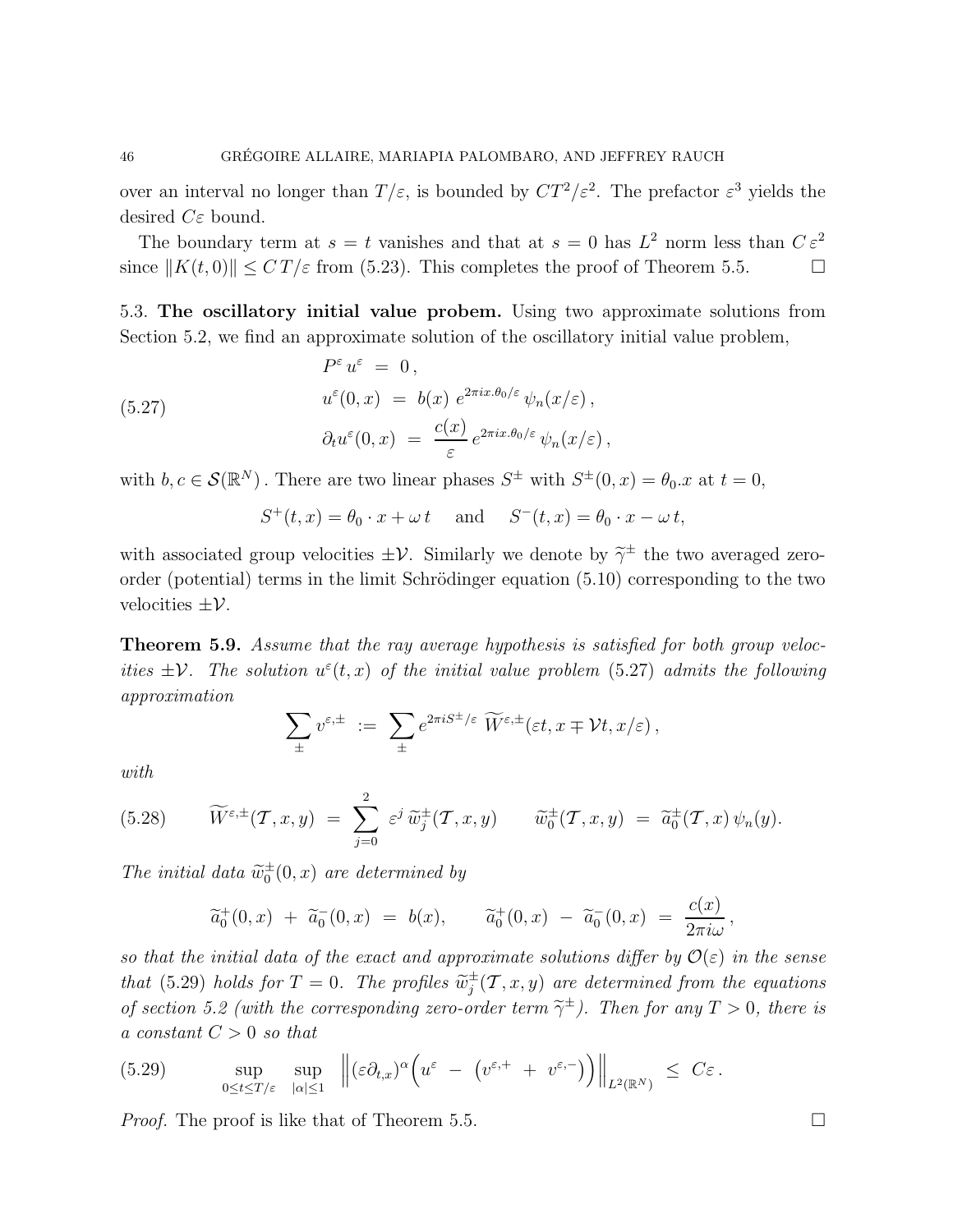**Remark 5.10.** In both Theorems 5.5 and 5.9 one can replace the three term approximate  $solutions v^{\varepsilon, \pm}$  by their leading term  $e^{2\pi i S/\varepsilon} \widetilde{w}_0(\varepsilon t, x - \mathcal{V}t, x/\varepsilon)$  or  $e^{2\pi i S^{\pm}/\varepsilon} \widetilde{w}_0^{\pm}(\varepsilon t, x \mp \mathcal{V}t, x/\varepsilon)$ . Indeed, the two other terms involving  $w_1$  and  $w_2$  are smaller by a factor of  $\varepsilon$  in the norms of (5.29). This simplification is made in the statement of Theorem 1.2. The corrector terms are crucial in the proof, as is usual in asymptotic analysis.

5.4. Diffractive geometric optics with  $H^1$  amplitudes. The leading term of the approximate solutions of diffractive geometric optics is given by

(5.30) 
$$
v_{\text{approx}}^{\varepsilon} = e^{2\pi i S/\varepsilon} \psi_n(x/\varepsilon, \theta_0) a(\varepsilon t, x - \mathcal{V}t)
$$

with  $a(\mathcal{T}, x)$  satisfying the Schrödinger equation

(5.31) 
$$
\left(4\pi i\omega\,\partial_T-\omega\nabla^2_\theta\omega(\partial_x,\,\partial_x)+\widetilde{\gamma}(x)\right)a=0.
$$

The Cauchy data of  $v_{\text{approx}}^{\varepsilon}$  are equal to

$$
\begin{split} v_{\text{approx}}^{\varepsilon}(0,x) \; &= \; e^{2\pi i\theta_{0}.x/\varepsilon} \psi_{n}(x/\varepsilon,\theta_{0}) \; a(0,x) \,, \\ \partial_{t}v_{\text{approx}}^{\varepsilon}(0,x) \; &= \; \frac{2\pi i\omega}{\varepsilon} \; e^{2\pi i\theta_{0}.x/\varepsilon} \; \psi_{n}(x/\varepsilon,\theta_{0}) \; a(0,x) + \mathcal{O}(1) \,. \end{split}
$$

In this section we explain how the analysis when  $a(0, \cdot) \in \mathcal{S}(\mathbb{R}^N)$  suffices to justify the approximation of diffractive geometric optics when  $a(0, \cdot) \in H^1(\mathbb{R}^N)$ .

The main result, Theorem 5.12, shows that the relative error in energy of the diffractive geometric optics approximation tends to zero as  $\varepsilon \to 0$  for amplitudes  $a \in H^1$ . The proof requires stability in energy for  $P^{\varepsilon}$  expressed in the proof of Theorem 5.5 and a simple estimate for the Schrödinger equation. Its proof is left to the reader.

**Proposition 5.11.** There is a constant  $C > 0$  so that the approximate solutions (5.30) with  $a \in C([0,\infty[; H^1(\mathbb{R}^N)), a solution of (5.31), satisfy)$ 

$$
\sup_{0\leq t<\infty}\sup_{|\alpha|\leq 1}\|\left(\varepsilon\partial_{t,x}\right)^{\alpha}v_{\mathrm{approx}}^{\varepsilon}(t)\right\|_{L^{2}(\mathbb{R}^{N})}\leq C\sup_{|\alpha|\leq 1}\|\left(\varepsilon\partial_{t,x}\right)^{\alpha}v_{\mathrm{approx}}^{\varepsilon}(0)\right\|_{L^{2}(\mathbb{R}^{N})}.
$$

The operators  $\varepsilon \partial_{t,x}$  in the main result encode the length scale of the oscillations.

**Theorem 5.12.** Assume the ray average hypothesis is satisfied. For  $a_0 \in H^1(\mathbb{R}^N)$ , with  $a_0 \neq 0$ , define  $u^{\varepsilon}$  to be the solution of  $P^{\varepsilon}u^{\varepsilon} = 0$  with initial data

$$
u^{\varepsilon}(0,x) = e^{2\pi i \theta_0.x/\varepsilon} a_0(x) \psi_n(x/\varepsilon,\theta_0), \qquad \partial_t u^{\varepsilon}(0,x) = \frac{2\pi i \omega}{\varepsilon} e^{2\pi i \theta_0.x/\varepsilon} \psi_n(x/\varepsilon,\theta_0) a_0(x).
$$

Then, for any  $T > 0$ , there exists  $C > 0$  such that, for any  $0 < \varepsilon \leq 1$ , the exact solution satisfies

$$
0 ~<~ C ~<~ \sup_{0\leq t\leq T/\varepsilon} ~~\left\|\varepsilon\partial_{t,x}u^\varepsilon(t)\right\|_{L^2(\mathbb{R}^N)} ~\leq~ 1/C\,.
$$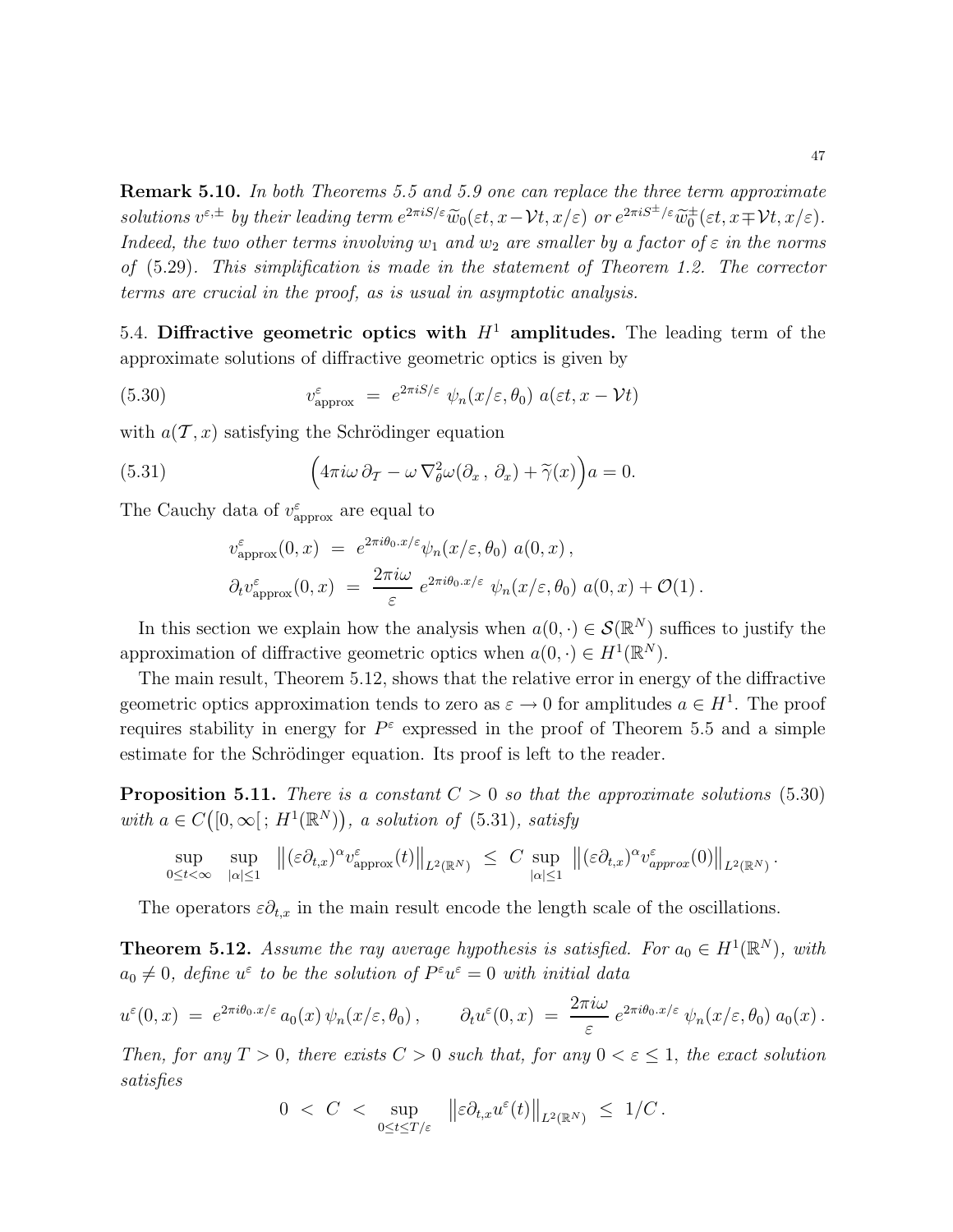Suppose a satisfies (5.31) with  $a(0, \cdot) = a_0$ , and  $v_{\text{approx}}^{\varepsilon}$  is defined by (5.30). Then

$$
\lim_{\varepsilon\to 0}\;\;\sup_{0\leq t\leq T/\varepsilon}\;\;\sup_{|\alpha|\leq 1}\;\;\left\|(\varepsilon\partial_{t,x})^\alpha\Big(u^\varepsilon(t)\;-\;v^\varepsilon_{\rm approx}(t)\Big)\right\|_{L^2(\mathbb{R}^N)}=0\,.
$$

*Proof.* For any challenge number  $\delta > 0$ , choose  $a_0^{\delta} \in C_0^{\infty}(\mathbb{R}^N)$  so that

$$
\|a_0 - a_0^{\delta}\|_{H^1(\mathbb{R}^N)} \; < \; \delta \, .
$$

For the associated exact and approximate solutions  $u_{\delta}^{\varepsilon}$  and  $v_{\delta,\text{approx}}^{\varepsilon}$  we have proved that

$$
\sup_{0\leq t\leq T/\varepsilon} \sup_{|\alpha|\leq 1} \|(\varepsilon\partial_{t,x})^{\alpha}\big(u_{\delta}^{\varepsilon}(t) - v_{\delta,\mathrm{approx}}^{\varepsilon}(t)\big)\|_{L^{2}(\mathbb{R}^{N})} \leq C(\delta)\,\varepsilon\,,
$$

Using the two stability estimates and the triangle inequality it follows that

$$
\sup_{0\leq t\leq T/\varepsilon}\sup_{|\alpha|\leq 1}\|\big(\varepsilon\partial_{t,x})^\alpha\big(u^\varepsilon(t)\;-\;v^\varepsilon_{\text{approx}}(t)\big)\big\|_{L^2(\mathbb{R}^N)}\;\leq\;C(\delta)\varepsilon\;+\;C_2\delta\,,
$$

with  $C_2$  independent of  $\varepsilon, \delta$ . Letting  $\varepsilon \to 0$  yields

$$
\lim_{\varepsilon \to 0} \sup_{0 \le t \le T/\varepsilon} ||\varepsilon \partial_{t,x} \big( u^{\varepsilon}(t) - v^{\varepsilon}_{\text{approx}}(t) \big) ||_{L^{2}(\mathbb{R}^{N})} \ \leq \ C_{2} \delta \, .
$$

Since  $\delta > 0$  is arbitrary, this completes the proof.

**Example 5.13.** Using Theorem 5.12, one finds approximate solutions to the oscillatory initial value problem (5.27) with rough amplitudes

$$
b, c \in H^1(\mathbb{R}^N),
$$

and error o(1) in energy as  $\varepsilon \to 0$ . It suffices to take as approximate solution

$$
\sum_{\pm} e^{2\pi i S^{\pm}/\varepsilon} \psi_n(x/\varepsilon, \theta_0) a^{\pm}(\varepsilon t, x \mp \mathcal{V}t),
$$

where  $a^{\pm}$  are the unique solutions of the Schrödinger equation

$$
\left(\pm 4\pi i\omega \,\partial_T \mp \omega \,\nabla_{\theta}^2 \omega(\partial_x, \partial_x) + \tilde{\gamma}^{\pm}(x)\right) a^{\pm} = 0,
$$

with initial values  $a^{\pm}(0, \cdot) \in H^1(\mathbb{R}^N)$  determined from,

$$
a^+(0,\cdot) + a^-(0,\cdot) = b, \qquad a^+(0,\cdot) - a^-(0,\cdot) = \frac{c}{2\pi i\omega}.
$$

#### **REFERENCES**

- [1] G. Allaire, Dispersive limits in the homogenization of the wave equation, Annales de la Facult´e des Sciences de Toulouse, vol. XII, 415–431 (2003).
- [2] H. Altug, J. Vuckovic, Experimental demonstration of the slow group velocity of light in twodimensional coupled photonic crystal microcavity arrays, Appl. Phys. Lett. 86(2004)111102-1 to 111102-3.
- [3] G. Allaire, M. Amar, Boundary layer tails in periodic homogenization, ESAIM COCV 4, pp.209-243 (1999).
- [4] G. Allaire, M. Palombaro, J. Rauch, Diffractive behavior of the wave equation in periodic media: weak convergence analysis, preprint (2008).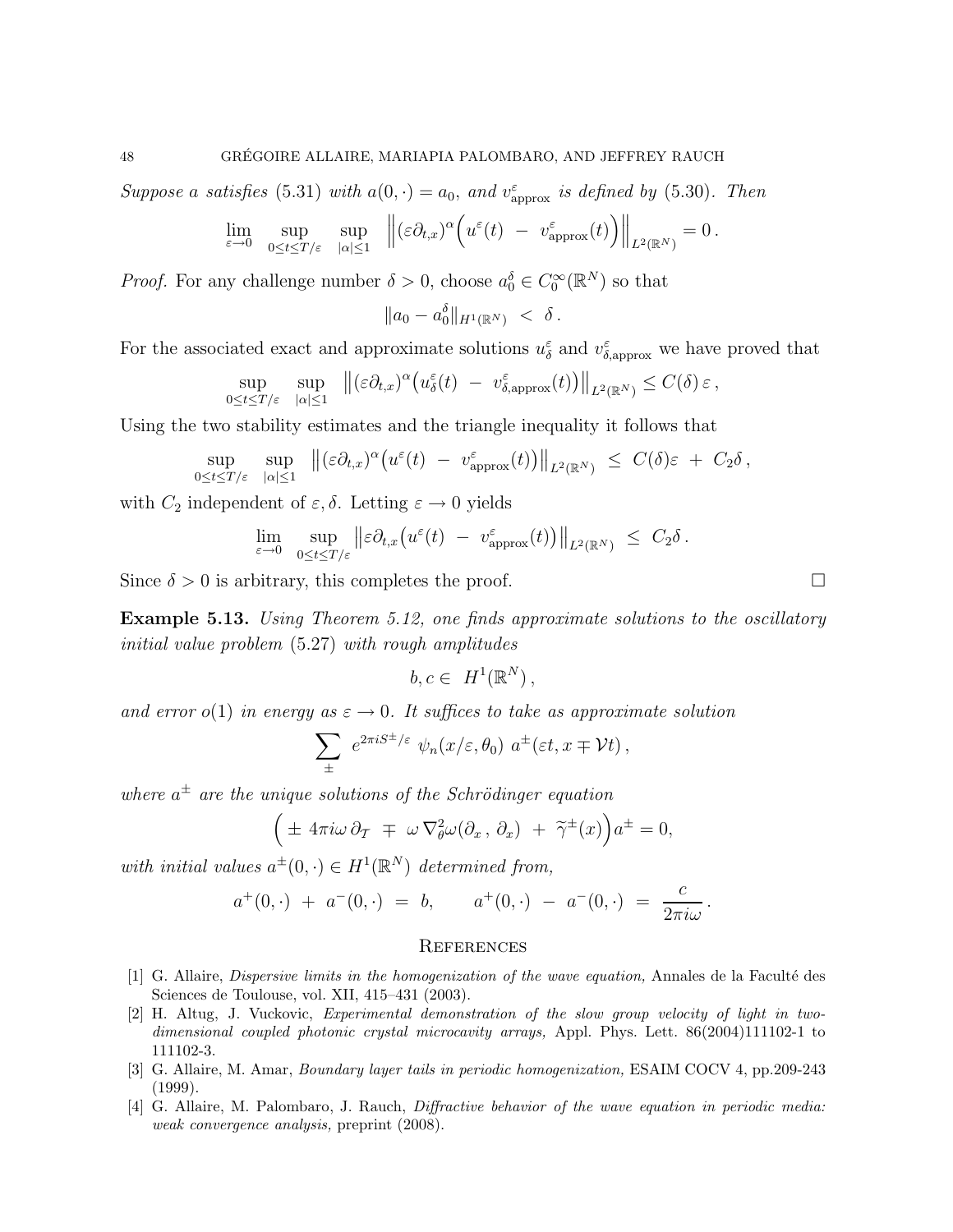- [5] M. Bajcsy, A. Zibrov, M. Lukin, Stationary pulses of light in an atomic medium, Nature 426(2003).
- [6] A. Bamberger, B. Engquist, L. Halpern, P. Joly, Parabolic wave equation approximations in heterogenous media, SIAM J. Appl. Math. 48, no. 1, 99–128 (1988).
- [7] K. Barrailh, D. Lannes, A general framework for diffractive optics and its applications to lasers with large spectrum and short pulses, SIAM, Journal on Mathematical Analysis 34, no. 3, 636-674, (2003)
- [8] A. Bensoussan, J.-L. Lions, G. Papanicolaou, Asymptotic analysis for periodic structures, North-Holland, Amsterdam (1978).
- [9] F. Bloch, Uber die Quantenmechanik der Electronen in Kristallgittern, Z. Phys. 52, pp. 555–600 (1928).
- [10] S. Brahim-Otsmane, G. Francfort, F. Murat, Correctors for the homogenization of the wave and heat equations, J. Math. Pures Appl. (9) 71:197–231 (1992).
- [11] L. Brillouin, Propagation of Waves in Periodic Structures, Dover, New York (1953).
- [12] C. Conca, J. Planchard, M. Vanninathan, Fluids and periodic structures, RMA 38, J. Wiley & Masson, Paris (1995).
- [13] C. Conca, R. Orive, M. Vanninathan, On Burnett coefficients in strongly periodic media, J. Math. Phys. 47 (2006), no. 3, 032902, 11 pp.
- [14] P. Donnat, J.-L. Joly, G. Métivier, J. Rauch, *Diffractive nonlinear geometric optics*, Séminaire sur les Equations aux D´eriv´ees Partielles, 1995–1996, Exp. No. XVII, 25 pp., Ecole Polytechnique, Palaiseau (1996).
- [15] P. Donnat, J. Rauch, Modeling the dispersion of light, Singularities and oscillations (Minneapolis, MN, 1994/1995), 17–35, IMA Vol. Math. Appl., 91, Springer, New York (1997).
- [16] P. Donnat, J. Rauch, Dispersive nonlinear geometric optics, J. Math. Phys. 38 (1997), no. 3, 1484– 1523.
- [17] E. Dumas, Diffractive optics with curved phases: beam dispersion and transitions between light and shadow, Asymptotic Analysis 38 , n.1, 47–91,(2004).
- [18] G. Francfort, F. Murat, Oscillations and energy densities in the wave equation, Comm. Partial Differential Equations 17, 1785–1865 (1992).
- [19] P. Gérard, P. Markowich, N. Mauser, F. Poupaud, Homogenization limits and Wigner transforms, Comm. Pure Appl. Math. 50, no. 4, 323–379 (1997).
- [20] H. Gersen, T. Karle, R. Engelen, W. Bogaerts, J. Korterik, N. van Hulst, T. Krauss, and L. Kuipers, Real-space observation of ultraslow light in photonic crystal waveguides, Phys. Rev. Lett. 94(2005) 073903-1-073903-4.
- [21] L.V. Hau, S. E. Harris, Z. Dutton, C. Behroozi, Light speed reduction to 17 meters per second in an ultracold atomic gas, Nature 397(1999)594-598.
- [22] J.-L. Joly, G. Métiver, and J. Rauch, *Generic rigorous asymptotic expansions for weakly nonlinear* multidimensional oscillatory waves, Duke Math J., 70, 373-404, (1993).
- [23] J.-L. Joly, G. Métiver, and J. Rauch, *Diffractive nonlinear geometric optics with rectification*, Indiana U. Math. J. 47, 1167-1242, (1998).
- [24] T. Kato, Perturbation theory for linear operators, Springer-Verlag, Berlin (1966).
- [25] P. Kuchment, Floquet theory for partial differential equations, Operator Theory: Advances and Applications, 60, Birkhäuser Verlag, Basel (1993).
- [26] P. Kuchment, The mathematics of photonic crystals, Mathematical modeling in optical science, 207–272, Frontiers Appl. Math., 22, SIAM, Philadelphia (2001).
- [27] P. D. Lax, Asymptotic solutions of oscillatory initial value problems, Duke Math. J. 24, 627-646, (1957).
- [28] M. Leontovich, V. Fock, Solution of the problem of propagation of electromagnetic waves along the earth's surface by the method of parabolic equation, Acad. Sci. USSR. J. Phys. 10, 13–24 (1946).
- [29] M. Reed, B. Simon, Methods of modern mathematical physics, Academic Press, New York (1978).
- [30] P. St. J. Russell, Photonic crystal fibers, J. Lightwave. Technol., 24 (12), 4729-4749 (2006).
- [31] F. Santosa, W. Symes, A dispersive effective medium for wave propagation in periodic composites. SIAM J. Appl. Math. 51, pp.984–1005 (1991).